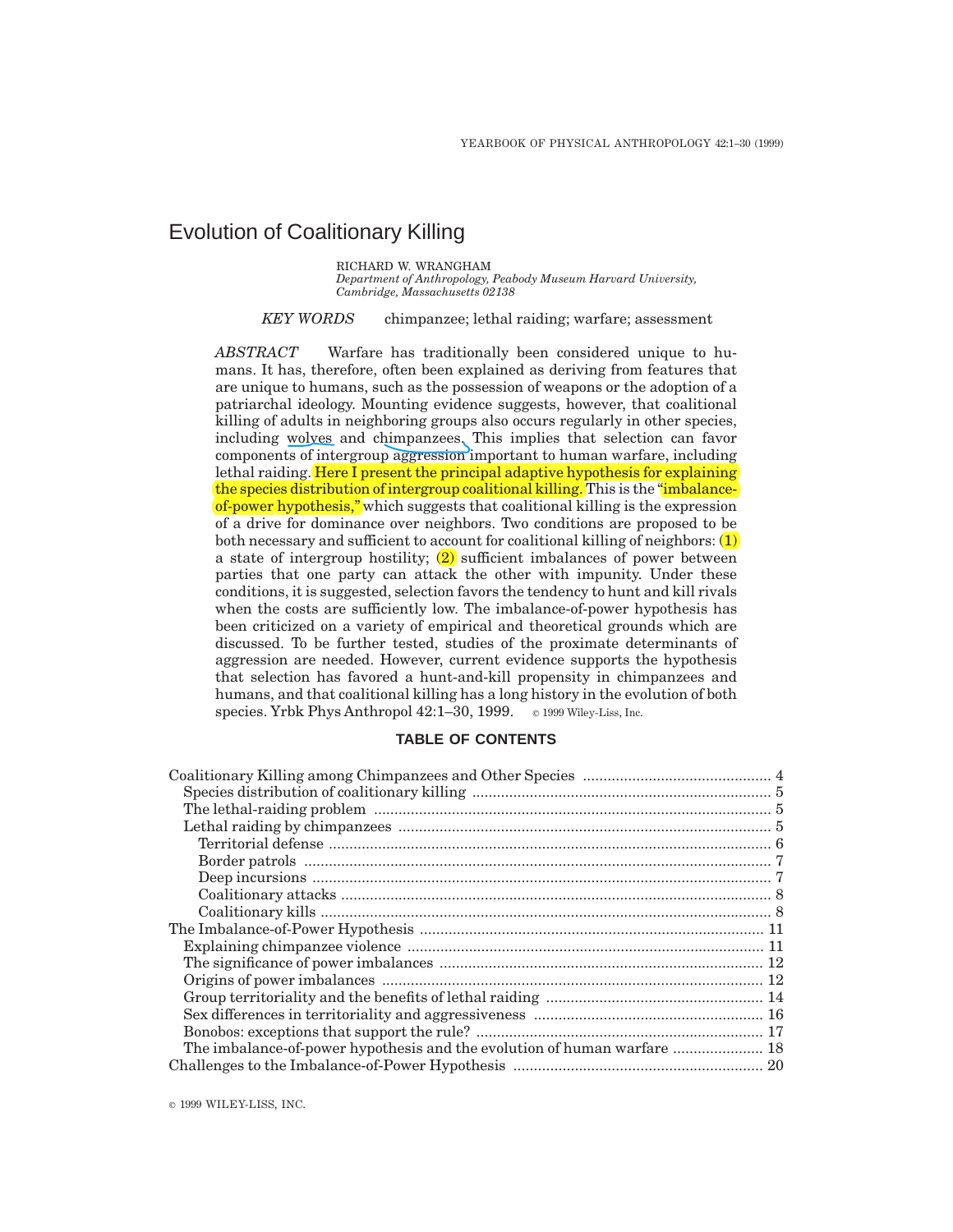Two related but distinct hypotheses have proposed that warfare has its origins in pre-human violence. The first is no longer supported. This was the so-called "killer" ape'' hypothesis, which stated that warfare springs from an aggressive instinct that began among australopithecines and continued into humans (Dart 1953; Ardrey, 1961, 1966; Lorenz, 1966; Tiger, 1969). Raymond Dart based this idea on South African hominid fossils, which he interpreted with increasing pessimism after the Second World War until eventually concluding that *Australopithecus africanus* not only hunted other mammals but also killed adult conspecifics (Dart, 1953; Dart and Craig, 1959; Cartmill, 1993). At the time of these ideas, intraspecific killing was considered to be absent in other wild mammals (including chimpanzees *Pan troglodytes*) (Lorenz, 1966). Therefore, killing by australopithecines was considered part of a uniquely hominid suite of characteristics. Lorenz (1966) lent ethological authority to Dart's ideas by suggesting how killing could evolve. He proposed, for example, that the use of weapons, such as pebble tools, could overcome natural inhibitions against killing conspecifics. Lorenz (1966) thus followed Dart in arguing that human warfare had evolved from australopithecine aggressive instincts.

The killer ape hypothesis provoked vigorous attacks (e.g., Ashley Montagu, 1968). Much criticism was directed at theoretical components, such as the claim that humans have an innate aggressive drive that needs periodic expression. It was empirical evidence that felled it, however. Most importantly, the fossils suggestive of intraspecific violence were convincingly reinterpreted in terms of predation by carnivores and taphonomic processes, and the supposed bone and horn weapons were better explained as fragments produced by carnivores chewing bone (Brain, 1981; Cartmill, 1993). The killer ape hypothesis fell into general disrepute in the 1970s, even though the notion that warfare evolved out of complex hunting patterns has not completely died (Morris, 1977; Ferrill, 1985).

In the 1980's a second, unrelated, set of ideas arose, which I collectively call the chimpanzee violence hypothesis (CVH). Like the killer ape hypothesis, the CVH proposes that human warfare is built on pre-human tendencies. In contrast to the killer ape hypothesis, however, the CVH does not posit a prior history of hunting, nor an aggressive instinct. These and other differences make the killer ape hypothesis irrelevant to the CVH (Table 1). The remainder of this paper is concerned with the CVH, and not with the killer ape hypothesis with which it has sometimes been confused (Sussman, 1997).

The CVH proposes that selection has favored a tendency among adult males to assess the costs and benefits of violence, and to attack rivals when the probable net benefits are sufficiently high. It suggests that this tendency occurs as a result of similar conditions in the lives of chimpanzee and human ancestors, including a fission-fusion system of grouping, and intergroup hostility. It also raises the question of whether lethal raiding had a common origin in the ancestor of chimpanzees and humans around 5–6 mya, or whether it evolved later and independently in each line.

The CVH was stimulated by observations of male chimpanzees collaborating to kill or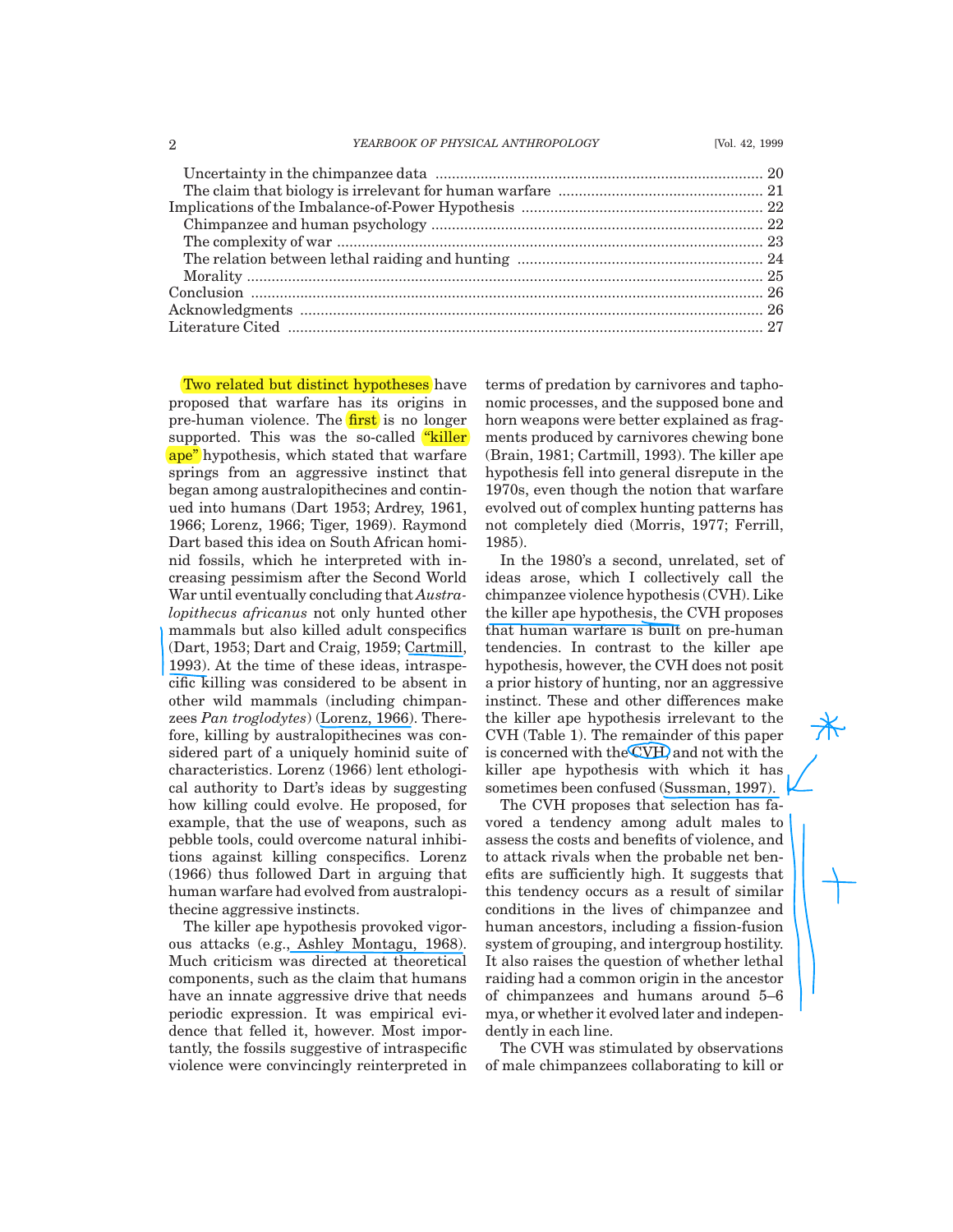|                                                                                                                  | TABLE 1. Comparison of the killer ape and<br>chimpanzee violence hypotheses                                    |                                                                                                                                                 |
|------------------------------------------------------------------------------------------------------------------|----------------------------------------------------------------------------------------------------------------|-------------------------------------------------------------------------------------------------------------------------------------------------|
|                                                                                                                  | Killer ape<br>hypothesis                                                                                       | Chimpanzee<br>violence<br>hypothesis                                                                                                            |
| Lethal violence<br>Significance of<br>hunting                                                                    | Important in<br>human evolu-<br>tionary history<br>Critical pre-<br>cursor to intra-<br>specific vio-<br>lence | Important in<br>human evolu-<br>tionary history<br>Possible conse-<br>quence of<br>intraspecific<br>violence; not a<br>necessary pre-<br>cursor |
| Mechanism of<br>aggression<br>Putative reason<br>for intraspe-<br>cific violence<br>Chimpanzees<br>considered to | Instinct<br>Inadvertent<br>breakdown of<br>natural inhibi-<br>tions<br>Nonviolent                              | Strategic assess-<br>ment<br>Assessment that<br>costs of elimi-<br>nating rival<br>are low<br>Strategically vio-<br>lent.                       |
| be<br>Killing among<br>animals other<br>than hominids                                                            | Assumed to be<br>absent                                                                                        | Known to occur                                                                                                                                  |
| Reliance on fossil<br>evidence<br>First ancestor of<br>humans sup-<br>posed to have<br>coalitionary<br>violence  | Critical<br>Australopithe-<br>cines                                                                            | Relevant, not<br>critical<br>Unknown                                                                                                            |
| Evolutionary<br>mechanisms<br>favoring vio-<br>lence                                                             | Include group<br>selection                                                                                     | Group selection<br>appears<br>unnecessary                                                                                                       |

brutally wound other adults (Goodall et al., 1979). Most such attacks were directed toward members of neighboring communities, in patterns reminiscent of human war raids (Goodall, 1986). As a result, various authors raised the possibility of functional parallels and/or evolutionary continuities linking chimpanzee violence and human warfare (Trudeau et al., 1981; Otterbein, 1985, 1997; Goodall, 1986;Alexander, 1987, 1989; Wrangham, 1987, 1999b; Ghiglieri, 1988; van Hooff, 1990; Hamburg, 1991; Knauft, 1991; Manson and Wrangham, 1991; Boehm, 1992; van der Dennen, 1995; Wrangham and Peterson, 1996; Boesch and Boesch, 1999). For example, Otterbein (1997, p 253) noted that similarities between chimpanzee communities and human bands suggest that "early" man . . . is likely to have been organized into localized groups of related males, groups that engaged in intergroup conflict.'' If so, Otterbein concluded, warfare has been continuous in human and pre-human ancestry for at least 5 million years. This idea of an ancient origin of warfare is supported by the rarity of coalitionary lethal violence toward adult conspecifics in other primates, and by evidence that subsequent to the split with gorillas *Gorilla gorilla* (Pilbeam, 1996), chimpanzees and humans share a common ancestor around 5–6 mya.

In the first part of this paper, the evidence for coalitionary killing by chimpanzees and the nature of their intergroup aggression are examined. The principal adaptive explanation linking chimpanzee and human violence is then reviewed. This is the imbalanceof-power hypothesis, which states that coalitionary kills occur because of two factors: intergroup hostility, and large power asymmetries between rival parties. After considering separately the costs and benefits of lethal raiding among chimpanzees, how the imbalance-of-power hypothesis also applies to bonobos (*Pan paniscus*) and to humans is assessed.

In the third part, objections and problems are considered. Arguments are discussed that deny the relevance of biological arguments for understanding human warfare, including the following claims: warfare is wholly cultural (e.g., Keeley, 1996); modern war is too complex for individual aggression to be important (Hinde, 1993); and, nothing useful can be learned by studying species other than humans, because humans are already known to be violent (Leach, 1968; Gould, 1996).

Criticisms directed specifically at the imbalance-of-power hypothesis are also discussed. These include concerns about the validity of the chimpanzee data (e.g., Power, 1991; Sussman, 1997) or about the interpretation of human data (e.g., Knauft, 1991; Sponsel, 1996), and claims that data on bonobos undermine the use of chimpanzees as a reference species for early hominid ancestry (Zihlman, 1997; Stanford, 1998a). They also include accusations of genetic determinism (e.g., Regal, 1998; Sussman, 1997) or societal bias (e.g., Sussman, 1997).

These are important considerations, but they do not invalidate the comparative approach. Therefore this article ends with a brief discussion of the implications of the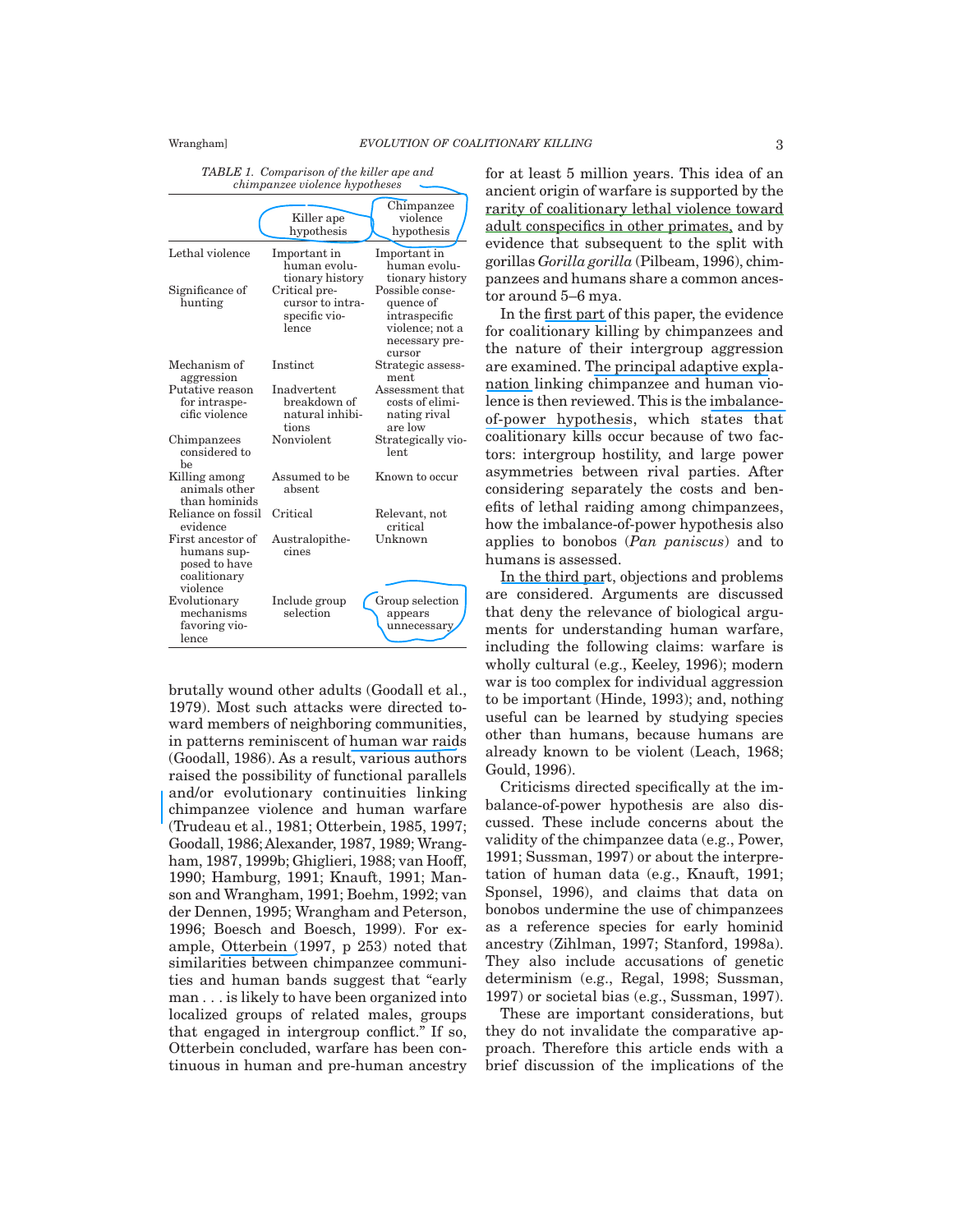imbalance-of-power hypothesis for human psychology, warfare, and morality.

# **COALITIONARY KILLING AMONG CHIMPANZEES AND OTHER SPECIES Species distribution of coalitionary killing**

Contrary to initial assumptions (Lorenz, 1966), research in recent decades has revealed that intraspecific killing occurs in a variety of species, commonly following patterns explicable by natural selection theory. For example, among primates infanticide is widely reported, typically committed by nonrelatives (Hausfater and Hrdy, 1984; Palombit, 1999). Among spiders, killing of adults occurs predictably when resources of high value are at stake (Austad, 1983). Among ants, large imbalances of power increase the probability of lethal intercolony aggression (Hölldobler, 1981; Adams, 1990). Obvious parallels can be found among humans (Daly and Wilson, 1988; Bueno de Mesquita, 1981, 1985; Bueno de Mesquita and Lalman, 1992). To some extent, therefore, patterns of human killing appear to follow the ordinary patterns of lethal aggression found in other species.

Not so ordinary, however, is the way that human killing occurs. Among humans most killing occurs in warfare, where the predominant style of violence is coalitionary. In most animals, by contrast, even where aggression occurs at high rates, lethal violence is dyadic (one versus one) rather than coalitionary (many vs. one, or many vs. many). During rut-fighting among male pronghorn antelope (*Antilocapra americana*), for example, 12% of 82 fights over mating rights to estrous females led to the death of one or both males (Byers, 1997). Likewise, in different populations of red deer *Cervus elaphus,* 13– 29% of adult male mortality came from rut-fighting (Clutton-Brock et al., 1982). Many similar examples occur. Deaths tend to occur in intensely escalated contests in which both opponents expose themselves to high risk of injury, typically because "a major part of a contestant's lifetime reproductive success is at stake" (Enquist and Leimar, 1990). But killing is never coalitionary in these species.

The explanation for the widespread absence of coalitionary violence is trivial. Most species never form coalitionary alliances in any context. But coalitions are not a sufficient condition for coalitionary killing. Thus many primates form coalitions without any evidence of adult-killing [e.g., *Cercopithecus aethiops* (Cheney et al., 1988)] or with fatal fighting known only from dyadic interactions [e.g., *Cebus capucinus*] (Miller, 1998).

Indeed, the only nonprimate mammal for which coalitionary violence is known to be commonly responsible for adult deaths is the wolf *Canis lupus.* In at least three sites, adults are known to kill other adults at high rates [Denali (Alaska), Isle Royale (Michigan), and Minnesota] (Mech et al., 1998). For example in Denali, 39–65% of adult mortality was due to intraspecific killing, based on 22 intraspecific killings recorded from 17–20 packs (Mech et al., 1998). This is the least disturbed study site of wolves. In northeastern Minnesota, 43% of wolves not killed by humans were killed by other wolves. Killings tended to occur in buffer zones (where territories met), which wolves mostly avoided (Mech, 1994). These data suggested to Mech et al. (1998) that intraspecific killing is a normal consequence of wolf territoriality.

Occasional coalitional killing of adult conspecifics in neighboring groups has also been recorded among other social carnivores [li-] ons *Panthera leo,* spotted hyenas *Crocuta crocuta,* cheetahs *Acinonyx jubatus* (Kruuk, 1972; Caro and Collins, 1986; Goodall, 1986; Packer et al., 1988; Grinnell et al., 1995)] and at least one group-territorial bird [Tasmanian native hen *Gallinula mortierii* (Putland and Goldizen, 1998; A. Goldizen personal communication)]. However, the frequency of killing has not been reported for these species. Outside of mammals, only social insects are known to kill conspecifics regularly with coalitional aggression (van der Dennen, 1995).

These data suggest that animals can be divided into three major categories. First are species in which intraspecific killing of adults is rare (e.g., less than 1% of all adult deaths). Most species fall into this category. Second are those where killing occurs more frequently [often 10% of more of deaths (Enquist and Leimar 1990)], but entirely in dyadic interactions. In these species, fatal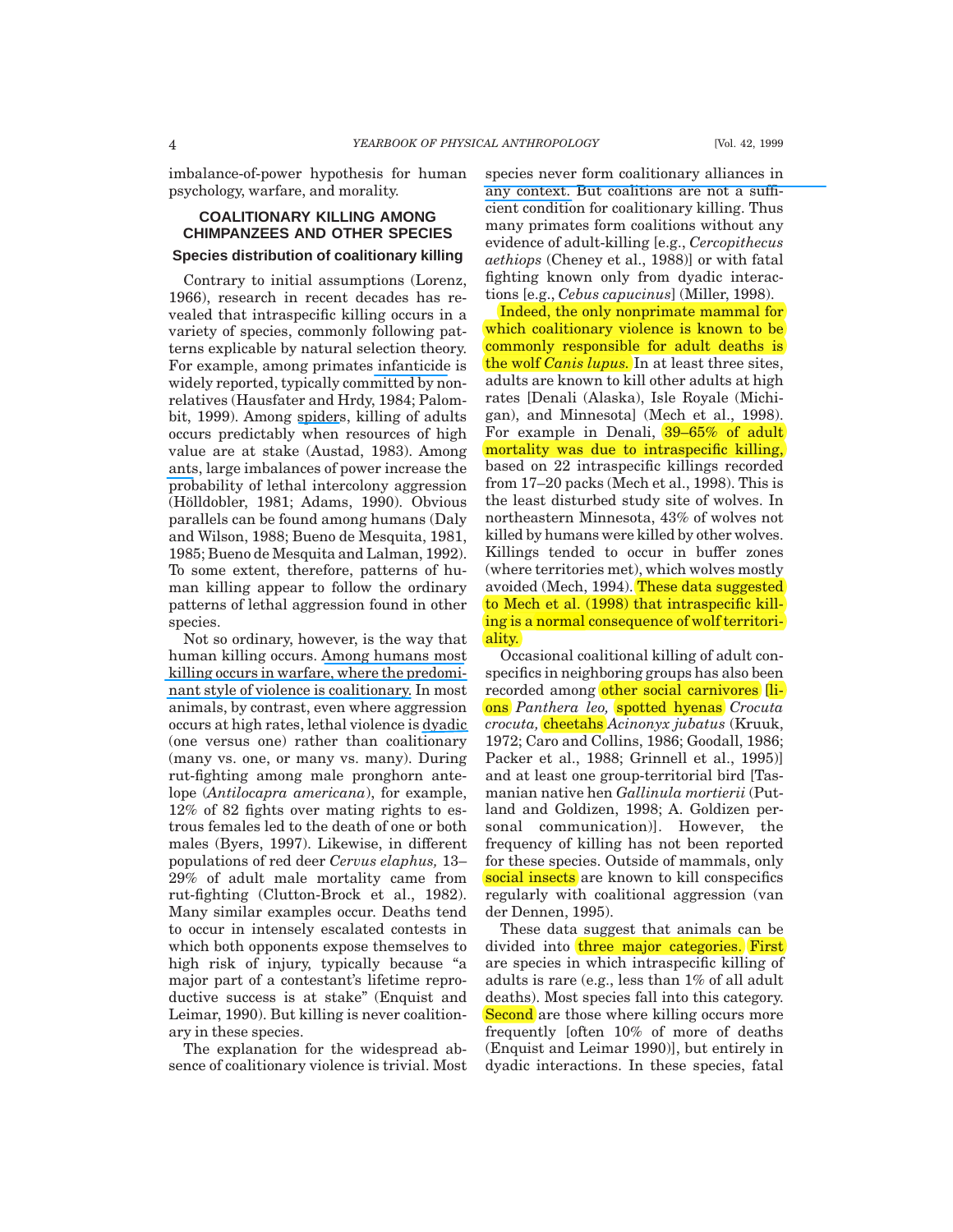fighting is dangerous. In the third category, killing is also frequent, but differs by being polyadic (coalitionary). Furthermore, as argued below, fatal fighting need not be dangerous for the killers.

Ants dominate this last category, which contains probably less than 10 mammalian species and perhaps no other vertebrates. Chimpanzees and humans (or at least, certain populations of these species) are the only primates known to be frequent coalitionary killers. A possible additional candidate is the western red colobus monkey (*Colobus badius*), for which at least two and possibly four coalitionary kills were recorded by Starin (1994). In these cases, coalitions of females attacked and killed males attempting to enter their groups.

## **The lethal-raiding problem**

In chimpanzees, humans, and some other animals, coalitionary killing can occur in the context of lethal raiding. Lethal raids are an unusual form of aggression because they do not escalate from a conflict. Instead, parties of allied males collectively invade a neighboring territory, seek one or more vulnerable neighbors, apparently assess the probability of making a successful attack, conduct a "surprise" attack that leaves one or more victims dead or dying, then return to their own territory. "Surprise" refers to the attack occurring without any initial conflict, without escalation from a lower level, and without the victim interacting with the opponents until the attack starts.

Thus, lethal raids indicate an appetite for hunting and killing rivals that is akin to predation. By contrast, most animal conflicts escalate in a stepwise manner that allows both opponents to assess each other and to withdraw when the risks of losing appear too high (Archer and Huntingford, 1994). The "appetite for lethal raiding" therefore requires explanation in different terms from escalated conflicts.

Among humans, lethal raids are widespread in all forms of warfare. For example, Keeley (1996) regards small raids and ambushes as ''the commonest form of combat employed in primitive warfare'' (see also Turney-High, 1949; van der Dennen, 1995; Maschner and Reedy-Maschner, 1998). Abundant evidence routinely attests to the blood-lust of the participants.

Against the notion that men have a ready appetite to attack their enemies, combatants in modern warfare are often reluctant to fight (Hinde, 1993; Ehrenreich, 1997; Grossman, 1999). This front-line lack of aggressiveness is understandable because in modern warfare, unlike intergroup aggression in primates, soldiers are organized hierarchically and are ordered into battle by their superiors, regardless of their personal motivation. Participation in raids among pre-state societies, however, is normally voluntary (Keeley, 1996). Thus, reluctance of soldiers under orders does not undermine the more widespread phenomenon of male eagerness for fighting.

It is likely that lethal raids also occur in some of the carnivore species that engage in intraspecific killing of adults. For example, lethal raiding is suggested by the report of Mech et al. (1998) that neighbors killed three members of a wolf pack, two others disappeared unseen, and the defeated pack's territory was taken over by the killers. There are also reports of spotted hyenas making incursions into neighboring territories to attack neighbors (Goodall, 1986). Among invertebrates, patterns similar to lethal raiding occur in a variety of ants (Hölldobler, 1981; van der Dennen, 1995).

Among species other than humans, however, lethal raids have been most clearly reported in chimpanzees. Evidence of chimpanzee raiding has been fundamental for the development of the CVH. I therefore review the chimpanzee data in detail.

## **Lethal raiding by chimpanzees**

Although lethal raiding among chimpanzees has been described more clearly than for any other mammal, few cases have been completely observed. Furthermore, all the detailed observations come from a single site, Gombe National Park in Tanzania (Goodall, 1986). Of course, lethal raids are expected to be rare, as they must be in any long-lived, slowly reproducing species. Nevertheless, the concentration of observational evidence at Gombe has suggested to critics of the CVH that lethal raiding may have been induced in Gombe by unnatural condi-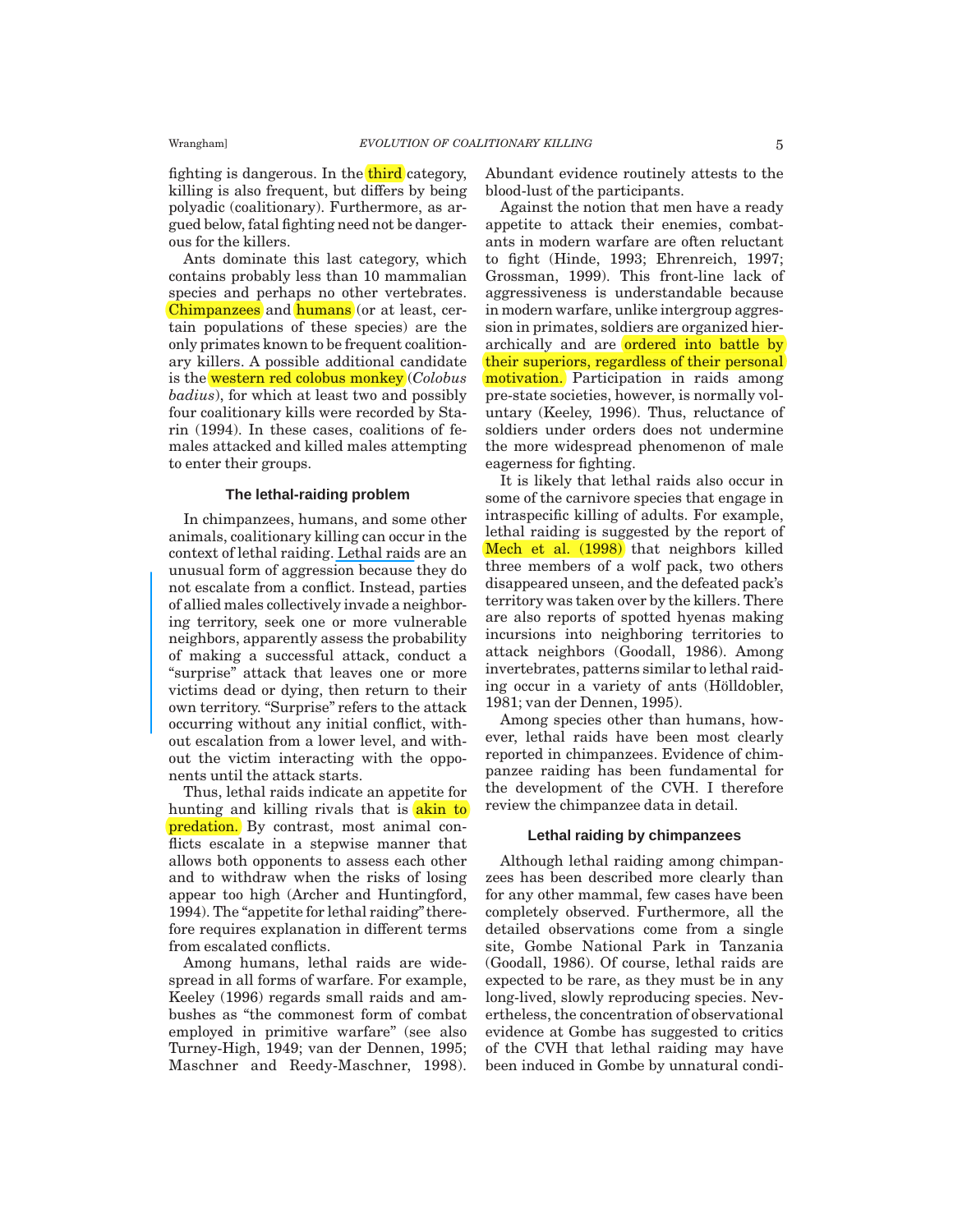|                                     |       |        | P.t. schweinfurthii | P.t. verus | P. paniscus |       |        |
|-------------------------------------|-------|--------|---------------------|------------|-------------|-------|--------|
|                                     | Gombe | Mahale | Kibale              | Budongo    | Taï         | Wamba | Lomako |
| Territorial defense                 |       |        |                     |            |             |       |        |
| Border patrols                      |       |        |                     |            |             |       |        |
| Deep incursions                     |       |        |                     |            |             |       |        |
| Coalitionary attacks                |       |        |                     |            |             |       |        |
| Coalitionary kills                  |       |        |                     |            |             |       |        |
| Border avoidance                    |       |        |                     |            |             |       |        |
| Peaceful intercommunity association |       |        |                     |            |             |       |        |

*TABLE 2. Territorial behavior in chimpanzees and bonobos*<sup>1</sup>

<sup>1</sup> All long-term studies are included except for Bossou, where the community is isolated by agricultural land from its nearest chimpanzee neighbors. "Coalitionary kills" refers to adult victims only. "Coalitionary attacks" means non-lethal attacks by several<br>males on a single victim. Data are from: Gombe (Goodall, 1986); Mahale (Nishida, 1979, 198 and Wrangham, 1993); Budongo (V. Reynolds, personal communication); Taı¨ (Boesch and Boesch, 1999); Wamba (Kano, 1992; Hashimoto et al., 1998); Lomako (White, 1996).

| <b>TABLE 3.</b> Chimpanzees and bonobos: lethal violence by site <sup>1</sup> |  |  |  |
|-------------------------------------------------------------------------------|--|--|--|
|                                                                               |  |  |  |

| Site    | Subspecies          | Adult deaths | Infanticides | Years of study |
|---------|---------------------|--------------|--------------|----------------|
| Gombe   | P.t. schweinfurthii | 6(3)         | 6(3)         | 38             |
| Mahale  | P.t. schweinfurthii | 1(6)         | 4(6)         | 33             |
| Kibale  | P.t. schweinfurthii | 2(0)         | 1(0)         | 11             |
| Budongo | P.t. schweinfurthii | 1(1)         | 1(1)         | 8              |
| Bossou  | P.t. verus          | 0(0)         | 0(0)         | 22             |
| Taï     | P.t. verus          | 0(0)         | 0(0)         | 19             |
| Wamba   | P. paniscus         | 0(0)         | 0(0)         | 24             |
| Lomako  | P. paniscus         | 0(0)         | 0(0)         | 15             |
| Total   |                     | $10 - 20$    | $12 - 22$    | 170            |

<sup>1</sup> Numbers include (for adult deaths) kills recorded on the basis of direct observation and/or fresh bodies as well as (in parentheses) those from suspicious disappearances (see Table 5), or (for infanticides) kills observed directly or (in parentheses) inferred from context (Arcadi and Wrangham 1999, updated for Mahale by Nishida (personal communication). ''Years of study'' is number of years from beginning of continuous study until 1998. Bonobo studies have been intermittent.

Gombe is a weird case

tions such as reduced habitat, or provisioning, and therefore that lethal raiding is uncharacteristic of chimpanzees more generally (Power, 1991).

There are six study sites in which habituation of chimpanzees is sufficiently good to allow multi-hour observations of known individuals traveling throughout the home range (Tables 2 and 3). These include four studies of the eastern subspecies (*P. t. schweinfurthii*), none of the two central subspecies (*P. t. troglodytes* and *P. t. vellerosus*), and two of the western chimpanzee (*P. t. verus*). In one of the *P. t. verus* studies, at Bossou, the study community is "semi-isolated" by loss of habitat, separated by several kilometers from the home ranges of its closest neighbors (Sugiyama, 1989; Sugiyama et al., 1993). Consequently there is no possibility of territorial behavior or intercommunity interaction from Bossou. This leaves five studies of chimpanzees, varying in duration from 8 to 38 years, that permit observation of intergroup interactions (Table 3).

Six components of chimpanzee intergroup aggression are especially relevant to lethal raiding: territorial defense (showing evidence of hostile intergroup relationships), border patrols, deep incursions, coalitionary attacks, coalitionary kills, and border avoidance (Table 2).

*Territorial defense.* This has been reported in all studies in which intercommunity relationships have been described, based on some combination of: counter-calling between parties of neighboring males; rapid travel toward a site where an opposing party has been detected; avoidance of opposing parties that were obviously larger; charging displays directed toward an opposing party of males; or one party chasing another (Nishida, 1979; Goodall, 1986; Boesch and Boesch, 1999; V. Reynolds personal communication; Wrangham et al., in preparation). For example on nine occasions chimpanzees in Taı¨ have been seen in ''back-and-forth attacks'' with neighbors, in which all males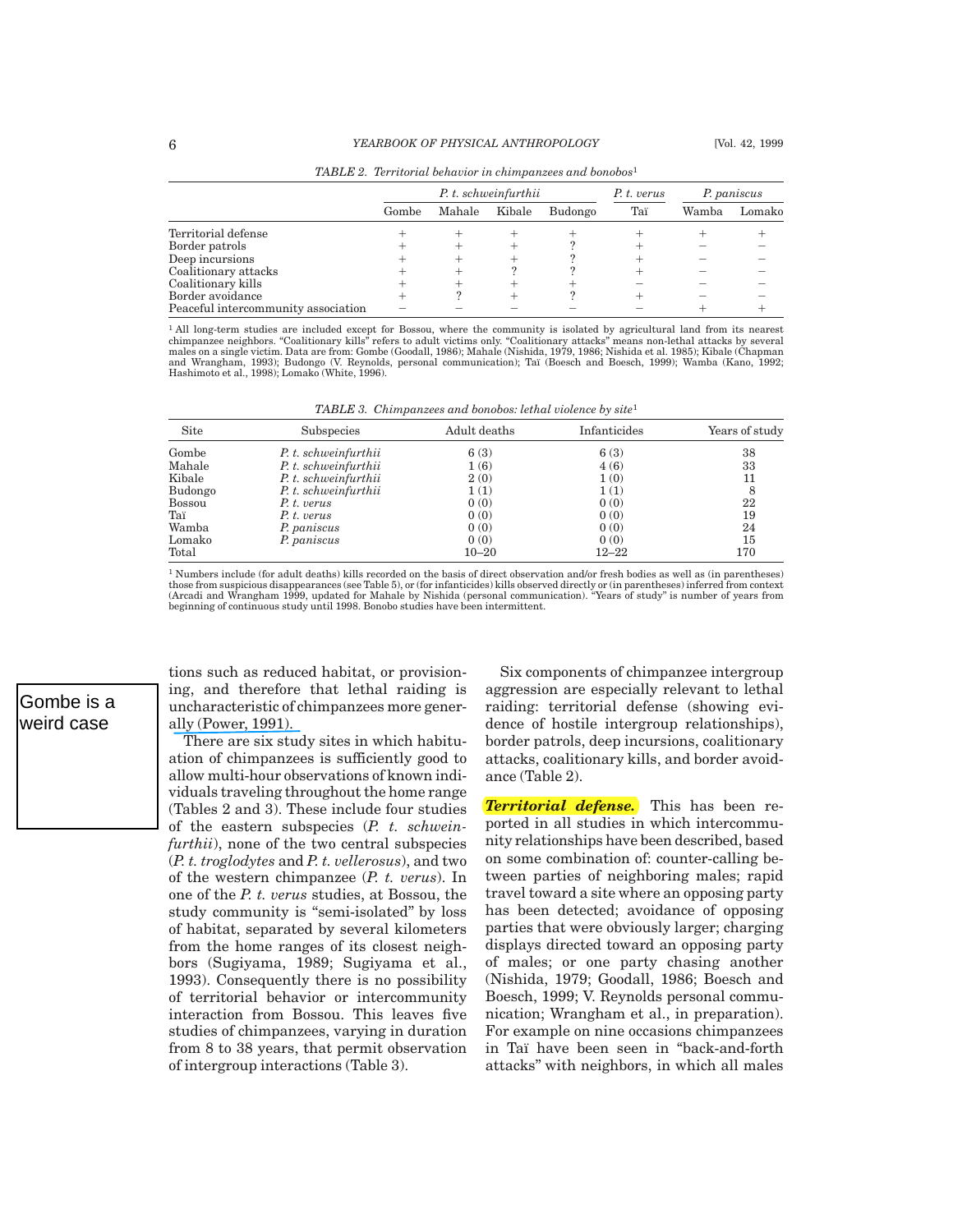rush toward the opponents, giving loud attack calls, and opponents may flee up to 400 m. In a further nine cases, males in the front line of attack were supported by loud calls from females in a rear line (Boesch and Boesch, 1999).

*Border patrols.* These are an intrinsic component of lethal raiding, because they put a party of individuals in a position to stalk and to hunt a neighboring victim. Border patrols are visits to a peripheral sector of a home range by a party of males that monitors the area. They are initiated without any immediate contact with members of the neighboring community, and are often undertaken with little or no feeding. According to Goodall (1986) and Boesch and Boesch (1999), they include some or all of the following features:  $(1)$  cautious and slow travel around or across the border, including long periods of gazing toward the neighboring home range;  $(2)$  nervousness shown toward unexpected sounds; and (3) inspection of signs of other chimpanzees, such as discarded food wadges, feces, nests, or abandoned termite-fishing tools.

Border patrols were first reported at Gombe in 1971 by JD Bygott, who was the first researcher to conduct regular all-day observations of individual males (Bygott, 1979). Most patrols at Gombe were by males of the principal study group, the Kasekela community, but the Kahama males patrolled also (Bygott, 1979; Wrangham, 1975). Border patrols do not occur every time a party reaches the boundary area. In Gombe, for example, patrols occurred during 28% of 134 boundary visits made by parties from the Kasekela community from 1977 to 1982 (calculated from Goodall, 1986, Table 17.1). Their frequency appears to vary as a function of relations between particular communities. Thus, during and after the 1974– 1977 period, during which the Kasekela community killed the males of the neighboring Kahama community, Kasekela border patrols were disproportionately directed towards the Kahama territory (Goodall, 1986). The recorded frequency of border patrols by Kasekela males was highest in 1972–1973, when 13 border patrols occurred in 58 days of observation, i.e., a rate of 82 per year

(Wrangham, 1975, Table 5.9). By contrast, in the 5 years following the extinction of the Kahama community (1978–1982), border patrols continued at a rate of 18 per individual per year (range 9–27; calculated from Goodall, 1986, Table 17.1).

Table 2 shows that border patrols have been reported also from Mahale, Kibale, and Taï. Border patrols have not been described in detail from Mahale, but key elements of border patrols have been reported—including scouting, and silent and cautious travel, mainly by males, in border areas (Nishida, 1979, 1990; Nishida et al., 1985). The Kibale evidence comes from border patrols seen at Kanyawara, involving parties of males intermittently checking their territorial boundaries (Wrangham et al., in preparation). In Taï, border patrols occurred in 29% of 129 territorial actions, normally involving at least four males, and included all of the elements listed above (Boesch and Boesch, 1999).

*Deep incursions.* These were included as part of border patrols by Goodall (1986), but I distinguish them because they involve deliberate travel into the neighboring territory rather than merely checking of the border area. Deep incursions are characterized by  $(1)$  substantial penetration into the neighboring territory, e.g., for one kilometer or more;  $(2)$  silent and cautious travel during periods of moving outwards from own territory; and  $(3)$  noisy and vigorous displays on return to their own territory. Deep incursions have been well described at Gombe and Taï. Boesch and Boesch (1999) found that "many patrols were probably aimed at finding and attacking strangers. . . . . . (they) were impressive by the intensity with which the males searched for strangers, not only entering deep (into) their territory, but once even heading backwards to find the neighbors.'' Deep incursions lasted up to 6 hours, and on 5 of 129 territorial interactions in Taï, led to attacks. All incursions were led by males.

*Coalitionary attacks.* These are interactions in which observers assess that the intent of those in the aggressive party is to hurt or to kill one or more victims. They can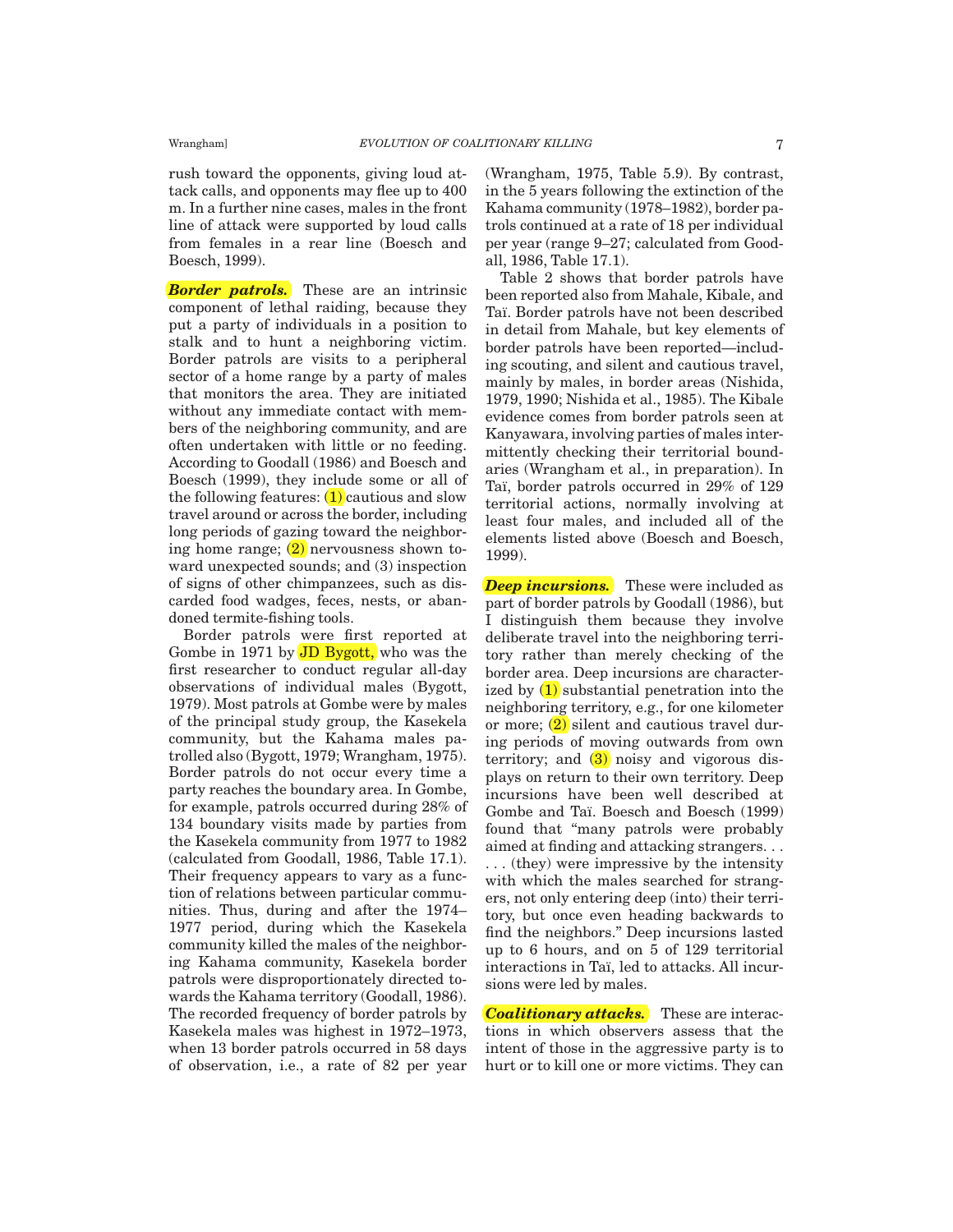occur within the territory of either the aggressors or the victims, or in the boundary area. In Gombe, coalitionary attacks have included both interactions between the wellhabituated Kasekela and Kahama communities, as well as other communities. In late 1974, for example, a party of three Kahama males encountered a male and female found to the south of their territory (the "Kalande" community). Two of the Kahama males grabbed and attacked the Kalande male, but he escaped without serious injury (Goodall, 1986).

In Mahale, cases included both attacks by M-group toward K-group males, and vice versa. For example, Nishida (1979) recorded three K-group males chasing an M-group male for 200 m. Two of the pursuers gave up, but the third caught the victim, forced him to the ground, bit his thigh, stamped on him, chased him as he tried to escape, but then suddenly gave up.

In Taï, Boesch and Boesch (1999) reported a category of attack which they called ''commando," in which a party of males (with or without females) penetrated into the neighboring range and attacked one or more neighbors, i.e., a combination of a ''deep incursion'' with a coalitionary attack. The Taï males sometimes "waited and listened silently for hours before they attacked. We twice saw the study community being victim of a commando attack, in one of which Macho (an adult male) escaped with 19 wounds'' (Boesch and Boesch, 1999). A second form of coalitionary attack was the "lateral attack" (seen six times), in which a party moved laterally while looking in the direction of strangers, then approached, chased, and on at least one occasion caught and attacked one of the opponents. This appeared to be a tactic for increasing the imbalance of power by isolating a victim from the rest of the party (Boesch and Boesch, 1999).

In Kibale, no complete coalitionary attacks have been seen, but twice parties of neighbors have silently charged toward isolated males of the Kanyawara study community, then veered off on seeing observers, suggesting that coalitionary attacks were averted by the presence of humans. In a third case, five Kanyawara males attacked an adolescent male and nulliparous female near the territorial border, but later retreated when confronted by four adult males from the neighboring community, who chased the aggressors for 700 m (M. Muller, personal communication).

Coalitionary attacks also occur within communities. For example, a bullying and insubordinate young adult male (Jilba) in Mahale's M-group was attacked so severely by six males and two females that it took him 3 months of traveling alone before he recovered sufficiently to rejoin the community (Nishida, 1994).

*Coalitionary kills.* No cases have been reported of dyadic violence leading to the death of an adult chimpanzee. However, lethal coalitionary attacks on adults have been reported from all four study sites of the eastern subspecies (Table 4). Table 4 lists known and inferred cases. The largest sample comes from Gombe and includes five observed brutal attacks followed by the disappearance of the victim (four male, one female), and one case of a fresh corpse of an unidentified female, considered to have been killed by the Kahama males. Goodall (1986) summarizes the observations as follows: the attacks lasted at least 10 min each; the victim was always held to the ground by one or more of the assailants while others attacked; the victim was dragged in at least two directions, eventually gave up resisting, and was essentially immobilized by the end of the attack.

In Mahale, Nishida et al. (1985) recorded the deaths of all six adult males of K-group community between 1969 and 1980. In Nishida's words, the observers ''speculate that at least some adult males, particularly Sobongo and Kamemanfu, were killed by Mgroup's chimpanzees. Severe fighting was occasionally witnessed between males of Kgroup and M-group in (their area of overlap).... M-group's males were sometimes seen to penetrate into the core area of Kgroup's range from 1974 onwards'' (Nishida et al., 1985, p 288). The males who disappeared were all healthy, not senile. In one case, M-group males were known to be very near to K-group males; there were many outbursts of calls; and the next day another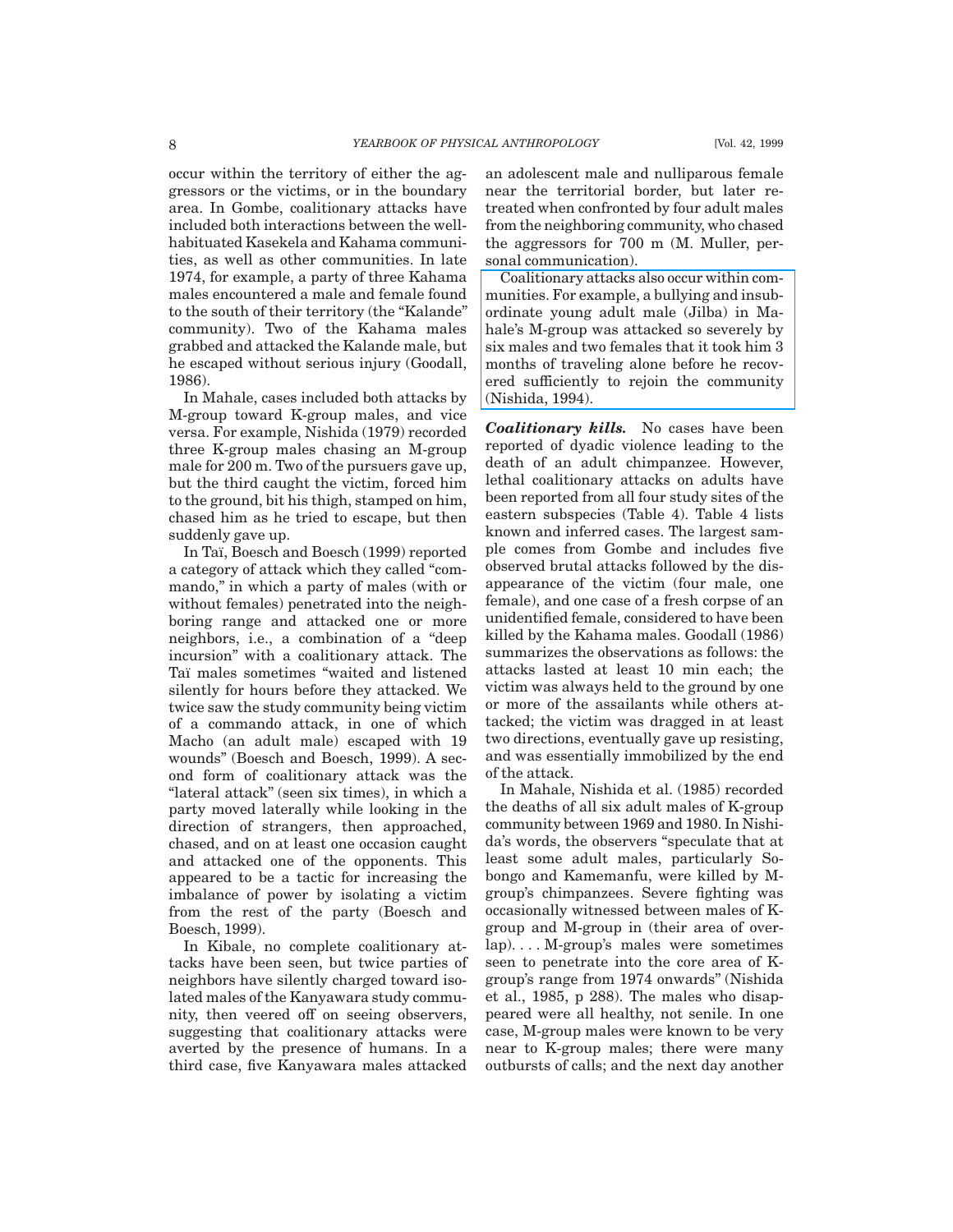### Wrangham] *EVOLUTION OF COALITIONARY KILLING* 9

|        |         |         | Aggressor's |                          |           | Victim's       |                                        |                                                                        |
|--------|---------|---------|-------------|--------------------------|-----------|----------------|----------------------------------------|------------------------------------------------------------------------|
| Result | Site    | Date    | Community   | Party                    | Community | Party          | Victim's ID                            | Ref.                                                                   |
| Death  | Gombe   | 1974    | Kasekela    | 7M, 1F                   | Kahama    | 1M             | Godi                                   | Goodall (1986, p.<br>50)                                               |
| Death  | Gombe   | 1974    | Kasekela    | 3M, 1F                   | Kahama    | 3M, 1F         | Dé                                     | Goodall (1986, p.<br>50)                                               |
| Death  | Gombe   | 1975    | Kasekela    | 5M                       | Kahama    | $1\mathbf{M}$  | Goliath                                | Goodall (1986, p.<br>50)                                               |
| Death  | Gombe   | 1977    | Kasekela    | 6M                       | Kahama    | 1M             | Sniff                                  | Goodall (1986, p.<br>51)                                               |
| Death  | Gombe   | 1975    | Kasekela    | 4M                       | Kahama    | 1 <sub>F</sub> | Madam Bee                              | Goodall (1986, p.<br>51)                                               |
| Death  | Mahale  | 1995    | $M$ -gp     | gang                     | $M$ -gp   | $1\mathbf{M}$  | Ntologi                                | Nishida (1996)                                                         |
| Death  | Budongo | 1998    | Sonso       | gang                     | Sonso     | $1\mathbf{M}$  | Zesta $(+2)$<br>injured)               | K. Fawcett (per-<br>sonal commu-<br>nication)                          |
| Death  | Kibale  | 1992    | Rurama      | gang                     | Kanyawara | $\leq 1$ M     | Ruwenzori                              | <b>KCP</b>                                                             |
| Death  | Kibale  | 1998    | Kanyawara   | gang                     | Sebitole  | $\geq 1$ M     | Unknown                                | <b>KCP</b>                                                             |
| Death  | Gombe   | 1972    | Kahama      |                          | Kalande?  | $\geq$ 1F      | 1F                                     | Wrangham<br>(1975)                                                     |
| Death  | Gombe   | 1977    | Kasekela    | 5M                       | Kahama    | $\geq$ 1M      | Charlie                                | Goodall (1986, p.<br>50)                                               |
| Death? | Mahale  | 1996    | $M$ -gp     | $\overline{\mathcal{E}}$ | $M$ -gp   | $1\mathbf{M}$  | Jilba                                  | M. Huffman<br>(personal com-<br>munication),<br>Hofer et al.<br>(1998) |
| Death? | Mahale  | 1970-83 | $M$ -gp     | ?                        | $K$ -gp   | $\ddot{?}$     | Some males?                            | Nishida et al.<br>(1985)                                               |
| Death? | Gombe   | 1981    | Kalande     | $\overline{\phantom{a}}$ | Kasekela  | $\ddot{?}$     | Humphrey<br>killed?                    | Goodall (1986, p.<br>51)                                               |
| Attack | Gombe   | 1974    | Kahama      | 3 <sub>M</sub>           | Kalande   | 1M, 1F         | M attacked,<br>caught by 2,<br>escaped | Goodall (1986, p.<br>49)                                               |
| Attack | Gombe   | 1980    | Kalande     | $\ddot{?}$               | Kasekela  | 1 <sub>F</sub> | Passion<br>(inferred)                  | Goodall (1986, p.<br>51)                                               |
| Attack | Mahale  | 1974    | K-group     | 3M                       | M-group   | 1M             | $1$ on $1$ fight                       | Goodall (1986, p.<br>51)                                               |

*TABLE 4. All reported intraspecific kills of adult chimpanzees*<sup>1</sup>

<sup>1</sup> Parties for aggressors and victims show the number of adult males (M) and females (F). Letters in bold show the victim's sex. KCP (citation for Kibale deaths) is records of the Kibale Chimpanzee Project.

K-group male was missing (Kasonta) (T Nishida, personal communication).

In Kibale, after 3 days during which males from the Kanyawara and Rurama communities had been counter-calling at each other in a hostile manner, a Kanyawara male (Ruwenzori) was found freshly dead in the border area. His body, huddled face down at the bottom of a slope around which the vegetation had been beaten down, showed clear evidence of a violent attack by chimpanzees. In an unrelated incident, the Kanyawara males were followed by observers to the fresh corpse of an individual from a neighboring community (Sebitole) who had apparently been killed by chimpanzees the previous evening. There were numerous wounds on the front of his body, his trachea had been ripped through, and both testicles had been removed. Nine Kanyawara males had been patrolling the border on the previous evening, all of whom were present the next morning (17 hours later), and several of whom beat on the victim's body and dragged it about (M. Muller, personal communication).

Like coalitionary attacks, coalitionary kills also occur within communities. At Budongo in 1998, an adult male was killed by other males of his own community (K. Fawcett, personal communication). Intracommunity killing is also thought to have occurred in Mahale, where adult male Ntologi was found dead in the center of M-group's territory with numerous wounds on his body. His death followed several coalitionary attacks on him by his former subordinates—after his defeat as alpha-male of M-group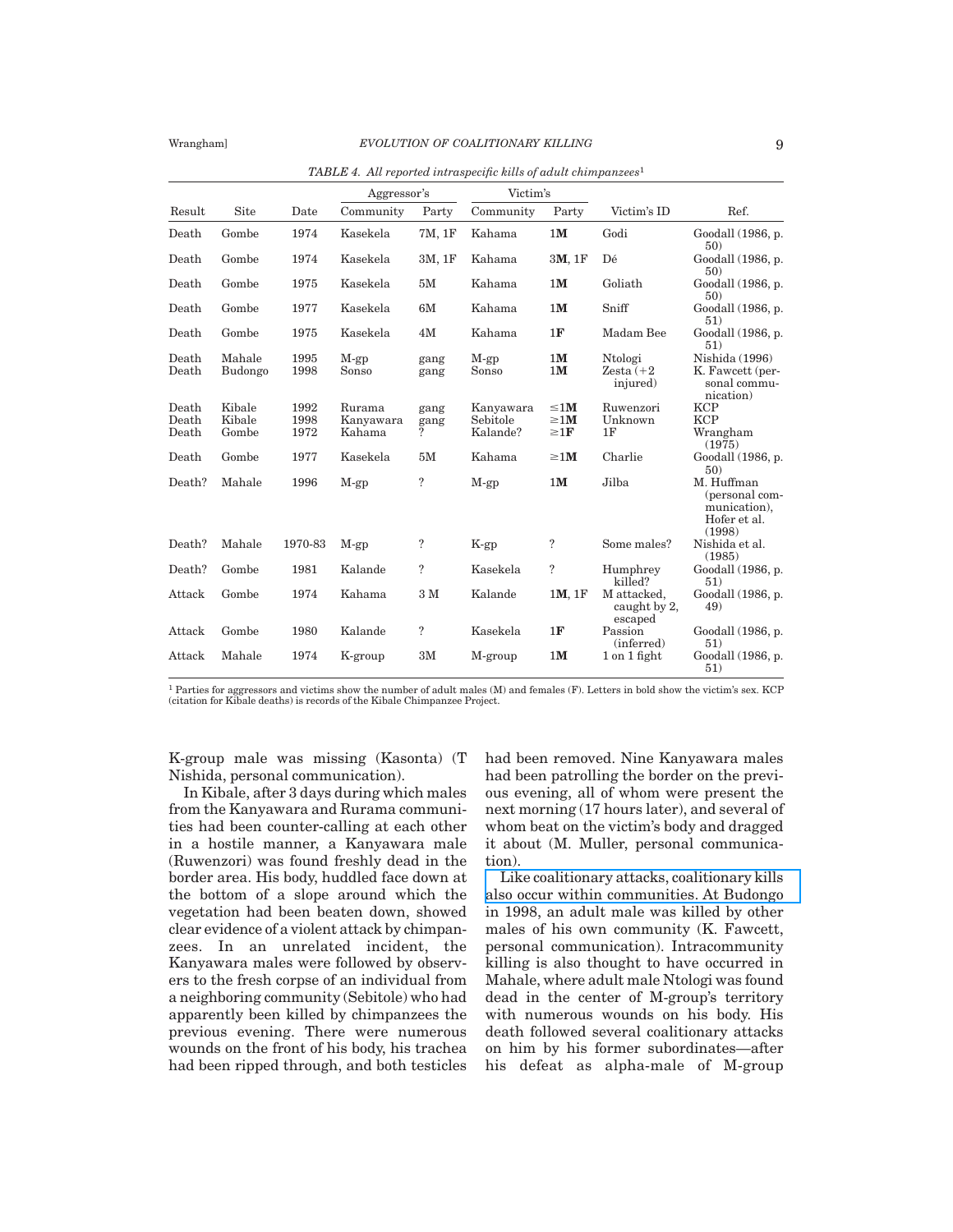|             | 1710111 д. Спитрангее соаннопат у киіз орандыз |                       |                                  |                             |                                     |  |  |  |  |
|-------------|------------------------------------------------|-----------------------|----------------------------------|-----------------------------|-------------------------------------|--|--|--|--|
| <b>Site</b> | Aggressor<br>community                         | Victim's<br>community | Kill seen,<br>or fresh<br>corpse | Suspicious<br>disappearance | Reference                           |  |  |  |  |
| Gombe       | Kasekela                                       | Kahama                | 5                                | $\overline{2}$              | Goodall (1986)                      |  |  |  |  |
| Gombe       | Kahama                                         | Kalande               |                                  |                             | Goodall (1986)                      |  |  |  |  |
| Gombe       | Kalande                                        | Kahama                |                                  |                             | Goodall (1986)                      |  |  |  |  |
| Kibale      | Rurama                                         | Kanyawara             |                                  |                             | <b>KCP</b>                          |  |  |  |  |
| Kibale      | Kanyawara                                      | Sebitole              |                                  |                             | <b>KCP</b>                          |  |  |  |  |
| Mahale      | M-group                                        | K-group               |                                  | 6?                          | Nishida et al. (1985)               |  |  |  |  |
| Mahale      | M-group                                        | M-group               |                                  |                             | T. Nishida (personal communication) |  |  |  |  |
| Budongo     | Sonso                                          | Sonso                 |                                  |                             | K. Fawcett (personal communication) |  |  |  |  |
| Total       |                                                |                       | 10                               | 10?                         |                                     |  |  |  |  |

*TABLE 5. Chimpanzee coalitionary kills of adults*<sup>1</sup>

<sup>1</sup> Intra-community aggression is indicated by the victim and aggressors being in the same community. KCP, records of the Kibale Chimpanzee Project.

(Nishida, 1996; T. Nishida, personal communication).

The chimpanzee data are summarized in Table 5. Tables 4 and 5 also list suspicious disappearances. These are cases where observers believed the most likely explanation for disappearances was that they were killed by neighbors, because: (1) those who disappeared were healthy and not senescent; (2) other causes of death appeared improbable; and (3) the disappearances occurred at a time and place where there were patently hostile relationships with a neighboring community.

Although the reported episodes of lethal coalitionary violence are still few, the killings are noteworthy because they have been reported from four sites and, in relation to total observed adult deaths, they appear to be demographically significant. In Gombe, data reported by Goodall (1986) indicate that for adult males in Kasekela and Kahama, the proportion of adult male mortality from intraspecific coalitionary aggression was 30–40%. Although fewer kills have been seen elsewhere, it seems likely that this variation is partly a function of observation time. Thus, Figure 1 shows that in relation to observation time, the number of observed and suspected kills appears similar in the four *schweinfurthii* study sites. The idea that as observation years accumulate, more killing will be seen, is supported by the data on infanticides, which show a similar trend (Fig. 1). In summary although the evidence needs to be substantiated by continuing observation, current evidence is that in all four populations of the eastern subspecies, adults kill each other occasionally through coalitionary violence. Figure 1 suggests a rate of approximately 0.25 adults killed per year.

On the other hand, there is no evidence of lethal intraspecific aggression toward either adults or infants from either of the studies of the western subspecies, i.e., from Tai) or Bossou. Because the Bossou community has no neighbors and few males, low rates of aggression are not surprising. However, as demonstrated by Figure 1, lethal coalitionary aggression would be expected to have been seen at Tai the study is now 21 years old and should therefore have produced evidence of about five killings each of adults



Fig. 1. Chimpanzee intraspecific killings by study site. S, *P. t. schweinfurthii;* v, *P. t. verus.* See Tables 3 and 4 for data and sources.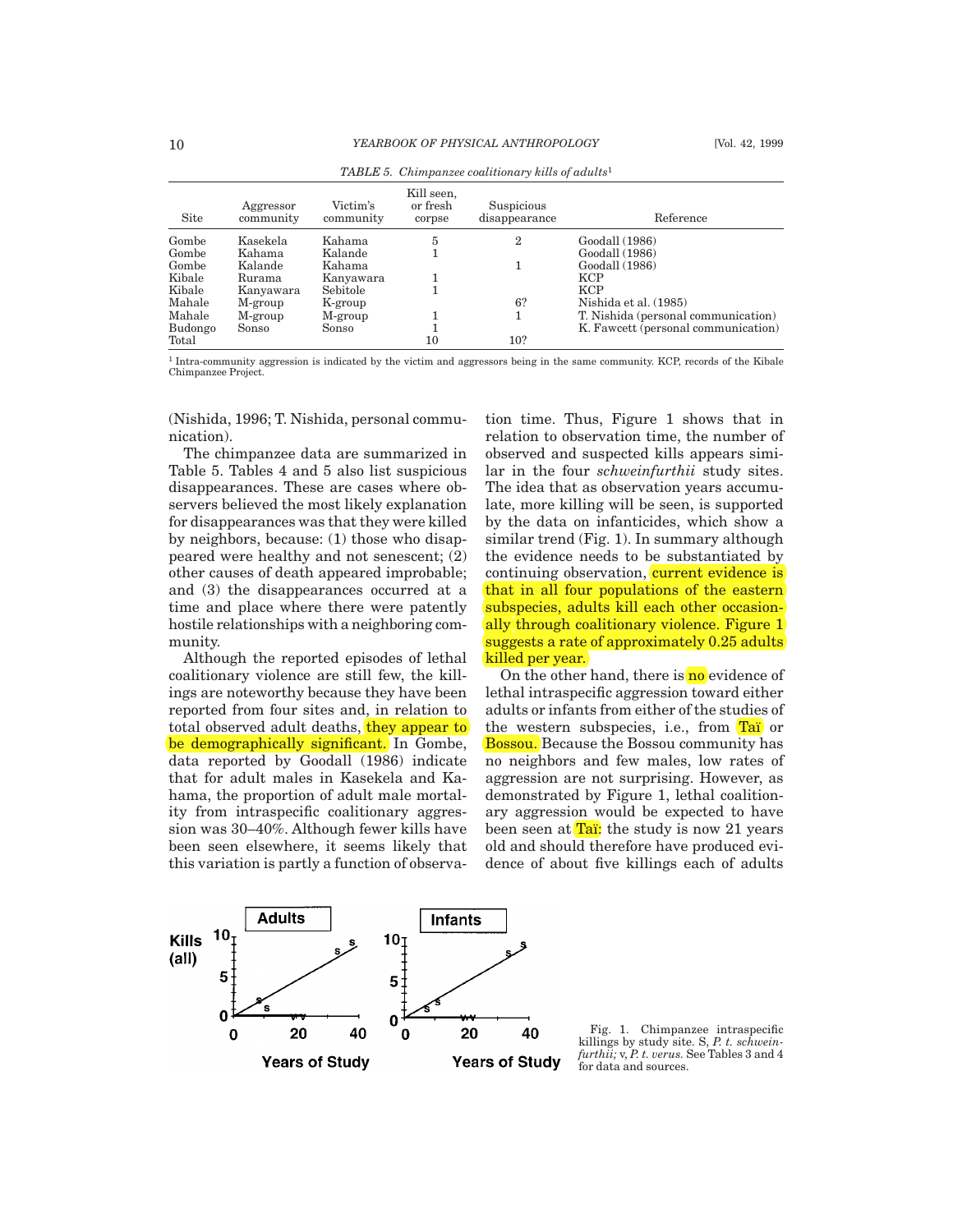and infants if this population conformed to the *schweinfurthii* pattern. Although the sample sizes are small, the fact that Tai chimpanzees show all components of lethal raiding but no coalitionary kills suggest that the nature of aggressive relationships differs between Tai and the eastern populations (below).

Finally, *border avoidance* is expected if individuals are aware that the border is physically dangerous. Low frequency of use of border areas has been documented by Boesch and Boesch (1999), who found that in Taï 75% of time was spent in the central 35% of the range. When Gombe or Kibale (Kanyawara) chimpanzees do visit border areas, they tend to do so in parties that are relatively large (Gombe) and contain a higher proportion of males than normal (Kanyawara) (Bauer, 1980; Chapman and Wrangham, 1993). Finally, high prey densities in border areas have been reported for the main prey species of chimpanzees, red colobus (*Colobus badius*), both in Gombe (Stanford, 1998b) and Kibale [Ngogo (D. Watts, personal communication)]. Similarly among wolves, prey densities are higher in border areas between territories, a result of avoidance of those areas by wolves (Mech et al., 1998). Border avoidance by territory holders has not been reported in other nonhuman species, but is presumably widespread in humans.

In summary, there are five study sites (Gombe, Mahale, Taï, Kibale, Budongo) in which chimpanzees have neighbors and where intercommunity interactions have been at least partly described or observed (Table 2). At the three best-documented sites (Gombe, Mahale, Taı¨) patterns of territorial interaction appear similar: all of them show territorial defense and border patrols by adult males, with violent coalitionary attacks on neighbors. All these patterns are similar to the data on wolves, which is the only other nonhuman mammal with fissionfusion grouping and group territories in which intergroup interactions have been well described. These points suggest that all the major elements of lethal raiding are routinely present in populations of chimpanzees.

The known kills at Gombe occurred between 1973 and 1977, during a period of intense hostility between two communities that had recently split from a single community, and which were each dominated by two alpha-males with mutually hostile relations (Goodall, 1986). Border patrols by Kasekela males were directed mostly toward the Kahama community during this period, which ended with the extinction of the Kahama community (Goodall, 1986). Thus, unusual demographic and social conditions applied to elicit this particular bout of lethal raiding.

Therefore, nonlethal raiding is a routine component of the chimpanzee behavioral repertoire. Coalitionary killing is less common. However it has been recorded in four out of five sites. This raises the question of why chimpanzees have an appetite for agonistic interactions with members of neighboring communities, and why they sometimes kill opponents.

# **THE IMBALANCE-OF-POWER HYPOTHESIS**

### **Explaining chimpanzee violence**

Many reasons have been advanced to account for chimpanzee lethal raiding, including: male–male bonds, hostility toward outsiders, cooperative group living, cooperative hunting skills, power imbalances when parties from neighboring communities meet, large and overlapping home ranges, high cognitive ability, and innate killing potential  $(reviewed$  by van der Dennen, 1995). The only attempt at a cost-benefit analysis that explains the species distribution of lethal raiding, however, is the imbalance-of-power hypothesis. This hypothesis was implied by Goodall (1986), then elaborated by Manson and Wrangham (1991), Wrangham and Peterson  $(1996)$ , and Wrangham  $(1999b)$ . The imbalance-of-power hypothesis proposes that the function of unprovoked intercommunity aggression (i.e., deep incursions and coali $t$ ionary  $\alpha$ ttacks) is intercommunity dominance. By wounding or killing members of the neighboring community, males from one community increase their relative dominance over the neighbors. According to the imbalance-of-power hypothesis, the proximate (benefit) is an increased probability of winning intercommunity dominance con-

This is the guy who wrote the book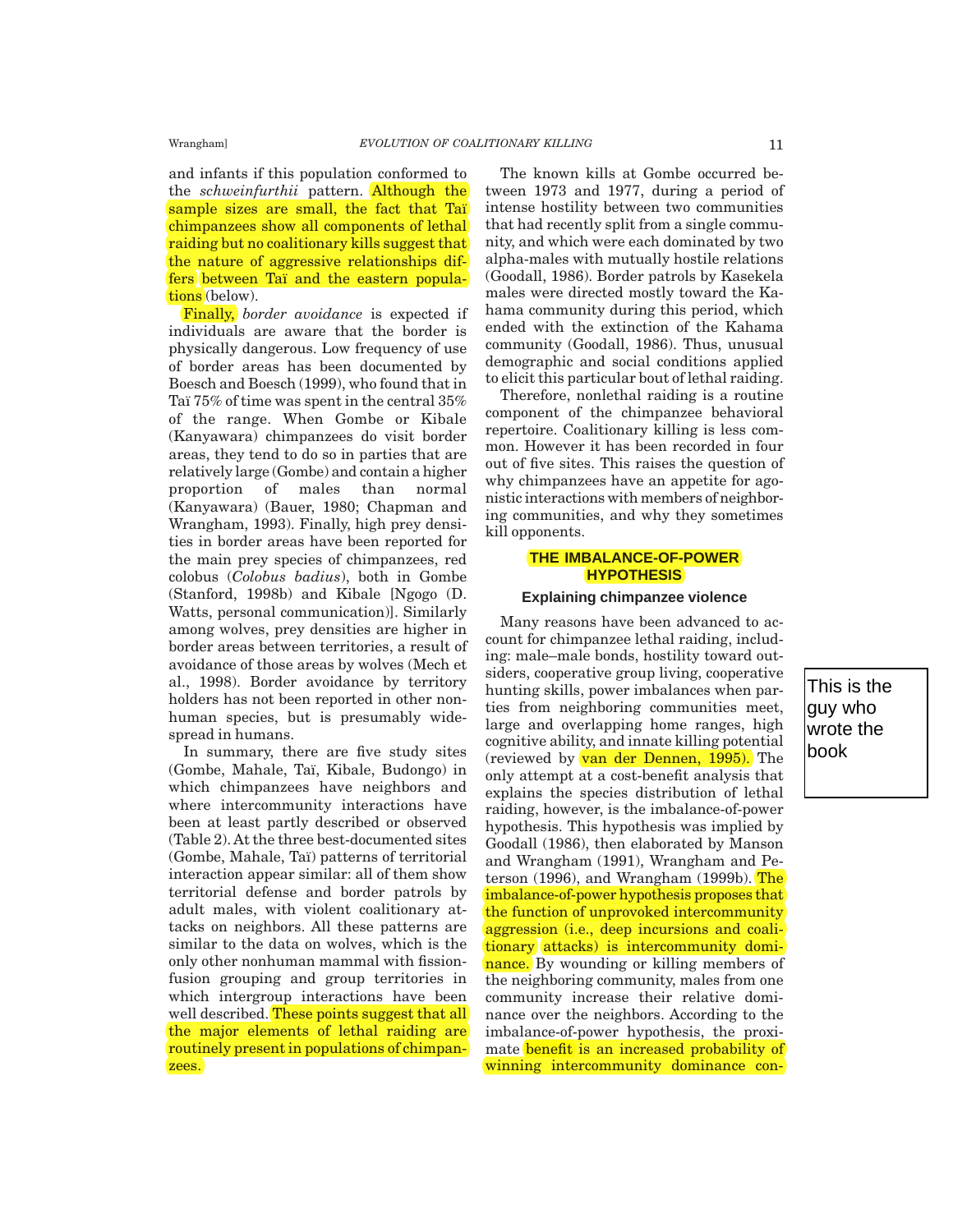tests (nonlethal battles); this tends to lead to increased fitness of the killers through improved access to resources such as food, females, or safety.

The imbalance-of-power hypothesis contrasts with proposals that chimpanzees are exceptionally capable of conducting attacks, or win particularly large rewards from intergroup competition.

#### **The significance of power imbalances**

Both within and between primate groups, contests tend to be won by the larger of two coalitions, though variables such as dominance rank and geographic location are also important (Cheney, 1986; Chapais, 1995). Coalition size appears even more important for interactions among chimpanzees from different communities. In the four longest studies of chimpanzees, the principal determinant of the nature of intercommunity interactions is not the geographic location but the relative size and composition of parties when they encounter each other. This conclusion is based on direct observations at Gombe, Kibale, Mahale, and Taï (Bygott, 1979; Nishida, 1979; Goodall, 1986; Boesch and Boesch, 1999; Wrangham et al., in preparation), as well as playback experiments at Kibale (M Wilson et al., personal communication). For example, Boesch and Boesch (1999) found that small parties of males (1–3) mainly checked for the presence of strangers by drumming and listening to the response (67% of 18 occasions). Middlesized parties (4–6 males) tended to make incursions into the neighboring territory more often (37% of 76 observations). Large parties (7–9 males) tended to attack the strangers (63% of 30 observations). More generally, at all sites, the probability that a party will advance, exchange displays, or retreat appears to be well predicted by whether it is larger than, equal to, or smaller than the opposing party (Boesch and Boesch, 1999). Relative party size is also a critical variable among lions (McComb et al., 1994; Grinnell et al., 1995).

The evidence therefore suggests that chimpanzee parties are bolder when they contain relatively more males. In addition, playback experiments at Kibale support the hypothesis that males are more likely to attack when a party of three or more males encounters a lone victim (M Wilson et al., personal communication), supporting the observational data from Gombe. These observations make sense because to date, there appear to be no records of any aggressors receiving serious wounds.

In light of such data, several authors have proposed that it is the ability of a gang of three or more males to overwhelm a lone victim, at low risk of injury to themselves, which at least partly explains why chimpanzees are so ready to attack (Goodall, 1986; Manson and Wrangham, 1991; Wrangham and Peterson, 1996; Boesch and Boesch, 1999). The logic is that a victim can be held down or otherwise disabled by two or more, while another aggressor can impose damage at will. This idea that the low cost of lethal aggression elicits lethal raiding is central to the imbalance-of-power hypothesis (Manson and Wrangham, 1991; Wrangham and Peterson, 1996).

#### **Origins of power imbalances**

All chimpanzee populations have fissionfusion grouping patterns, with individuals sometimes alone and sometimes in parties (Fig. 2), and adult males more gregarious than mothers (Wrangham, 1999a). Demographic, social and ecological variables influence party size (Boesch, 1996). For example, party size increases both with the number of females having sexual swellings, and with the amount of fruit in the habitat (Nishida, 1979; Goodall, 1986; Boesch, 1996; Wrangham, 1999a). Parties appear to be constrained by  $(\text{fruit})$  availability as a result of scramble competition, with larger parties formed more when fruit is sufficiently abundant to allow gregariousness (Chapman et al., 1995).

Neighboring communities can experience markedly different levels of fruit supply, a result of differences in fruit-tree density, or in fruiting success (Chapman et al., 1997). This means that, on occasion, neighboring communities may contain parties of different mean size. The community in which parties are able to be larger can then make low-risk raids to attack neighbors. This socioecological connection has been observed in Mahale, when the M-group community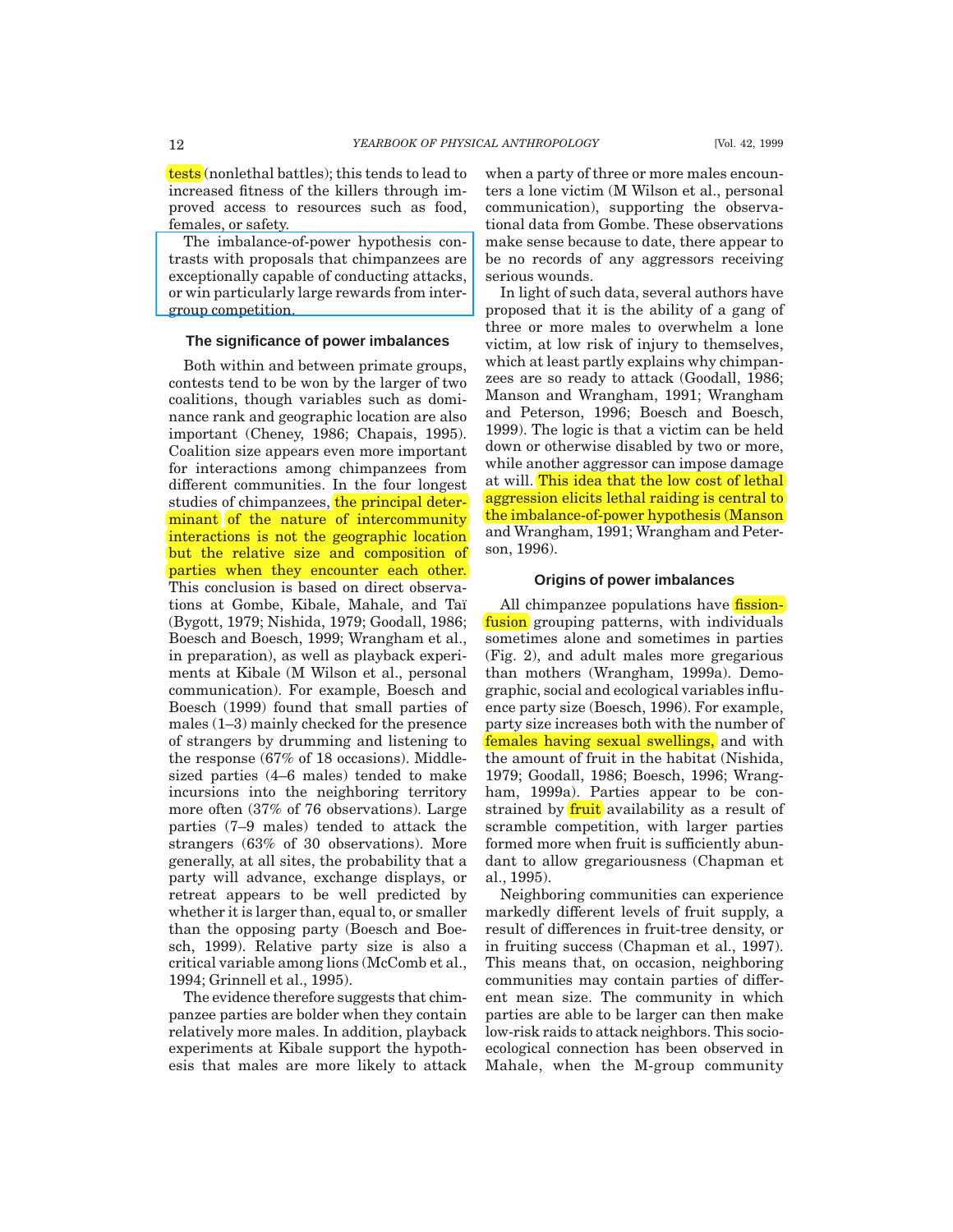

Party size

Fig. 2. Party size distribution among chimpanzees and bonobos. Data sources: eastern chimpanzee *P. t. schweinfurthii:* Kibale, Kanyawara community 1994– 1996. Western chimpanzee *P. t. verus:* Taı¨ (Boesch, 1996); Mt. Assirir (Tutin et al., 1983). Bonobo *P. paniscus;* Wamba (Kuroda, 1979); Lomako (White, 1988). All populations show substantial variation in party size over time and between communities. Comparable data for Gombe and Mahale were not found.

would make seasonal forays into the territory of the K-group community, supplanting K-group parties and sometimes attacking them (Nishida, 1979).

Why are chimpanzees (compared to other species) particularly vulnerable to the pressures of scramble competition that lead to a fission-fusion, rather than a stable-troop system of grouping? Wrangham et al. (1996) argued that the important characteristic of chimpanzees is that even when fruits are scarce, individuals continue to search for them. Consistent with this hypothesis, chimpanzees (unlike gorillas) are restricted to areas that contain year round fruits, and spend significantly greater proportion of their feeding time eating ripe fruits than do sympatric frugivorous monkeys (Wrangham et al., 1998). This strategy of constant fruit search is presumably forced on chimpanzees by species-specific digestive adaptations, such as the rate of food passage through the gut and the ability to ferment long-chain carbohydrates (Milton, 1987). Whatever its origins, it exposes them to relatively intense scramble competition.

The imbalance-of-power hypothesis states that violence is facilitated by vulnerability, because lone individuals can be vigorously

Constant fruit search results in fission and fussion (what about tuber meat diet?)

attacked by a coalition at low risk to the aggressors. This means that populations (or seasons) with fewer encounters between solitaries and large groups should have fewer violent interactions. Data on wolves at Denali (Alaska) offer a test of this prediction. The ratio of the number of parties containing three or more wolves to the number of solitary individuals was higher during winter  $(5.2)$  than summer  $(0.1)$ . This means that solitaries were much more likely to encounter a large party during winter than summer. As expected, winter was also the season when intraspecific kills were more likely (a sevenfold increase in probability, from 22 dated kills) (data calculated from Figs 5.4 and 5.7, Mech et al., 1998).

If a similar effect applies to chimpanzee populations, and if the fact that Taı¨ has had a low kill rate is meaningful (rather than stochastic), Taï should have larger, less fissioned parties than at Gombe, Mahale, or Kibale. Preliminary data suggest this prediction is qualitatively correct, because Boesch (1996) found that among six chimpanzee populations, the mean party size was highest at Taï  $(8.3,$  compared to a mean of  $5.2 \pm 0.8$  at the other five sites, including Gombe, Mahale, and Kibale). The percentage of lone individuals was also lowest in Taı¨ (4%, compared to  $14\% \pm 3\%$  for the three populations with data, Boesch, 1996, Table 8.2). These data thus indicate consistently larger parties in Taï than elsewhere, compatible with evidence that Tai is a relatively productive habitat (Boesch and Boesch, 1999).

Further data will test whether party size and the frequency of high-intensity aggression do indeed co-vary among sites, and how often chimpanzee populations tend to have small parties and high rates of aggression. Two points suggest that the high frequency of intense aggression seen at Gombe and suggested by the other eastern chimpanzee populations may be unusual for the species as a whole. First, skeletal trauma indicative of intraspecific aggression has been found at higher rates in a sample of chimpanzee crania from Gombe than from elsewhere (Jurmain, 1997). Second, the four *P. t. schweinfurthii* study sites (Gombe, Mahale, Kibale, and Budongo) are all located at the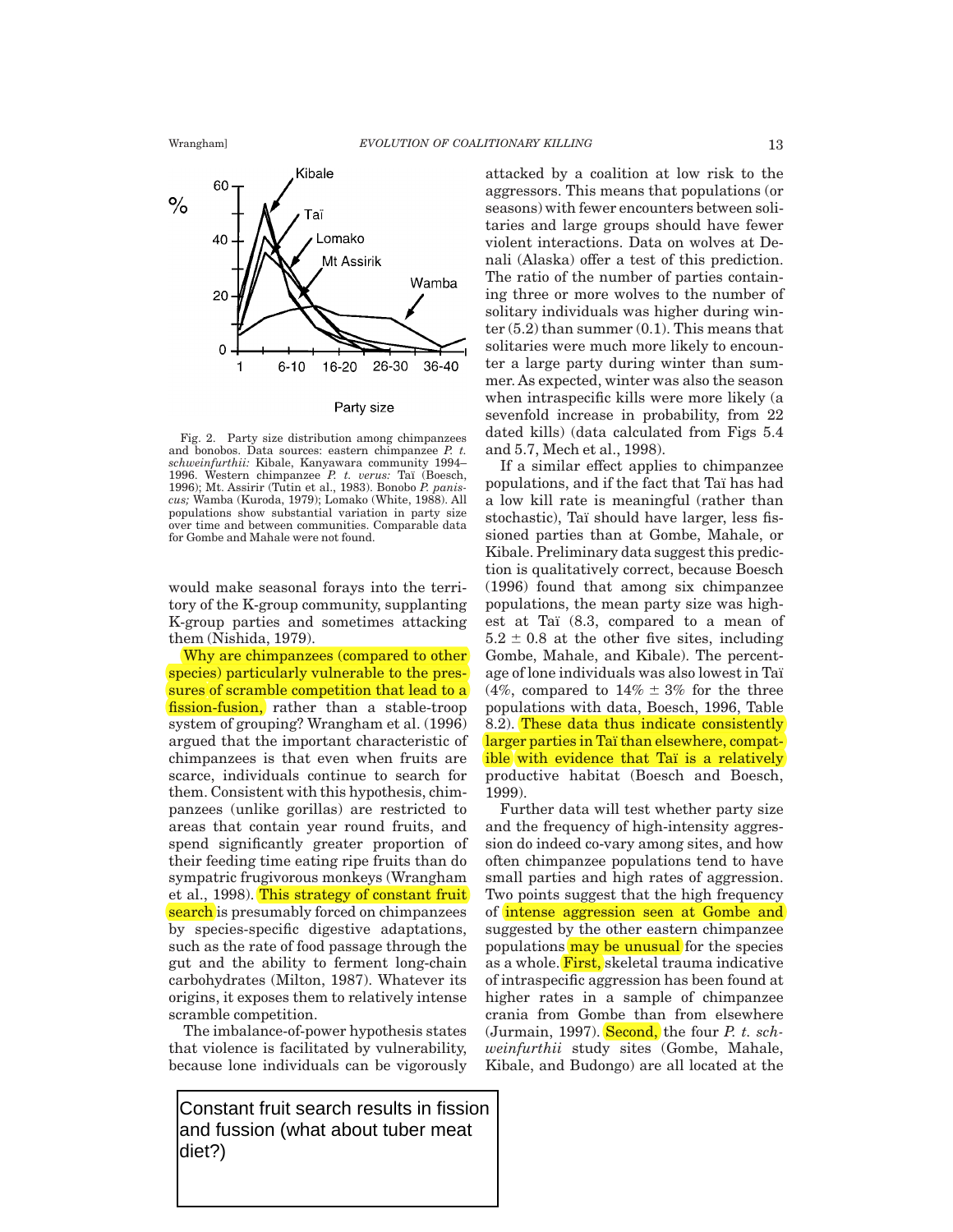extreme east of the species geographical range, where dry seasons are relatively long. These eastern populations may therefore be living under relatively harsh conditions of food availability compared to more western sites.

In summary, chimpanzees are vulnerable to particularly intense scramble competition, apparently because of their digestive adaptations to ripe fruit. This competition forces them to travel alone or in small parties when fruits are scarce. Patchy fruit distribution can mean that one community has abundant supplies, while its neighbors have few. Demographic differences between communities (i.e., differences in the number of adult males) may also mean that parties in one community can be dominant over those in the neighboring territory. Such factors can account for differences between populations or communities in the number of males in parties, and hence for differences in their vulnerability to attack by coalitions of neighbors.

# **Group territoriality and the benefits of lethal raiding**

Understanding the selective advantage of aggression is more complicated for intercommunity than interindividual relationships, because any fitness benefits gained by a rise in intercommunity dominance are shared among individuals within the community. This might be expected to favor free-riders (individuals who would benefit from lethal raiding without taking part), which would lead to a suboptimal level of collective action (van Schaik, 1996; Nunn, 1999). In fact, however, there is no evidence of defection among raiding chimpanzees (Goodall, 1986; Wilson et al., personal communication) [(or, for that matter, among lions in similar intercommunity contexts (Grinnell et al., 1985)].

How lethal raiding escapes the free-rider problem is not understood. One possibility is that intercommunity conflict has been so intense that selection has occurred at the between-group level (Boehm, 1999). However, this is unlikely because it would require very frequent group extinctions with few survivors. Another is that free-riders are policed by others in the community (Boehm, 1999), but no evidence suggests that this

occurs in chimpanzees. Others are  $(1)$  that the benefits of raiding rise so steeply with increased party size that it pays individuals to participate for selfish reasons or  $(2)$  that chimpanzees have evolved exceptional cooperative abilities in contexts other than lethal raiding (C. van Schaik, personal communication). This remains an important problem, as it does for much of human behavior (Boehm, 1999).

On the other hand, the occurrence of territoriality among chimpanzee communities, and of occasional imbalances of power between parties from neighboring communities, are easily explained. First, current theory suggests that home ranges are economically defensible if individuals can easily cross their home range in a day. Chimpanzees can do so (Lowen and Dunbar, 1994; see also van Schaik, 1996). Second, a system of fission-fusion grouping can explain why lone individuals occasionally encounter larger coalitions, and are therefore vulnerable to attack.

But neither long day ranges nor fissionfusion grouping can explain lethal raiding, in which individuals seek opportunities to attack (as opposed to responding to invasion, escalated contest for resources, etc.). As Goodall noted, for example, there have been three major invasions at Gombe and Mahale. 'Kasekela males took over Kahama range, Kalande males pushed deep into Kasakela range, and M-group moved into K-group range. During all these invasions adult males (and some females) were killed or disappeared. Even if it is argued that the Kasekela males were merely trying to reclaim an area to which they previously had free access, the assertion does not explain the northward thrust of the Kalande community or the takeover by the M-group at Mahale'' (Goodall, 1986, p. 528).

Two kinds of hypothesis have been presented to account for such incursions, proximate competition and dominance drive. First, aggression may be proximately elicited by resource competition, such as for mates, food, or land (Manson and Wrangham, 1991). This hypothesis is strongly supported by some observations, such as the incursions by Mahale's M-group into the K-group range. These occurred in a seasonal

**Cooperation** and Group selection issues

Hyperbolic benefits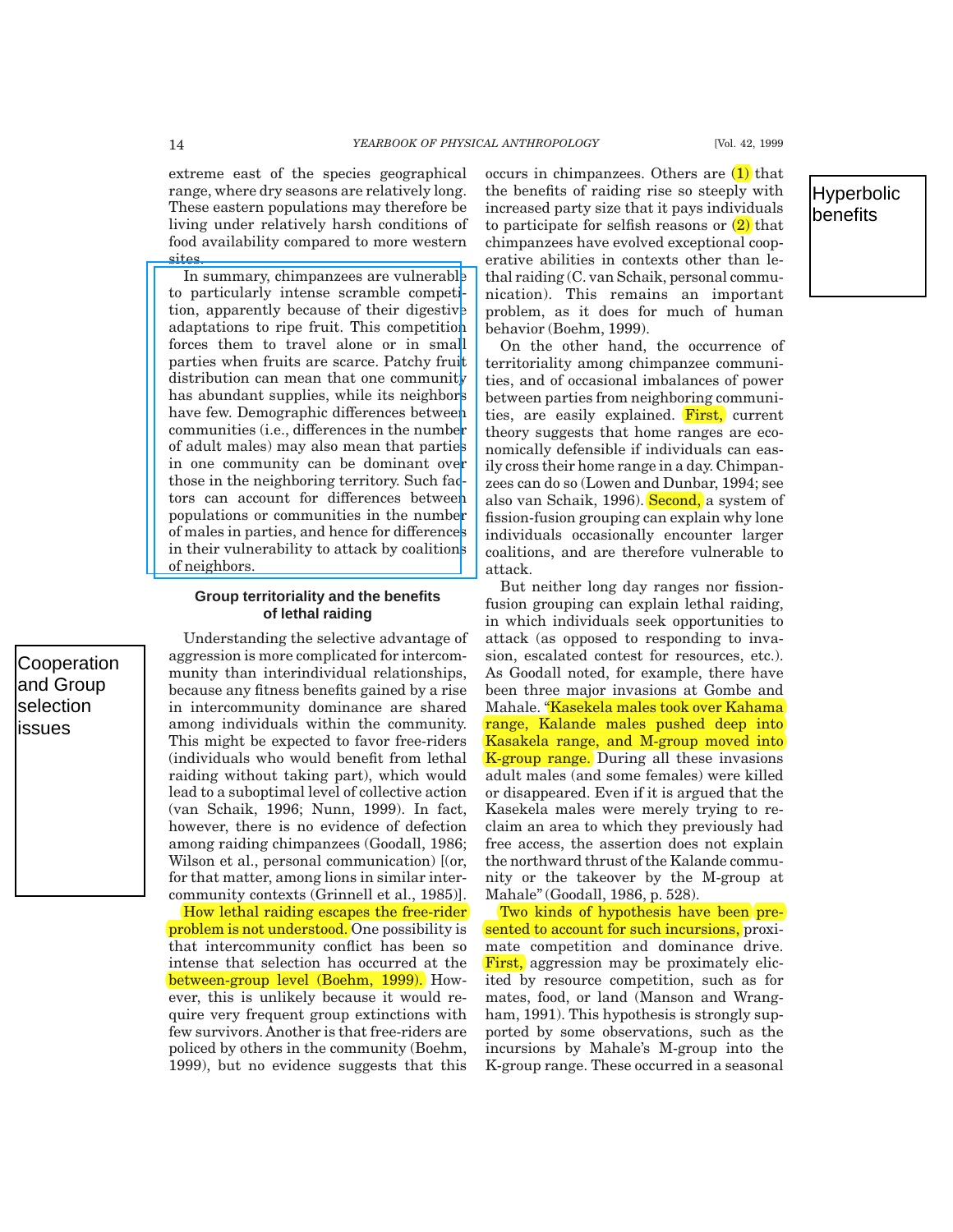resources are the proximate reason

raiding?

rhythm coincident with fruit shortages in M-group's range and abundant fruits in K-group's range (Nishida, 1979). Again, in certain circumstances raiding might help males to recruit young females: this possibility is suggested by evidence at Gombe that severe attacks on the mothers of nulliparous females in neighboring communities are sometimes followed by the young females joining the aggressor's community (Goodall, 1986).

Alternatively, aggression may be elicited merely by the opportunity to reduce the coalitionary power of the neighbors (Manson and Wrangham, 1991; Wrangham and Peterson, 1996). According to this "dominance" drive'' hypothesis, no resources need be in short supply at the time of the raid. Instead, unprovoked aggression is favored by the opportunity to attack ''economically,'' that is, at low personal risk. If raiding leads to the wounding or death of a neighboring male, the neighboring community's competitive ability is substantially reduced. For example, if the neighboring community has 10 males, its fighting power is reduced by 10%. This reduction lasts for a considerable time, because the system of male philopatry means that a dead male can be replaced only via births within the community, which is a slow process. The aggressors' probability of winning future intercommunity contests (battles, not raids) will therefore be significantly increased by killing a neighboring male. The increase in relative fighting power can be expected to enable a community to enlarge its territory, as suggested by preliminary evidence of a correlation between the number of males and territory size at Gombe (Stanford, 1998b). Over the long term, therefore, if fitness is correlated with territory size, successful raiding is expected to increase the raiders' fitness.

This ''between-community dominance drive'' hypothesis for explaining aggression between groups is therefore similar to the ''within-community dominance drive'' hypothesis, which contributes to explaining patterns of aggression between individuals within dominance hierarchies (Popp and DeVore, 1979; Chapais, 1995). Within chimpanzee communities, for example, male aggression occurs predictably over status;

weakness of a dominant due to aging, wounding, loss of allies or loss of confidence increases the rate of attack by a subordinate (Bygott, 1979; de Waal, 1982; Goodall, 1986; Nishida, 1994). Selection is expected to favor the effort to rise in dominance because dominant individuals (or groups) tend to have high fitness, and accordingly, individuals opportunistically take advantage of any perception of changes in power asymmetry (Chapais, 1995).

Sometimes, admittedly, the expectation that higher dominance leads to higher fitness is not met. Thus, in around half of the studies between dominance and reproductive success within primate groups, there was no relationship. However, in the other half, dominants had higher fitness than subordinates (Harcourt, 1987; de Ruiter and van Hooff, 1993; Ellis, 1995). This means that even though increased dominance does not always lead to higher fitness, it pays on average.

Therefore, according to the dominancedrive hypothesis, a necessary and sufficient condition for intercommunity aggression is a perception that an opponent is sufficiently vulnerable to warrant the aggressor(s) attacking at low risk to themselves.

The dominance drive hypothesis appears useful for explaining why carnivores share lethal coalitionary violence with chimpanzees. As expected by both the proximate competition and dominance drive hypotheses, fission-fusion grouping and intergroup hostility occur in these species (Table 6). The proximate competition hypothesis also predicts, however, that the type of food supplies, mating system and/or coalitionary bond should be similar in allowing benefits to be gained from raiding or killing neighbors. However, the four species of carnivores in which lethal coalitionary violence has been recorded show various combinations of mating systems and coalitionary bonds, all different from those found in chimpanzees (Table 6). For example, intergroup transfer is in some species primarily by males, in others primarily by females. Therefore, lethal violence cannot be uniformly explained as resulting from competition over females. Because the carnivore species in Table 6 vary in the type of benefits to be gained by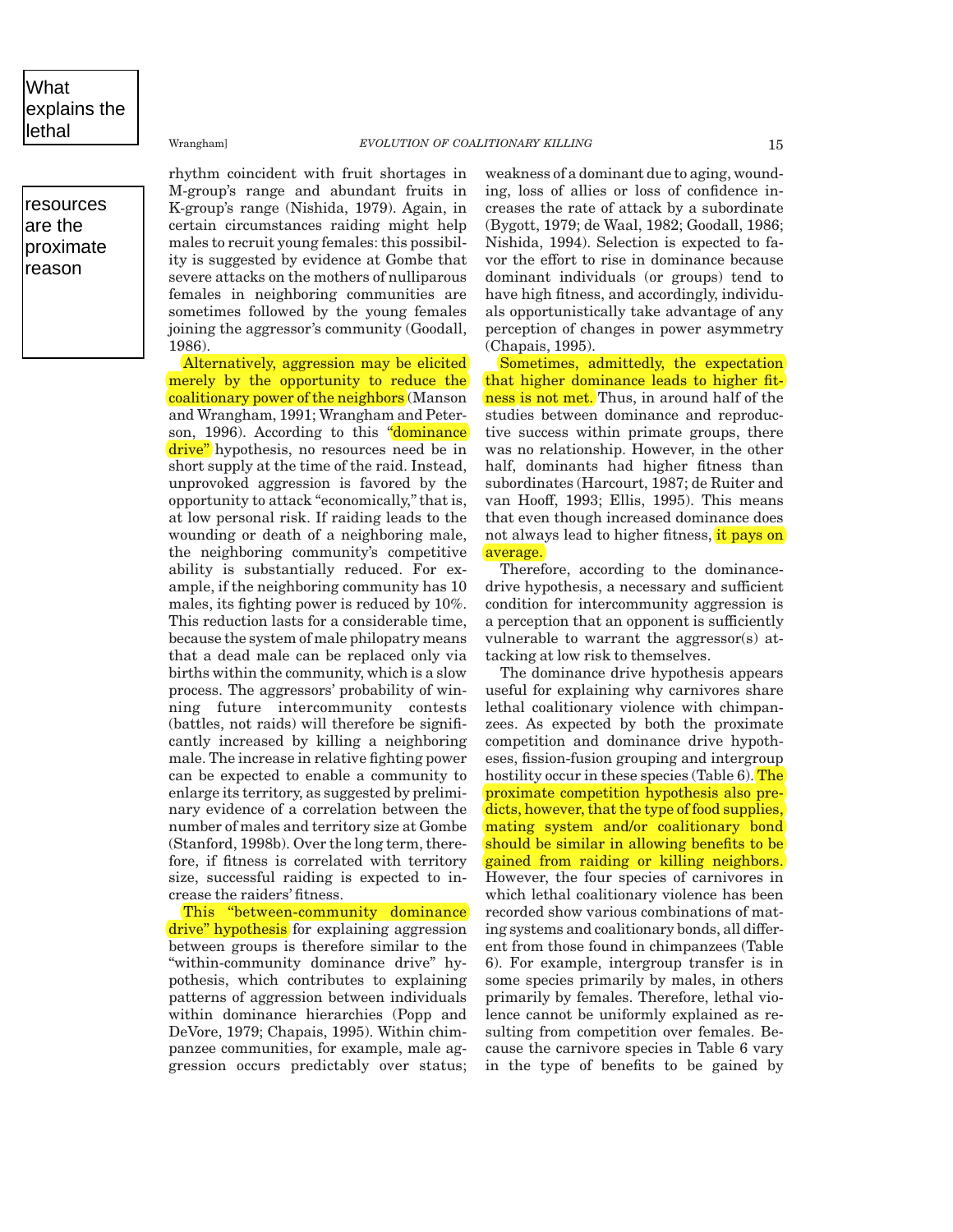|                             |            |          |                  |                | Spotted |                       |
|-----------------------------|------------|----------|------------------|----------------|---------|-----------------------|
|                             | Chimpanzee | Human    | Wolf             | Lion           | hyena   | Cheetah               |
| <b>Battles</b>              |            |          |                  |                |         |                       |
| Kill adults                 |            |          |                  |                |         |                       |
| Lethal raid                 |            |          |                  | Y?             | V?      |                       |
| Food supplies               | Dispersed  | Variable | Clumped          | Clumped        | Clumped | Dispersed/<br>clumped |
| Coalitionary<br>bonds among | Males      | Males    | $Pair + Helpers$ | Females; Males | Females | Males                 |

*TABLE 6. Intergroup aggression in fission-fusion species with group territoriality*<sup>1</sup>

<sup>1</sup> "Kill adults" is shown separately from "Lethal raid" because, in hyenas and lions, it is not clear if killing of neighbors occurs with<br>lethal raids, or merely when invaders are discovered and killed by residents. "Disp patches are not defensible, whereas ''clumped'' foods can be individually defended (e.g., carcasses). Coalitionary bonds are bonds in which adults support each other in aggression against others. Sources for mating system and coalitionary bonds are Kruuk (1972)<br>(spotted hyenas), Grinnell et al. (1995), and McComb et al. (1994) for lions, and Mech et al. text.

intergroup dominance, the dominance drive hypothesis explains similarities in their tendency to use lethal violence more easily than the proximate competition hypothesis.

The proximate competition and dominance drive hypotheses are closely related, because in both cases, the ultimate benefits of dominance are increased success in resource competition. The proximate competition hypothesis is favored if raiding is elicited by the presence of stealable resources, or if benefits accrue immediately after a raid. On the other hand, unprovoked deep incursions and attacks on males without any obvious reward are better explained by the dominance drive hypothesis. To differentiate these hypotheses more clearly, data are needed on the proximate stimuli that elicit aggression. Since current information suggests that chimpanzee raids are often initiated without the raiders perceiving mates or food sources, the dominance drive hypothesis appears relevant to explaining the timing and direction of lethal raiding.

# **Sex differences in territoriality and aggressiveness**

Among chimpanzees, males have to date been the only observed killers and aggressors in intergroup interactions, and males are also more likely than females to be victims (Table 4). Among humans, warriors are also overwhelming male (Adams, 1983). This contrasts with spotted hyenas, where females are more aggressive than males (Kruuk, 1972; Frank, 1986; East and Hofer, 1991; Henschel and Skinner, 1991); and with wolves, where both sexes are killed at

high rates, and there is no evidence of a sex difference in aggressiveness (Mech et al., 1998). Why, therefore, are males the principal perpetrators of aggression in chimpanzees and humans?

Traditional explanations are that males are more expendable, or that males have more to gain simply because they have higher variance in fitness than females do (reviewed by van der Dennen, 1995). However, such general explanations do not account for species variation in the intensity of female participation. Nor does the degree of sexual dimorphism in body size, because among nonhuman primates, sexual dimorphism in body size is not correlated with female in- $\sqrt{\text{volvement}}$  in intergroup aggression (Manson and Wrangham, 1991).

Male bonding, which is especially pronounced among chimpanzees and humans, has often been proposed to be an important influence (reviewed by van der Dennen, 1995). This idea is supported by the fact that both in humans and nonhuman primates, populations with more patrilocal residence (or male philopatry) have relatively greater tendency for aggressors to be male (Adams, 1983; Manson and Wrangham, 1991).

The ultimate origins of male bonding are still debated. In chimpanzees, males are more gregarious than mothers, possibly because, as a result of carrying and waiting for infants, mothers travel slowly (Wrangham, 1999a). The relative mobility and gregariousness of males means that they can use allies to dominate access to their home ranges, excluding other males and thereby forcing male philopatry.As a result, a system evolves

Adams DB. 1983. Why there are so few women warriors. Behav Sci Res 18:196–212.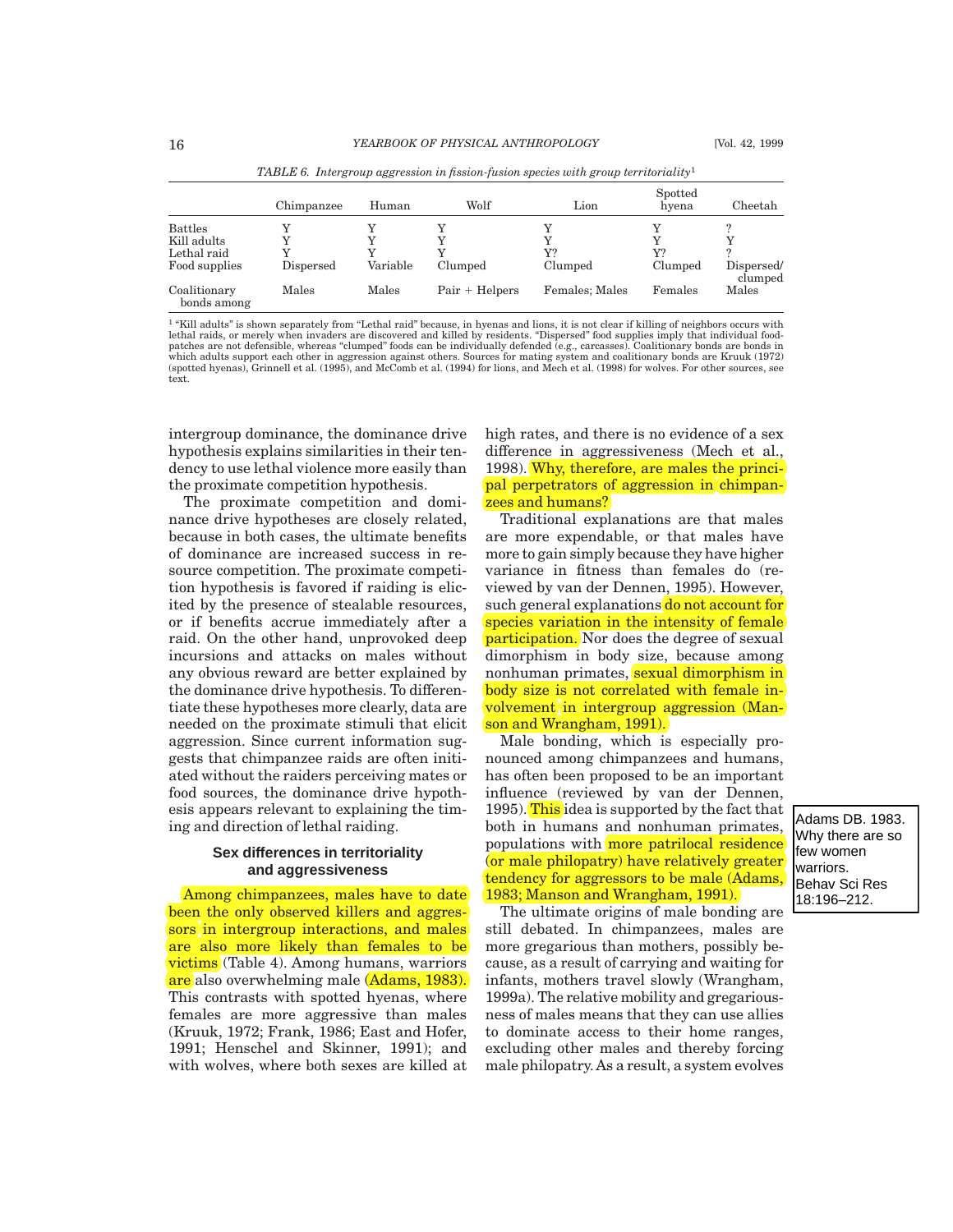in which it pays to eradicate males from neighboring communities (Wrangham, 1999a,b).

According to this logic, therefore, male bonding has two effects. First, it contributes to the development of male philopatry and the benefits of excluding nongroup males, thereby raising the stakes in territorial encounters. Second, it makes available allies that enable a larger party to dominate a smaller party.

None of this means, however, that male participation is a necessary condition for the evolution of lethal violence in territorial interactions. As wolves, spotted hyenas and ants show, coalitionary territoriality can be carried out by both sexes, or even primarily by females. The comparative evidence, therefore, suggests that lethal raiding in chimpanzees and humans cannot be attributed to the fact that bonds among adults are primarily among males.

# **Bonobos: exceptions that support the rule?**

Intercommunity relations among bonobos sometimes involve fights between large parties, but as a species they appear to be substantially less hostile to each other than are chimpanzees (reviewed by Wrangham and Peterson, 1996; Stanford, 1998a). First, bonobos have never been seen to engage in lethal raiding, nor indeed in any components of such behavior (Table 2). Second, they can include markedly peaceful interactions, in which individuals from neighboring communities rest, travel, copulate, play, and groom together (Idani, 1991; White, 1996). In contrast, peaceful interactions involving males of neighboring communities have not been seen among chimpanzees.

In view of the anatomical and phylogenetic similarities between chimpanzees and bonobos these differences are remarkable. Three kinds of explanation suggest themselves.

First, the facts may be misleading; more prolonged observation may reveal lethal raiding in bonobos (Stanford, 1998a). However, this eventuality appears unlikely because at Gombe, Mahale, Taï, and Kibale components of lethal raiding were seen shortly after individuals were observed near the community range borders. Among bonobos, by contrast, interactions are seen at range borders without the components of lethal raiding.

Second, relatively peaceful intercommunity relationships in bonobos may be an incidental result of a reduction in the level of within-community violence compared to chimpanzees. For example, fewer violent behavioral interactions of all kinds occur among bonobos: no sexual coercion, no infanticide, no brutal fights among males or females competing for dominance, no male beatings of females (Wrangham and Peterson, 1996; Furuichi et al., 1998). The same is true in captivity (de Waal and Lanting, 1997; Stanford, 1998a). Collateral evidence comes from a survey of cranial and postcranial skeletal trauma that concluded that in chimpanzees (and gorillas), but not in bonobos, there was evidence of serious risk from interindividual aggression (Jurmain, 1997) and from the generally less robust and less sexually dimorphic morphology of bonobos than chimpanzees (Zihlman and Cramer, 1978; Shea, 1984). Pending further data, bonobo males consistently appear to be less violent than chimpanzees.

Accordingly, a possible hypothesis is that selection may have favored a generally less aggressive male temperament in bonobos, as opposed to a loss of motivation specifically for lethal raiding. The reasons why male bonobos are generally less aggressive than male chimpanzees could derive from the dominance of males by powerful female– female coalitions, or the greater importance of mothers than other males as allies for individual males, or other social dynamics occurring within communities (Kano, 1992; Parish, 1996; Wrangham and Peterson, 1996; de Waal and Lanting, 1997). The important point is that the reduced tendency for lethal raiding would be viewed as an incidental consequence of a more general reduction in male aggression. This hypothesis is challenged, however, by species that have aggressive intergroup interactions despite having peaceful relationships within groups (e.g., female lions). Furthermore, the tendency to engage in lethal raiding seems unlikely to be selectively neutral, considering its potentially large effects on dominance relation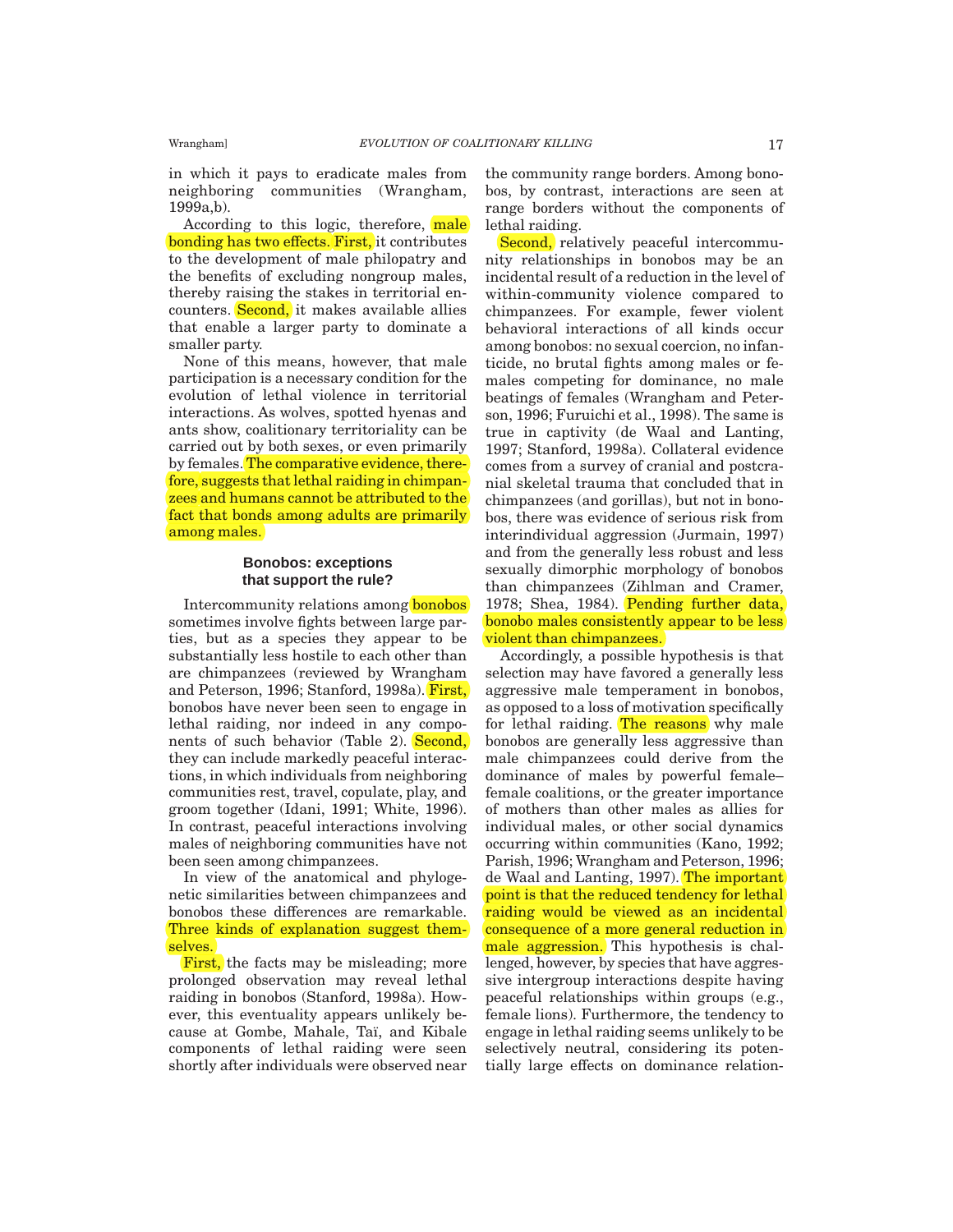ships between groups and the time and effort spent on raids. I therefore conclude that the low tendency for lethal raiding in bonobos is not merely an incidental consequence of the benefits of within-community peacefulness.

The third kind of explanation is that among bonobos, important components of lethal raiding has been specifically selected against. Under what circumstances could this occur? According to the imbalance-ofpower hypothesis, lethal raiding is favored by a combination of coalitionary territoriality and imbalances of power sufficient to allow one party to kill victims of the rival community with impunity. Since lethal raiding is absent even though coalitionary territoriality occurs among bonobos, the imbalance-of-power hypothesis predicts that compared to chimpanzees, bonobos must experience greatly reduced power imbalances between rival parties.

In general, variance in bonobo party size is less than among chimpanzees, even when average party size is similar (Chapman et al., 1994). This is as expected from the imbalance-of-power hypothesis. However, the more critical question is how often bonobos are forced to travel alone, because individuals can be killed (at minimal cost to the aggressors) only when they are found alone by a rival party. The two principal bonobo study sites both indicate that lone travel is rarely forced by ecological pressures. In Wamba, bonobos usually range as one or two large mixed parties averaging more than ten individuals (Hashimoto et al., 1998). In Lomako, where feeding competition appears more intense than in Wamba, females remain in multi-female parties even during the seasons when fruit is least available (White, 1998). Such observations suggest that compared to chimpanzees, the intensity of feeding competition is substantially reduced among bonobos (Chapman et al., 1994; Wrangham et al., 1996; White, 1998). As a result, extreme imbalances of power appear unlikely to occur between parties meeting from neighboring communities.

Whether the apparent difference in the intensity of feeding competition between chimpanzees and bonobos is sufficient to satisfy the imbalance-of-power hypothesis, however, remains to be proven. In Lomako, male bonobos spend increased time alone during periods of fruit scarcity (White, 1998). White (1998) suggests that these males choose to travel alone in order to track the increasingly dispersed female parties, but according to the imbalance-of-power hypothesis, it should be dangerous for them to do so. However, if solitary travel is a social option rather than a strategy dictated by ecological pressures, it may be possible for bonobos to restrict their solitary periods to times and locations when they can assess that they are safe. More quantitative data will be needed to test such ideas.

One of the only other species of primate in which lethal raiding might be expected from the imbalance-of-power hypothesis are spider monkeys *Ateles* spp., because spider monkeys have a fission-fusion grouping system like chimpanzees: individuals sometimes travel alone and sometimes in larger parties. Furthermore, males are more gregarious than mothers, and they form coalitionary bonds with each other against neighboring groups (Chapman et al., 1995). On the other hand, spider monkeys are wholly arboreal, which may reduce their ability to use coalitionary aggression. Among baboons *Papio anubis,* for example, coalitions of lowranking males are effective in defeating a single higher-ranking male on the ground, but not in trees (Smuts, 1986). Further data on the effect of arboreality on power asymmetries between coalitions and solitaries is therefore desirable.

# **The imbalance-of-power hypothesis and the evolution of human warfare**

Peace is the normal human condition, in the sense that most human groups, for most of the time, are not at war (Ferguson, 1989; Sponsel, 1996). Nevertheless, ethnographic and historical records clearly show that warfare is a frequent practice (Keeley, 1996; Manson and Wrangham, 1991; van der Dennen, 1995). Increasingly, archaeological data suggest that violence has often been a statistically important source of death, and it is sometimes possible to infer that the violence was coalitionary (Keeley, 1996; Larsen, 1997). In small-scale societies, the commonest form of war interaction is a raid (e.g.,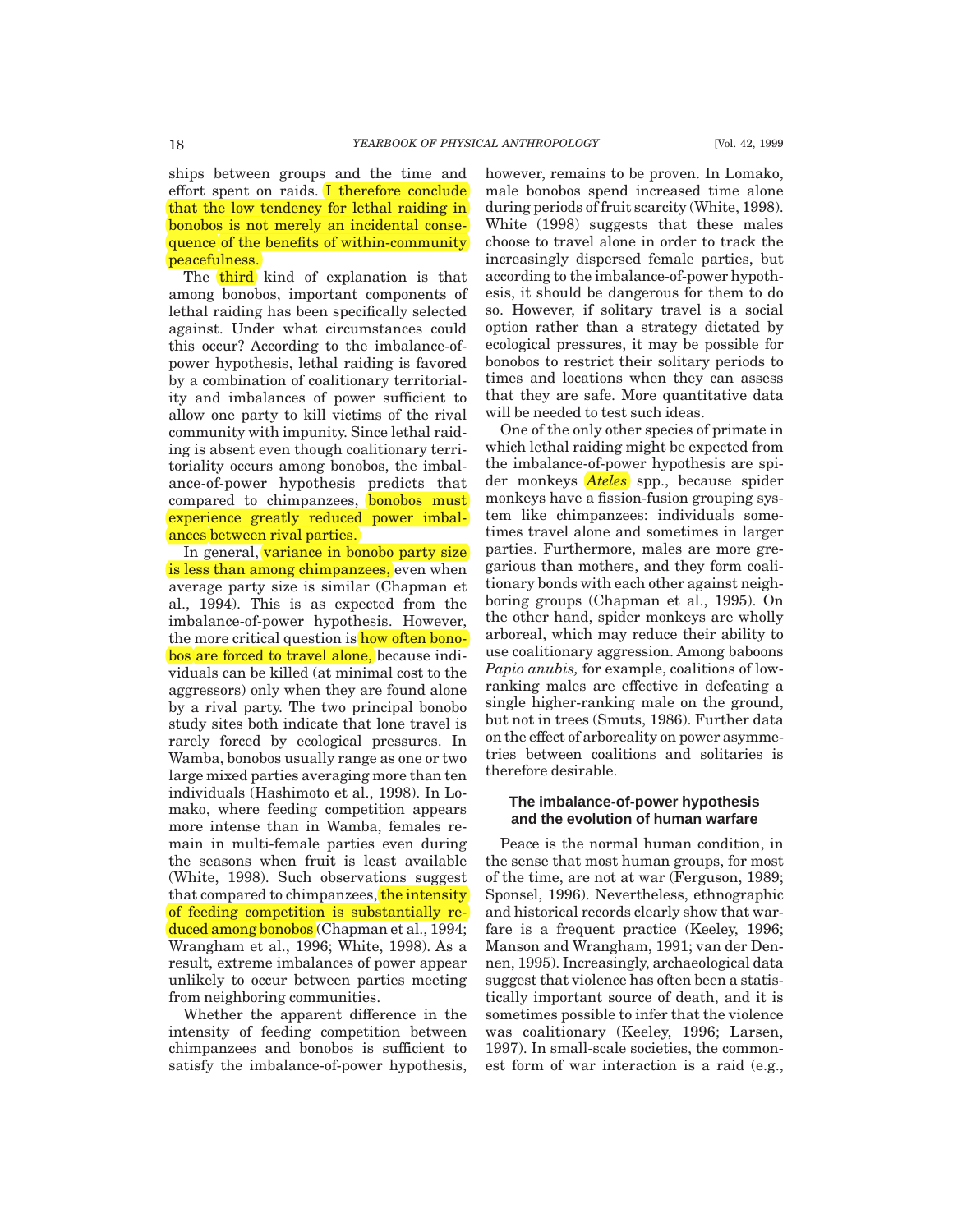Turney-High, 1949; Keeley, 1996; Maschner and Reedy-Maschner, 1998). Even if humans are routinely peaceful, therefore, war needs to be explained. Because warfare includes a variety of types of interaction (such as raids and battles), it will require multiple explanations.

The myriad hypotheses proposed to explain why humans practice raids and other forms of warfare fall into three general classes. Maladaptive hypotheses suggest that warfare results from an originally adaptive aggressive tendency that, as a result of subsequent developments such as the invention of weapons, became disadvantageous even to the winners (e.g., Lorenz, 1966). They suffer from the theoretical problem that if warring tendency is indeed disadvantageous, it has such large effects that it should be selected against rapidly. However, it seems unlikely that winners fare badly.

Neutral hypotheses are currently more popular, though they also suffer from the selective-disadvantage problem. They suggest that warfare should be regarded as deriving merely from a capacity, or potential, resulting from our cognitive creativity. Neutral hypotheses consider warfare to be elicited by environmental and social stimuli that have no evolutionary significance (e.g., Bock, 1980; Keeley, 1996; Gould, 1996). They are often based on the (erroneous) premise that behaviors that vary among populations cannot be explained in terms of natural selection without assuming genetic differences between populations (see Discussion).

What about group selection?

The imbalance-of-power hypothesis exemplifies a third kind of hypothesis that views warfare as adaptive and rooted in genetic predispositions. It suggests that raiding derives from the advantages of gaining intergroup dominance and an ability to assess power imbalances in an environment of intergroup hostility and power imbalances between parties from neighboring communities.As in chimpanzees, it raises the question of why territories are defended by males rather than females. By analogy with the argument for chimpanzees, male rather than female territoriality derives from the high cost of travel experienced by mothers (Wrangham, 1999a). This cost reduces mothers' ability both to defend a range and to form alliances.

Both intergroup hostility and a fissionfusion grouping system are universal in contemporary human populations, whether tribal or nation-state (Rodseth et al., 1991). Whether these features were characteristic of humans in prehistory is unknown. However, with the exception of brain size, human morphology has changed relatively little during the last 1.9 million years (Wolpoff, 1998), suggesting that the essential ecology of human prehistory may been rather stable prior to agriculture. The essence of theories about fission-fusion grouping in chimpanzees is that fission is a response to high costs of scramble competition (Chapman et al., 1995); scramble competition is expected to be more intense in species that depend on rare, highquality foods (Janson and Goldsmith, 1995), and humans appear adapted to high-quality foods (Milton, 1987; Leonard and Robertson, 1997). Following this line of argument, fission-fusion grouping is expected to have been characteristic of human evolutionary history.

Based on the ubiquity of xenophobia and ingroup-outgroup bias in contemporary populations, intergroup hostility is normally assumed to have been routine in human prehistory. The likelihood of intergroup hostility in prehistory is supported also by its prevalence among nonhuman primates (Cheney, 1986). The form of hostility can be inferred as being territorial, because among primates, territories tend to be found in species with long day ranges in relation to home ranges, and are predicted to occur more easily where groups are split into multiple parties (Mitani and Rodman, 1979; Lowen and Dunbar, 1994). The long day ranges of contemporary forager men [e.g., 9 km (Bailey, 1991)] and the probability of fission-fusion foraging suggest that territoriality would have been possible where home ranges were not immense.

The imbalance-of-power hypothesis is thus compatible with conventional views of human prehistory. It can in theory be challenged by evidence that recent prehistoric ancestors foraged in stable parties, or had ways of reducing power imbalances between rival parties, or had little intergroup hostil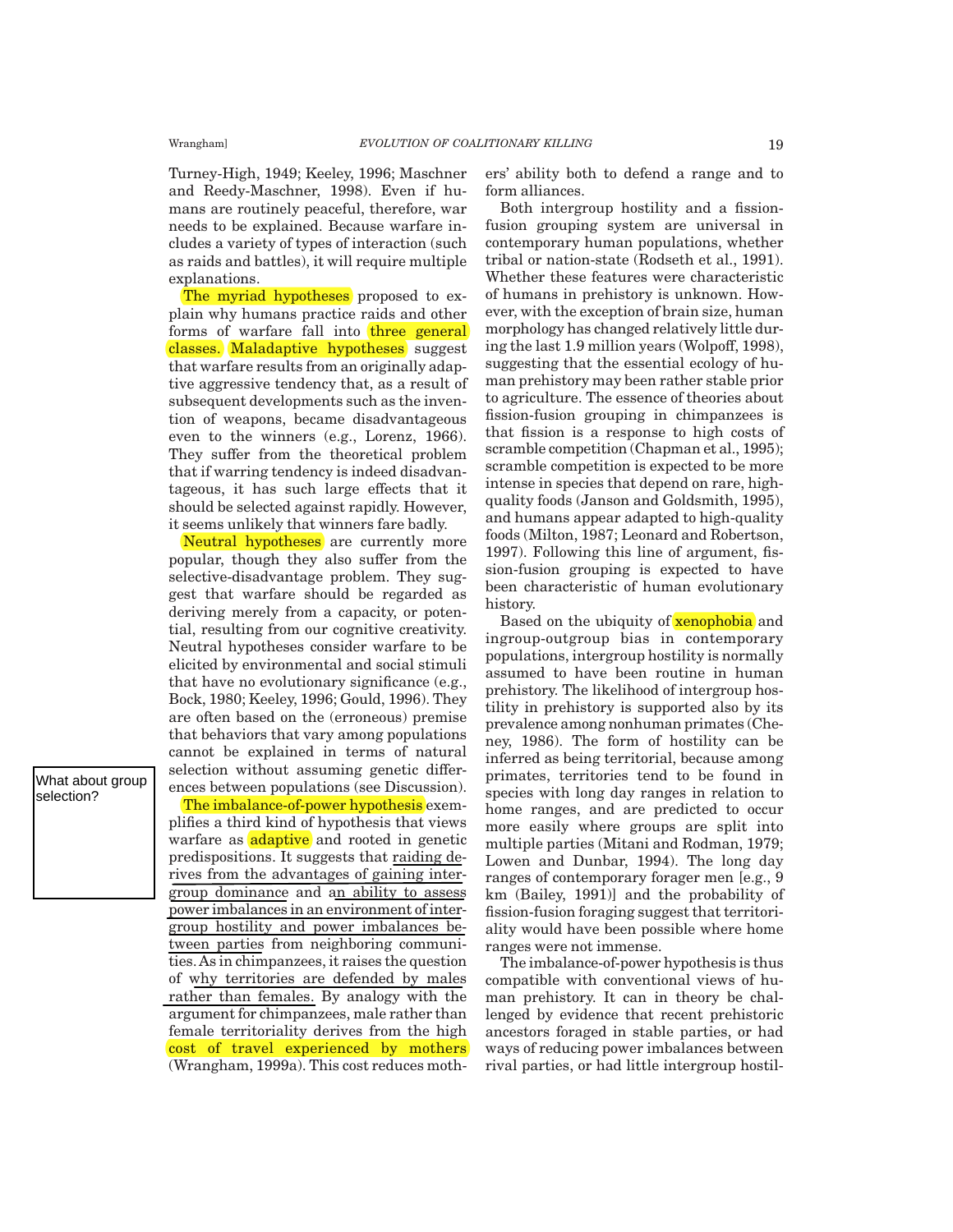ity, though such evidence would in practice be difficult to obtain.

On cladistic grounds, various authors have hypothesized that lethal raiding in humans and chimpanzees shared a common origin around 5–6 mya, and has been present continuously in the subsequent evolution of each species (Wrangham, 1987; Ghiglieri, 1988; Wrangham and Peterson, 1996; Otterbein, 1997). This hypothesis is currently untestable. A key issue for human ancestry is whether australopithecine ancestors of humans foraged in temporary parties (i.e., with fission-fusion) or in stable groups. Answers to such questions are needed before we can be confident whether lethal raiding in chimpanzees and humans represents a synapomorphy or a homoplasy.

# **CHALLENGES TO THE IMBALANCE-OF-POWER HYPOTHESIS Uncertainty in the chimpanzee data**

The evidence of lethal raiding in chimpanzees comes from few cases and a small number of populations, some of which have experienced significant anthropogenic influences. This has led to doubts about the importance of lethal raiding as a species trait among chimpanzees (Power, 1991; Sussman, 1997).

For example, Power (1991) accepts that the descriptions of chimpanzees in Gombe, Mahale, and Kibale as violent and statusstriving are accurate, but regards the behaviors as nonadaptive consequences of excessive ecological stress. A central concern for Power (1991) is why there was a shift in the perception of chimpanzee society from peaceful to violent, beginning in the 1970s based on observations after the first 5 years of Goodall's study (1960–1965). She argues that the 1960s view of chimpanzees living in a peaceful society was the "correct" one, and that subsequent observations of violence reflect a social environment stressed by various kinds of human-induced disturbance. In support, she cites the fact that intense aggression was seen rarely in early chimpanzee studies, especially at Gombe, Budongo, and Kibale (Ngogo community). She notes that in studies where violence has been reported, either humans have provided food for the chimpanzees (Gombe, Mahale), or

the forest has been disturbed by encroachment or logging (Kibale, Ngogo, and Kanyawara).

However, the relative lack of observations of violence in the early years of chimpanzee studies cited by Power (1991) is easily understood without reference to the effects of disturbance. Where there was no provisioning, early observations were relatively few compared to later years, and they were mostly of poorly habituated individuals, more concerned about humans than each other [e.g., contrast early observations by Ghiglieri (1984), Kibale, Ngogo community, Isabirye-Basuta (1989), Kibale, Kanyawara community, Reynolds and Reynolds (1965), Budongo, and Sugiyama (1973), Budongo] with those based on well-habituated individuals by Watts (1999) (Kibale, Ngogo community), Wrangham et al. (1992) (Kibale, Kanyawara community), and Newton-Fisher (1997) (Budongo). With increased observation of habituated individuals, studies of the Kanyawara, Ngogo, and Budongo communities conform to the essential Gombe-Mahale model of dominance-motivated and strategically violent males. Power (1991) appears not to have appreciated the difficulty of observing dominance behavior and violence among poorly habituated and little known individuals.

Provisioning complicates the issue because it confounds increased observability with a concentrated food resource that is liable to promote aggression. In the case of Gombe, Goodall's introduction of banana feeding in 1962 led to the chimpanzees becoming habituated quickly, so individuals were watched at close quarters during the first decade. Once the chimpanzees were habituated, they were observed almost entirely in the banana-feeding area (ca.  $50 \times 50$ m, approximately 1/5,000th of their territory of 12 sq km or more), and not followed toward territorial boundaries. Much aggression during intense banana-feeding years of 1965–1969 was clearly directed toward obtaining bananas (Wrangham, 1974). During 1969, banana feeding was reduced, and fewer aggressive incidents occurred in the bananafeeding area (Wrangham, 1974).

Power (1991) argued that a particularly important feature of the banana-feeding sys-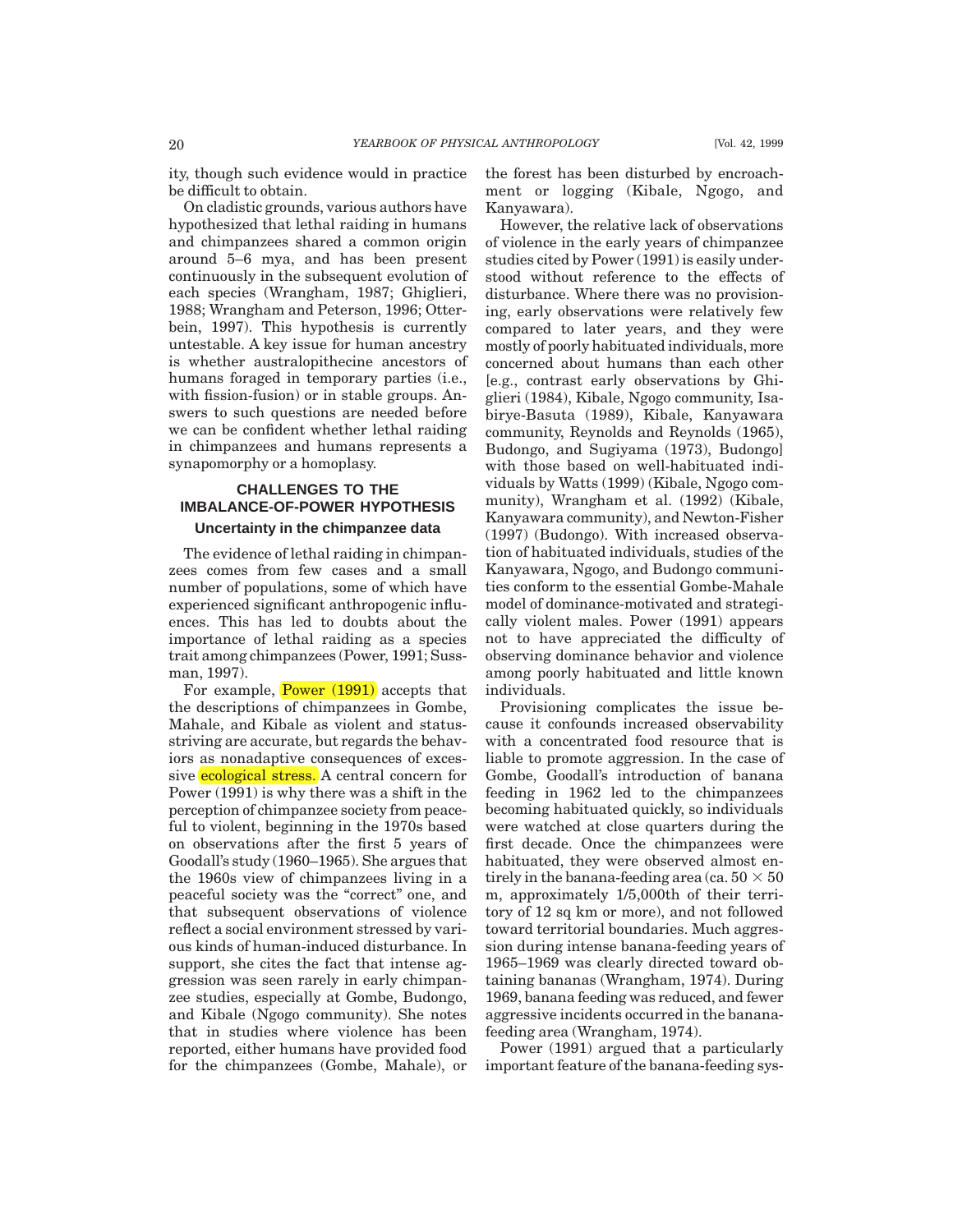tem was that, after 1965, chimpanzees were frustrated by their lack of control. She characterized the observation period 1960–1965 as ''naturalistic'' (implying undisturbed by humans) because the bananas were given freely, i.e., they were never withheld. From 1965 onward, in attempts to reduce the banana-induced aggression of the 1962– 1965 era, bananas were made available in metal boxes equipped with doors that were controlled in various ways by observers. It was this system that Power argued caused chimpanzees to express their potential for aggression, because it frustrated them.

In the absence of controlled experiments, no hypothesis can be rejected. Two points relevant to the imbalance-of-power hypothesis can be made, however. First, even if the frustration-aggression hypothesis is correct in explaining why the Kasekela community attacked the Kahama community, it does not explain why coalitional lethal aggression was elicited relatively easily in these chimpanzees, or why it occurs in males, whereas it has not been seen in any other species faced with similarly frustrating contexts. [For example, baboons obtained bananas regularly at the banana-feeding-area, though observers tried to prevent them (Wrangham, 1974). There has been no hint of any behavior resembling lethal raiding in these baboons, despite intense study in subsequent years]. Thus, as Power (1991) herself says, whether or not feeding frustration contributed to the social tensions at Gombe, there remains a problem to be explained. Why are male chimpanzees easily prompted to adopt intense coalitionary violence as a solution to social problems?

Second, the frustration-aggression hypothesis has much against it. The idea is that ''frustration causes a distinct behavioral change in the condition of an organism'' (Power, 1991, p 3). This implies that under natural conditions, chimpanzees are not naturally frustrated, which is clearly not true. For example, intense aggressive competition occurs regularly in all study sites over prized foods, such as meat (Goodall, 1986; Boesch and Boesch, 1989). On the other hand, whatever behavioral change occurred among the post-1965 Kasekela chimpanzees (compared to chimpanzees at other sites) is not easily viewed as ''distinct.'' The series of attacks that began in January 1974 occurred almost a decade after the start of the problematic banana-feeding-system, and took place several kilometers from the feeding station. Power (1991) implies that this long delay can be accommodated by the hypothesis of a permanent behavioral/psychological reorganization, but clearly the behavior must also be viewed in the context of ongoing social tensions (see Goodall, 1986 for an account of the relationships between the alpha-males of the Kasekela and Kahama communities that may have helped precipitate the aggression).

The incidence of aggression in the bananafeeding-area was closely related to the number of bananas that chimpanzees obtained. Party size increased in the feeding area compared to the natural habitat, but within minutes of the chimpanzees leaving the feeding area the expected party size was restored (Wrangham, 1994). These and similar results show that there were indeed short-term influences related to the availability of bananas, but no long-term influences have been detected (Wrangham, 1974; Goodall, 1986). The accumulation of data from other, nonprovisioned sites continues to challenge the view that chimpanzees are naturally averse to violence.

# **The claim that biology is irrelevant for human warfare**

Some critics reject evolutionary explanations of warfare out of hand, based on the misconception that the only behavioral patterns explicable by biology are ''instincts,'' i.e., behaviors that are obligatory and/or invariable. According to this logic, since warfare is not "instinctual," biological adaptations cannot explain the propensity for war (Keeley, 1996; Sussman, 1997; Regal, 1998). This error seems remarkable, because behavioral ecologists have long stressed that psychological adaptations are expected to respond in a contingent way to appropriate contexts (e.g., Hrdy, 1990; Barkow et al., 1995; Krebs and Davies, 1997). In the words of Otterbein (1997, p 272), ''Man is neither, by nature, peaceful nor warlike. Some conditions lead to war, others do not.''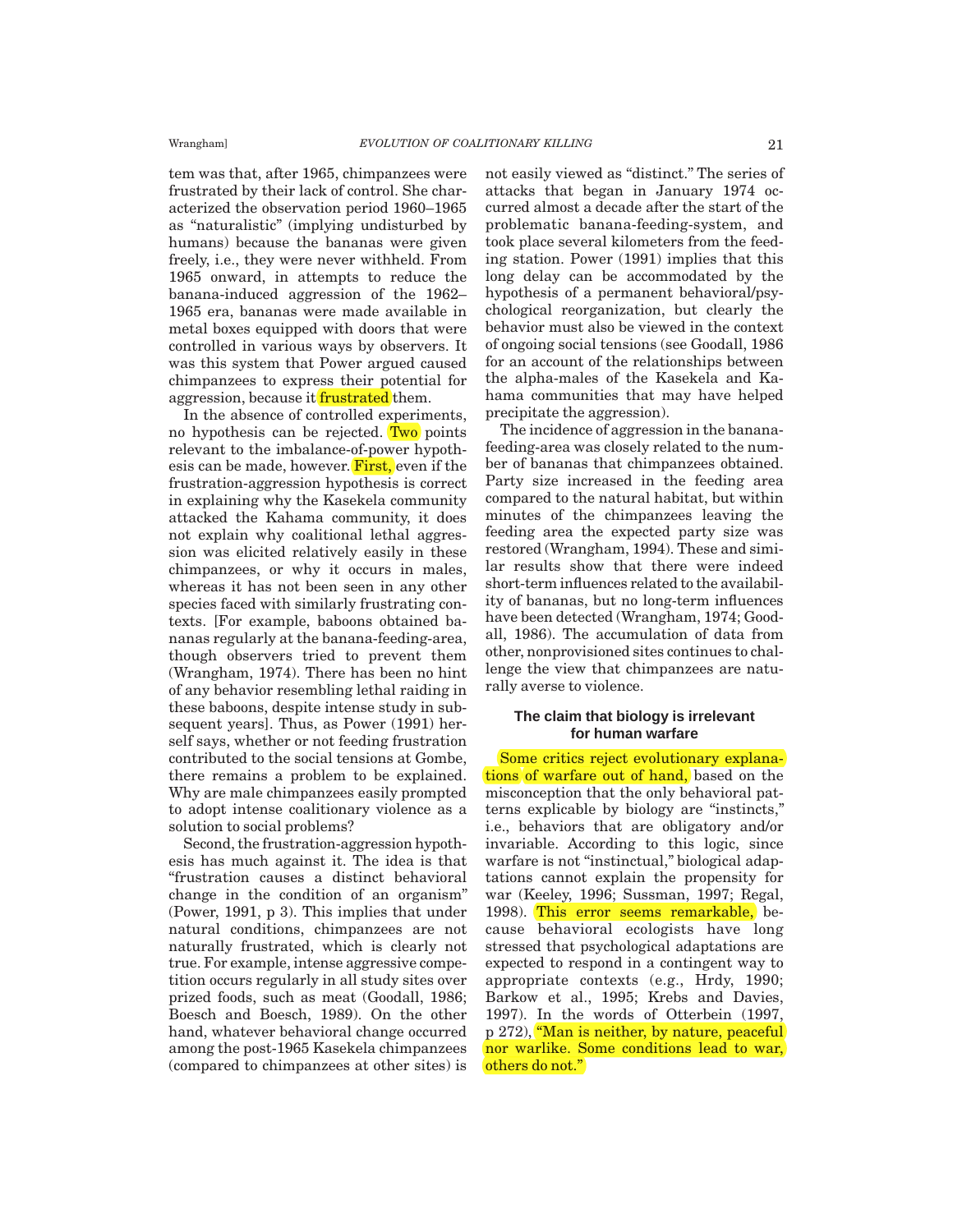The imbalance-of-power hypothesis is entirely compatible with the observations that many people live wholly peaceful lives, that some cultures have periods of peace lasting for several generations, and that some chimpanzee populations have no lethal raiding for long periods. Indeed, such variation is to be expected. The imbalance-of-power hypothesis conforms well to some theories of peace, such as the idea that nonviolence is an adaptive response by societies to violence by stronger neighbors (Dentan, 1992). Admittedly, males are expected by this hypothesis to take advantage of power over neighbors, especially when unfettered by social or cultural constraints. They are also expected to probe for weaknesses in perceived opponents, and to be willing to fight in a wide variety of circumstances where elevated status is predictable or perceived opponents will be wounded or destroyed at low cost. But the essence of the imbalance-of-power hypothesis, like other behavioral hypotheses for large-brained mammals, is that expression of the behavior depends on context. Whether or not an individual employs violence is expected to depend on the proximate stimuli, about which we still know little. What leads individuals to classify others as ''opponents''? How do social and ideological pressures affect the ease with which men, or women, respond to incitements to violence? How is "dominance" perceived? How are risks perceived, for instance, when Ego is embedded within a hierarchy of alliances? How do institutional war relationships influence individual neuroendocrinology, and vice versa? Such questions are critical for understanding who becomes violent, and when.

In the current context, the imbalance-ofpower hypothesis suggests that selection has favored certain emotional predispositions in males that cause aggressive behavior to be elicited relatively easily under certain circumstances. The challenge of defining the eliciting circumstances is the prov- $\langle$ ince $\rangle$  of disciplines that probe local variations, (including (not) (only biological anthropology, but also social psychology, behavioral ecology, social anthropology, cultural ecology, or social ecology. Those disciplines, together with biological anthropology, are the places to seek answers about population variations.

The assumption that evolutionary analysis implies genetic determinism seems oddly old-fashioned in an era when we are beginning to understand the nuances of psychoneuroendocrinological adaptations of different species and sexes. To Keegan (1993, p 3), war reaches into "the most secret places of the human heart, places where self dissolves rational purpose, where pride reigns, where emotion is paramount, where instinct is king.'' If psychology can describe those secret places, it is the task of evolutionary anthropology to explain how they arose.

# **IMPLICATIONS OF THE IMBALANCE-OF-POWER HYPOTHESIS Chimpanzee and human psychology**

Different versions of the CVH pay varied attention to such factors as cognitive ability, weapons, brain size, male-bonding, territoriality, sexual dimorphism, and imbalances of power (van der Dennen, 1995). They are united, however, in providing adaptive rationales for chimpanzee and human violence, and therefore in proposing that lethal raiding has a substantial evolutionary history, possibly since our split from a common ancestor with chimpanzees.

The implication is that there has been selection for a male psyche that, in certain circumstances, seeks opportunities to carry out low-cost attacks on unsuspecting neighbors. The psychological mechanisms that would make such a complex function possible have not been studied, but a partial list might include: the experience of a victory thrill, an enjoyment of the chase, a tendency for easy dehumanization [or "dechimpization,'' (Goodall, 1986), i.e., treating nongroup members as equivalent to prey], and deindividuation (subordination of own goals to the group), ready coalition formation, and sophisticated assessment of power differentials. Sex differences can be expected in at least some of these traits, unless developmental constraints interfere. Some features of a lethal-raiding psychology are not easily predicted, such as the mechanisms by which expected costs and benefits are assessed.

A sharp alternative to the CVH is the standard social science model (SSSM), that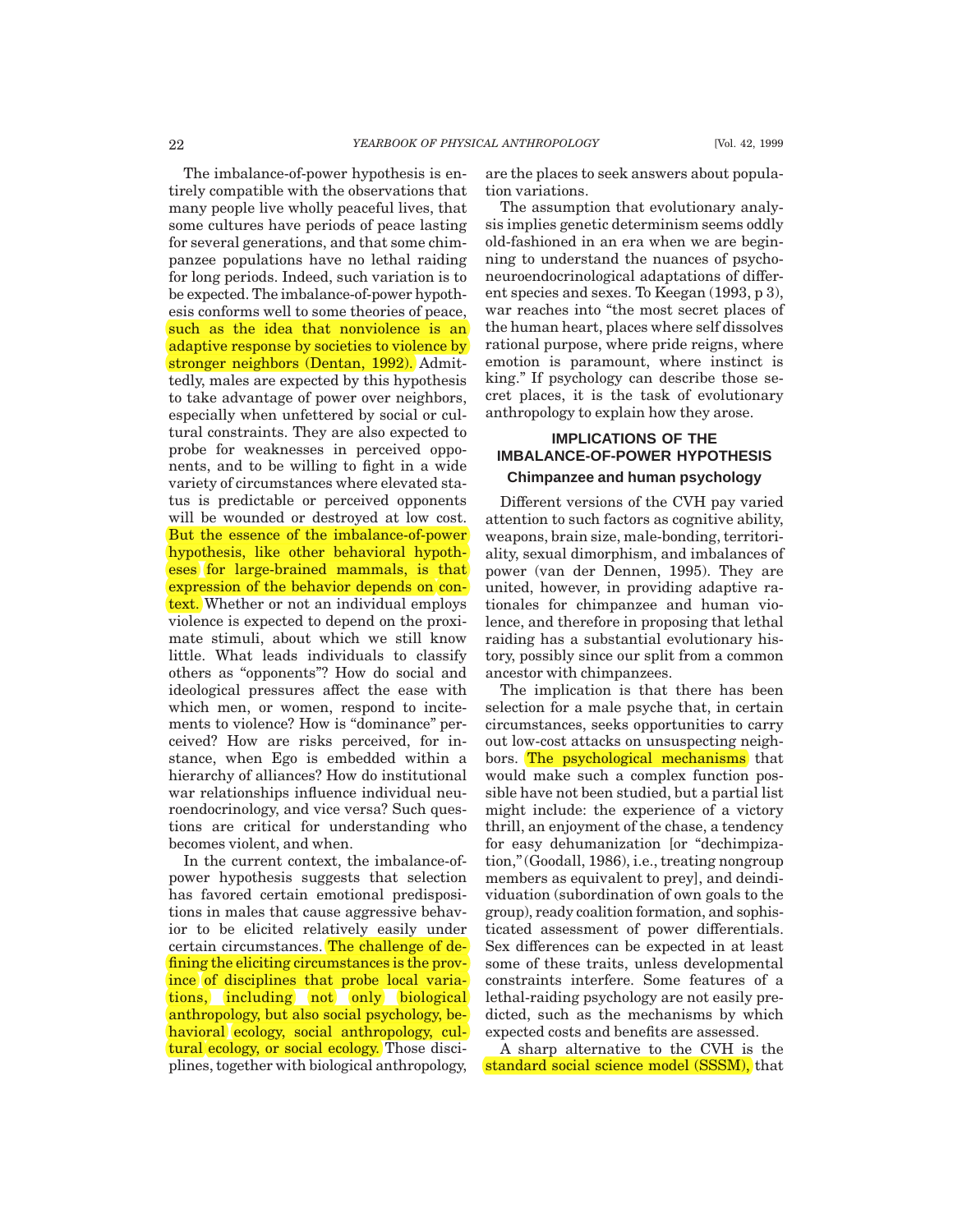human males have no inherent propensity to take advantage of power differentials. Instead, according to the SSSM, humans merely have a capacity for violence, and since ''the range of possible cultural results is not explicable by natural selection'' (Bock, 1980; p. 76; cf. Gould, 1996), evolutionary history is claimed to be irrelevant. This line of thinking has several problems. It does not account for the species distribution of coalitional aggression. It treats biology and cultures as alternatives, rather than as mutually interacting influences. It does not account for the predictability of human aggressive patterns, and it is easily subsumed under adaptive theories of violence, which can account both for the fact that individuals choose to manipulate others (whether through ideology or other ways) and for the fact that they are so easily manipulated.

### **The complexity of war**

Even in the complex human world, some of the processes that regulate aggression among large groups are analogous to those that occur at the individual or face-to-face level (Hinde, 1993). Both at the large group and the individual level, for example, personal relations between leaders of opposing groups can play an important role, with a threat to the interests or values of the actor being capable of instigating aggression. Placatory signals or actions (e.g., donations) are used to deter aggression. Aggressiveness can be augmented by a greater asymmetry of power, or reduced by a probability of punishment. Hinde (1993) found more than 20 such analogies, of varying significance and distinctness, linking the behavioral interactions among individuals and large groups. This suggests that, in some ways, the logic of aggressive interaction among individuals can be applied to large groups.

Nevertheless, so many cultural and linguistic novelties complicate warfare that the connection to biology can appear tenuous at best. Among factors such as the number of military and strategic options available, the ability to discuss options and manipulate others, the adoption of cultural goals, and the unpredictable potential for shifting alliances, a particularly important trait distinguishing humans from chimpanzees is that

human groups incorporate more levels of social dynamics (Hinde, 1993). At each such level, "level-specific properties" influence and are influenced by adjacent levels. For ex $ample,$  group processes and institutional influences modify the motivational ideals of individuals. In modern nation-states, the military-industrial-scientific complex tends to precipitate and maintain war, e.g., by producing increasingly sophisticated weaponry. War as an institution can in theory be maintained by the inertia of subinstitutions, such as the belief that capitalism needs militarism for its continued growth (Hinde, 1993). Dynamics like these mean that a propensity for lethal raiding cannot be translated directly into an explanation of the complexities of human warfare.

Is a propensity for lethal raiding of the chimpanzee type at all relevant to human warfare? Among people living in small politically independent groups, lethal raiding appears strikingly similar to the patterns among chimpanzees. In both cases, small parties of males aim to make undetected incursions into the ranges of neighbors, attack unsuspecting victims, and retreat without being drawn into a battle (Turney-High, 1949; Chagnon, 1992; Keeley, 1996). Although the psychological processes remain undescribed, the imbalance-of-power hypothesis might suggest that selection has favored various complex traits, such as a tendency to classify others as  $(in-group)$  or out-group, to regard members of out-groups as potential prey, to be alert to (or search for) power asymmetries between in-group and out-group parties, and to be ruthless in attacking out-group parties when the perceived power asymmetry is sufficiently great. A list of traits such as these can in theory describe an evolutionarily selected ''propensity for lethal raiding."

Such traits appear obviously relevant to some aspects of intergroup relations (e.g., the planning and execution of military engagements). Among humans, the complexity of society means that individual propensities sometimes have less direct impact on social outcomes than among chimpanzees. Nevertheless, the imbalance-of-power hypothesis may explain why culturally derived information is used in certain ways. For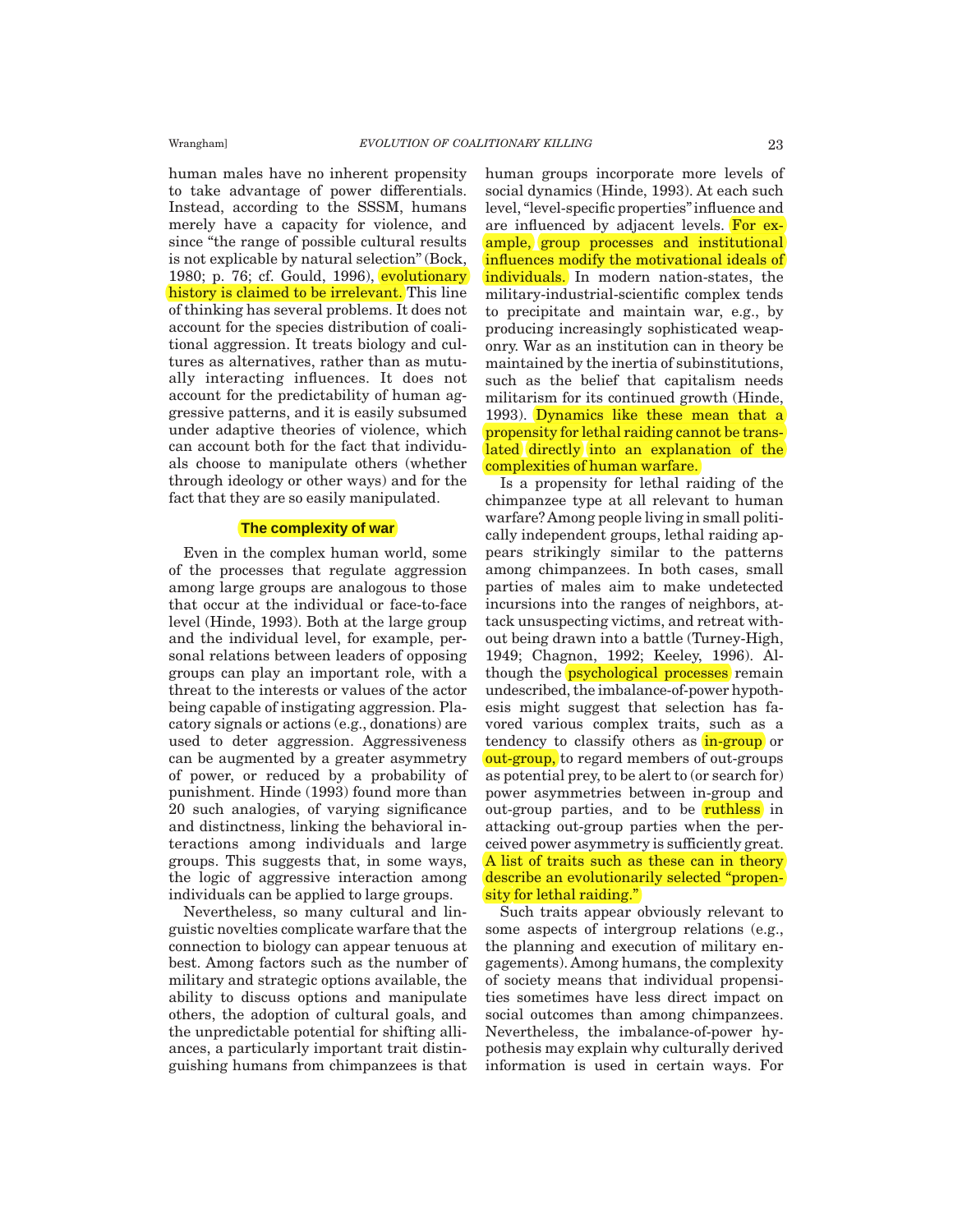example, as a result of cultural beliefs or social pressure, individuals can either broaden or contract their concept of where an in-group/out-group boundary falls, or of how important it is. Idealogues can persuade their followers that sufficient power asymmetry exists to make attacks on an outgroup worthwhile. Culture can thus manipulate the information an individual uses to assess whether an attack is desirable.

The imbalance-of-power hypothesis can be reconciled with the power of culture; therefore, if human males have a tendency to search for, and take advantage of, power asymmetries sufficient to enable them to safely kill rivals, while social pressures modify the concept of "rival," "ally," and ''sufficient power asymmetry.'' It accordingly suggests an explanation for why human males become dangerous when they obtain, or believe they have, large power advantages over others. (Whether, in novel circumstances, they use such power adaptively is an open question.) It also suggests the importance of systems that reduce power asymmetry, such as intergroup alliances through trade, marriage or treaty.

When large power asymmetries do not  $\alpha$  occur, relationships between groups are often peaceful, as expected from the imbalanceof-power hypothesis (Knauft, 1991; Bueno de Mesquita and Lalman, 1992; van der Dennen, 1995). Even when there is a balance of power, however, lethal battles and wars can occur among humans, in contrast to the pattern among chimpanzees (Singer, 1989, Boehm, 1992). Coalitionary aggression occurring between opponents with balanced power requires other kinds of explanation than the imbalance-of-power hypothesis, such as the cultural exaggeration of motivating forces or the development of self-deceptive assessment strategies (Boehm, 1992; van der Dennen, 1995; Wrangham, 1999b).

# **The relation between lethal raiding and hunting**

Both lethal raiding and hunting are carried out primarily by adult males acting in coordinated groups: both involve otherwise unusual actions such as searching for large prey, stalking, chasing, seizing, wounding, and killing; both are more elaborated in humans and chimpanzees than in other primates. Furthermore, the behaviors shown by chimpanzees toward mammalian prey are partly similar to those they show toward conspecific victims, including quiet stalking during a hunt, intense arousal during the attack phase (pilo-erection, intimidation displays), and ambivalence toward the victim. In contrast, the behaviors shown by specialized carnivores toward their prey are not like those directed toward conspecifics. For example, social carnivores do not show signs of excitement when killing prey, and tend to use a killing bite (van der Dennen, 1995).

Such observations suggested to Eibl-Eibesfeldt (1975) and Goodall et al. (1979) that among chimpanzees similar motivational factors may be involved in intraspe- $(cific)$  killing and hunting. Eibl-Eibesfeldt (1975) specifically proposed that, ''Motivationally, hunting behavior in chimpanzees has probably been derived from intraspecific aggression'' (translated and quoted by van der Dennen, 1995, p 192). The essential logic is that if hunting had arisen independently, it should be expected to show more similarities to the patterns displayed by social carnivores. Van Hooff (1990) agreed, suggesting that if selection favored the ability to hunt and kill conspecifics, the psychological mechanisms that evolved would be easily co-opted toward obtaining meat.

Note that these ideas are opposite to the killer ape hypothesis. The killer ape hypothesis suggested that intraspecific violence evolved from hunting, whereas Eibl-Eibesfeldt (1975), Goodall (1986), and van Hooff (1990) proposed that hunting evolved from intraspecific violence. As van der Dennen (1995) notes, the relationship between intraspecific killing and hunting probably now involves multiple directions. For example, in some human populations hunting may provide practice for warfare (Otterbein, 1997). Disentangling these relationships will therefore not be easy.

Nevertheless the idea that violence begat hunting is useful because it suggests a new way to solve a puzzle about bonobos, namely, that bonobos show no evidence of monkey hunting. Thus, no monkey hunting or monkey eating has been recorded at the longterm bonobo sites (Wamba and Lomako), or

Its a form of costly signaling - hunting was.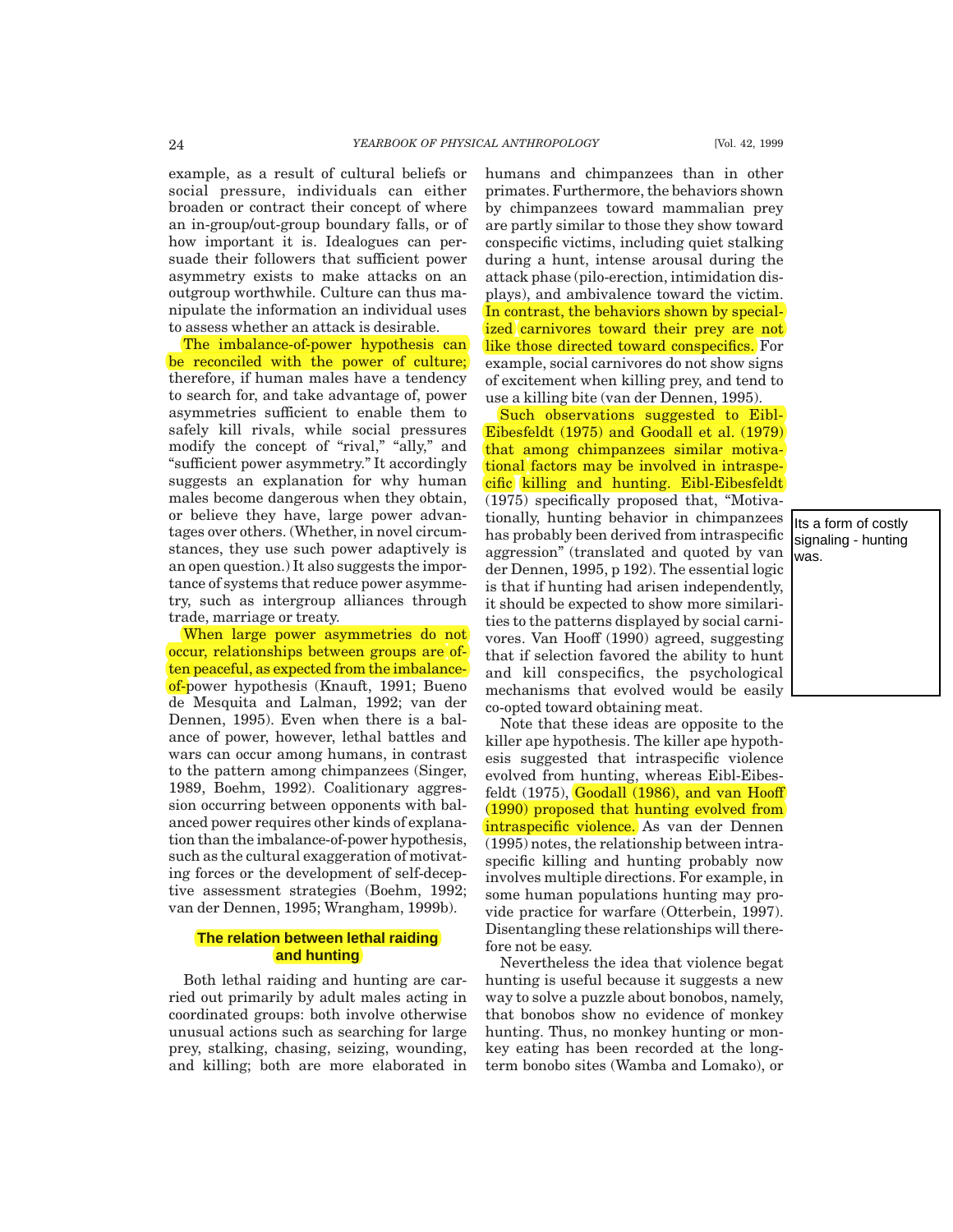in the shorter-term studies of Yalosidi, Lake Tumba, or Lilungu, even though these studies have provided sufficient data to record, for example, termite-eating in four of the sites (Thompson, 1997). Bonobos do eat meat occasionally, however, which they obtain in $dividually$  by seizing young antelope. The lack of monkey hunting by bonobos is striking given that they not only prey on terrestrial mammals, but also complete with each other to eat meat, and sometimes interact socially with monkeys, in grooming and play. On three occasions, they have even kidnapped young monkeys during play, but not eaten them (reviewed by Wrangham and Peterson, 1996).

Stanford (1998b) suggested that the reason why male bonobos hunt rarely is that hunting has a low pay-off, because they tend to lose meat to females. Against this, lowranking male chimpanzees often lose meat to high-ranking males, but still hunt frequently (Goodall, 1986). Furthermore it is monkey hunting, rather than meat eating, that appears to be lacking in bonobos, not only among males but also among females. Stanford's proposal is therefore not supported.

Another possible explanation for the lack of observations of monkey hunting by bonobos is stochastic. Hunting traditions might vary among bonobo populations. If so, monkey hunting may be observed in the future, in populations that have not yet been studied. However, there is no evidence that any chimpanzee population fails to hunt monkeys, provided monkeys are present. Chimpanzees prey on monkeys in at least 12 sites, including all the long-term sites [Gombe, Mahale, Taï, Kibale, and Budongo (Goodall, 1986)] as well as seven lesser-known populations [Chambura, (B. Fahey, personal communication; Kahuzi-Biega, DRC (Basasose and Yamagiwa, 1997), Lopé, Gabon (Tutin and Fernandez, 1993), Mt. Assirik, Senegal (McGrew et al., 1979), Outamba-Kilimi, Sierra Leone (Alp, 1993), Sapo, Liberia (Anderson et al., 1983), Tongo, DRC (A. Lanjouw, personal communication). There is, therefore, a strong contrast between the widespread occurrence of monkey hunting in chimpanzees and its absence in bonobos. Contrary to the stochastic hypothesis, this

suggests that compared to chimpanzees, bonobos have a weaker motivation to hunt monkeys.

As a third possibility, therefore, Wrangham and Peterson (1996) noted that the lack of monkey hunting among bonobos might be explained as a consequence of their low interest in intraspecific killing. For example, if bonobos evolved from a chimpanzeelike ancestor, they began with a tendency for lethal raiding which was lost or inhibited when they acquired relatively stable parties. Accordingly, the evolution of inhibitions against lethal raiding may have inadvertently caused monkey hunting to be inhibited also, if the two patterns are indeed motivationally related (Eibl-Eibesfeldt, 1975; van Hooff, 1990). This proposal implies that monkey hunting is motivationally more similar to lethal raiding, and relatively distinct from the killing of terrestrial ungulates. Important similarities between monkey hunting and lethal raiding could include the necessity for coordination and planning and the ability to assess an adequate power imbalance between predators and prey.

In summary, it is admittedly speculative to propose that monkey hunting has been lost in bonobos as a result of selection against propensities relevant to lethal raiding. However, this idea appears to explain the facts better than alternative hypotheses. It suggests a correlation between group hunting and lethal raiding in humans, chimpanzees and bonobos that challenges traditional thinking, and draws attention to the need for further data.

#### **Morality**

This paper suggests that violent propensities of a particular kind have been positively selected among male chimpanzees and humans. Biologically, this is unsurprising. Likewise, propensities for particular types of altruistic and cooperative behavior have probably also evolved through selection, and are neither more nor less important biologically than violence.

But anthropologists'views on violence tend to be interpreted politically. For example Otterbein (1997) labeled anthropologists as "Hawks" or "Doves" according to whether they consider evolutionary biology relevant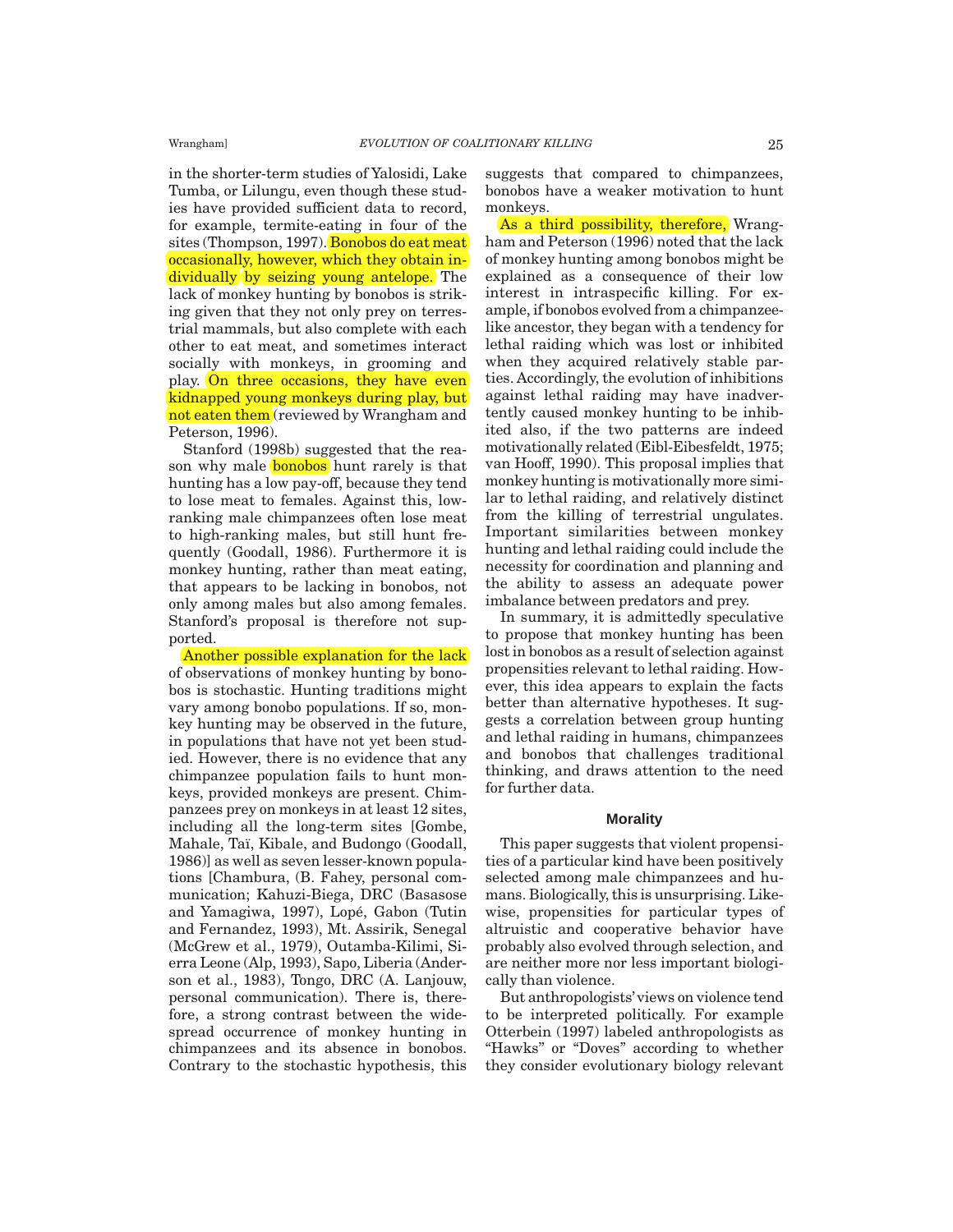or irrelevant to warfare (Otterbein, 1997). Although Doves (e.g., Power, 1991; Sussman, 1997) suggest that Hawks (e.g., Ghiglieri, 1984; Goodall, 1986; Wrangham and Peterson, 1996) are culturally biassed in thinking that male chimpanzees strive aggressively for status and use violence adaptively in intergroup interactions, there is no evidence for a positive correlation between anthropological Hawkishness (in the Otterbein sense) and political beliefs. Indeed, some notable "anthropological Hawks" have been prominent in the search for peace. For example, Hamburg (1991) argued for the importance of biological similarities in chimpanzee and human violence, and in the same spirit co-chaired a multi-year effort to reduce the frequency and intensity of international violence (Carnegie Commission, 1997). There is no moral high ground to be held by

Admittedly, any theory of violence has moral implications, because biological analyses can be misused. But no theory, however benign or malevolent or whether based on biology, psychology, or culture, is immune to co-option by ideologues and propagandists. While German military philosophy was backed by Darwinism in the First World War, French military philosophy was backed by Bergson's theory of creative evolution (Tuchman, 1962). On either side, opposing theories of evolution were used to bolster the waging of war. Military organizations can be expected to deceive themselves and their followers using any available materials (Wrangham, 1999b).

virtue of being an anthropological Dove.

I see no better course than to follow Darwin  $(1871, p 405)$ : "... we are not here concerned with hopes or fears, only with the truth as far as our reason permits us to discover it.'' Lethal violence appears strikingly frequent among chimpanzees and humans, and appears explicable by relatively simple adaptive rules. Current evidence suggests it has been a major selective pressure for significant periods of chimpanzee and human evolution. Until lethal violence is shown to be a strange new phenomenon, we should consider it sufficiently ancient to have influenced the temperaments of both species, particularly of males, in ways that should be taken seriously. The more we

understand about the evolutionary origins and persistence of intergroup violence, the better we can predict and avert it.

# **CONCLUSION**

Despite some important unsolved problems, chimpanzee lethal raiding appears generally well explained by the imbalance-ofpower hypothesis, which states that successful attacks on rivals are favored because they increase the dominance status of the aggressors. A combination of three points likewise suggests that selection has favored unprovoked intergroup violence in human males: the prevalence of human war raiding, the similarities of chimpanzee and human lethal raiding, and the ability of the imbalance-of-power hypothesis to explain the mammalian distribution of lethal violence. Until an alternative model exists, chimpanzees and humans are, therefore, best regarded as species in which a dominance drive by male groups has been positively selected.

If this conclusion has merit, anthropology has given inadequate consideration to coalitionary violence as a force in human evolution. As anthropologists, we have a duty to acknowledge the horrors of our evolutionary past, partly for the sake of truth, and partly to consider how such behavior can be avoided in the future. By combining primatological, paleontological and behavioral-ecological evidence, anthropologists can provide especially rich tests of evolutionary hypotheses. These will offer a solid base from which evolutionary anthropology can work with other disciplines to understand cultural variation and the proximate stimuli that elicit violence.

### **ACKNOWLEDGMENTS**

I thank Clark Larsen and the American Association of Physical Anthropologists for inviting me to speak at the AAPA annual meeting in Salt Lake City, April 1998, which prompted this paper. Irven DeVore, Robert Hinde, Bill McGrew, and Karen Strier generously offered extended comments. For helpful critiques I am grateful also to Christopher Boehm, Christophe Boesch, Nancy DeVore, Martin Muller, Vernon Reynolds, Carel van Schaik, and Michael Wilson. Chris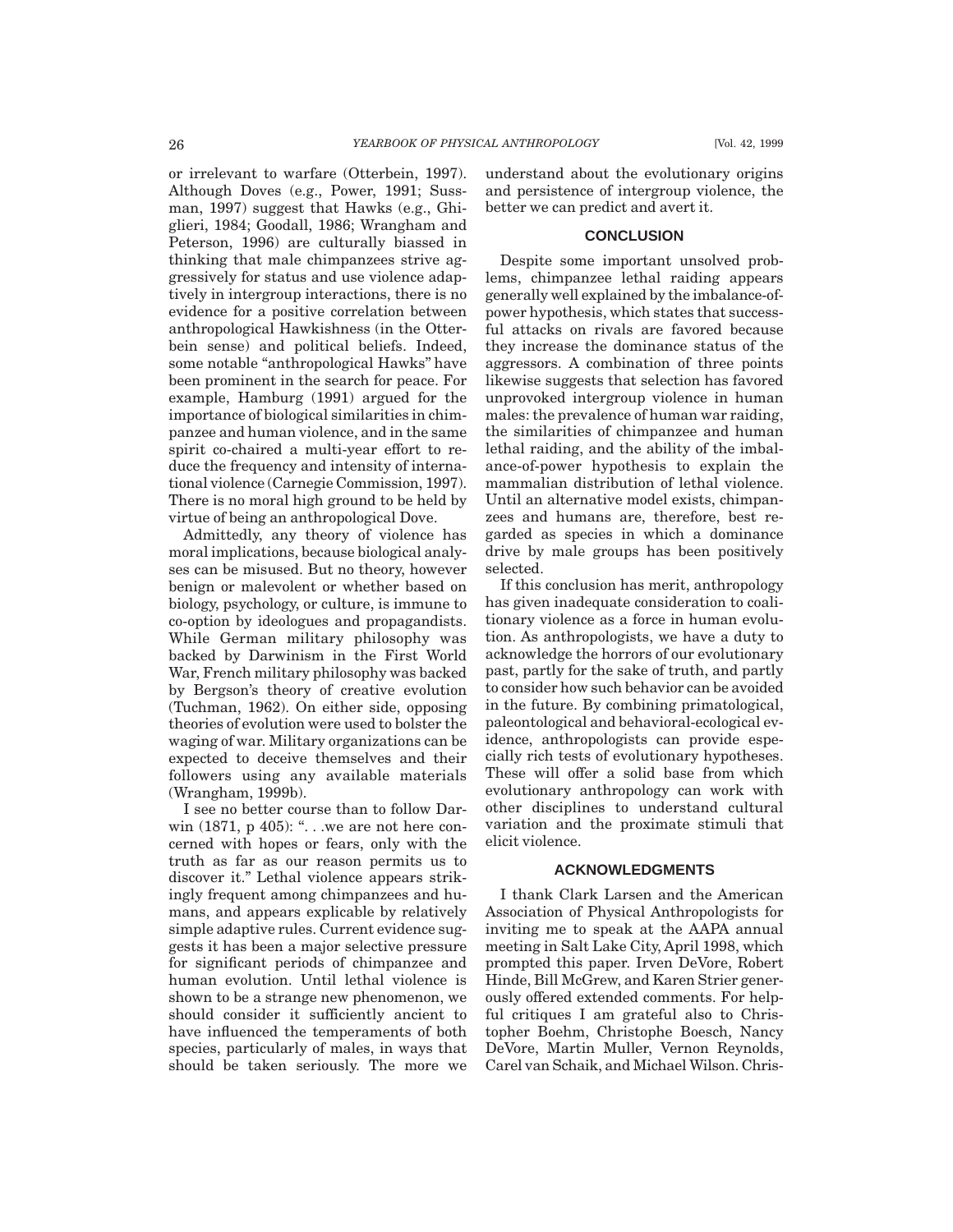tophe Boesch, Katie Fawcett, Martin Muller, Toshisada Nishida, Vernon Reynolds, and Michael Wilson kindly gave access to unpublished material, Michael Huffman aided with references, and Johan van der Dennen improved the article by providing his important book.

#### **LITERATURE CITED**

- Adams DB. 1983. Why there are so few women warriors. Behav Sci Res 18:196–212.
- Adams ES. 1990. Boundary disputes in the territorial ant *Azteca trigona:* effects of asymmetries in colony size. Anim Behav 39:321–328.
- Alexander RD. 1987. The biology of moral systems. Hawthorne, NY: Aldine de Gruyter. p. 1–301.
- Alexander RD. 1989. Evolution of the human psyche. In: Mellars P, Stringer C, editors. The human revolution: Behavioral and biological perspectives on the origins of modern humans. Princeton, NJ: Princeton University Press. p 455–513.
- Alp R. 1993. Meat-eating and ant-dipping by wild chimpanzees in Sierra Leone. Primates 34:463–468.
- Anderson JR, Williamson EA, Carter J. 1983. Chimpanzees of Sapo Forest, Liberia: density, nests, tools, and meat-eating. Primates 24:594–601.
- ArcadiAC, Wrangham RW. 1999. Infanticide in chimpanzees: review of cases and a new within-group observation from the Kanyawara study group in Kibale National Park. Primates 40:337–351.
- Archer J, and Huntingford F. 1994. Game theory models and escalation of animal fights. In: Potegal M, Knutson JF, editors. The dynamics of aggression. Hillsdale, NJ: Lawrence Erlbaum. p 3–31.
- Ardrey R. 1961. African genesis: A personal investigation into the animal origins and nature of man. New York: Atheneum. p 1-330.
- Ardrey R. 1966. The territorial imperative. New York: Atheneum. p 1–416.
- Ashley Montagu MF. 1968. Man and aggression. London: Oxford University Press. p 1–178.
- Austad S. 1983. A game theoretical interpretation of male combat in the bowl and doily spider (*Frontinella pyramitela*). Anim Behav 31:59–73.
- Bailey RC. 1991. The behavioral ecology of Efé pygmy men in the Ituri Forest, Zaïre. Ann Arbor, MI: Univer-
- sity of Michigan Press. p 1–143. Barkow J, Cosmides L, Tooby J. 1995. The adapted mind: Evolutionary psychology and the generation of culture. New York: Oxford University Press. p 1–668.
- Basasose N, Yamagiwa J. 1997. Predation on mammals by chimpanzees in the montane forest of Kahuzi, Zaire. Primates 38:45–55.
- Bauer HR. 1980. Chimpanzee society and social dominance in evolutionary perspective. In: Omark DR, Strayer FF, Freedman D, editors. Dominance relations: Ethological perspectives of human conflict. New York: Garland. p 97–119.
- Boehm C. 1992. Segmentary ''warfare'' and the management of conflict: comparison of East African chimpanzees and patrilineal-patrilocal humans. In: Harcourt AH, de Waal FBM, editors. Coalitions and alliances in humans and other animals. Oxford: Oxford University Press. p 137–173.
- Boehm C. 1999. The natural selection of altruistic traits. Human Nature: 10.
- Bock K. 1980. Human nature and history: A response to sociobiology. New York: Columbia University Press. p 1–241.
- Boesch C. 1996. Social grouping in Taï chimpanzees. In: McGrew WC, Marchant LF, Nishida T, editors. Great ape societies. Cambridge: Cambridge University Press. p 101–113.
- Boesch C, Boesch H. 1989. Hunting behavior of wild chimpanzees in the Taı¨ National Park. Am J Phys Anthropol 78:547–573.
- Boesch C, Boesch H. 1999. The chimpanzees of the Taı¨ Forest: Behavioral ecology and evolution. New York: Oxford University Press, in press.
- Brain CK. 1981. The hunters or the hunted?An introduction to African cave taphonomy. Chicago: University of Chicago Press, p 1–365.
- Bueno de Mesquita B. 1981. The war trap. New Haven, CT: Yale University Press. p 1–223.
- Bueno de Mesquita B. 1985. The war trap revisited. A revised expected utility model. Am Polit Sci Rev 79:156–177.
- Bueno de Mesquita B, Lalman D. 1992. War and reason: Domestic and international imperatives. New Haven, CT: Yale University Press. p 1–322.
- Byers J. 1997. American pronghorn: Social adaptations and the ghosts of predators past. Chicago: University of Chicago Press. p 1–300.
- Bygott JD. 1979. Agonistic behavior, dominance, and social structure in wild chimpanzees of the Gombe National Park. In: Hamburg DA, McCown ER, editors. The great apes. Menlo Park, CA: Benjamin/ Cummings. p 405–428.
- Carnegie Commission on Preventing Deadly Conflict. 1997. Preventing deadly conflict: Final report. Washington DC: Carnegie Commission on Preventing Deadly Conflict. p 1–257.
- Caro TM, Collins DA. 1986. Male cheetahs of the Serengeti. Nat Geogr Res 2:75–86.
- Cartmill M. 1993. A view to a death in the morning: Hunting and nature through history. Cambridge, MA: Harvard University Press. p 1–331.
- Chagnon NA. 1992. Yanomamö: The last days of Eden. New York: Harcourt Brace Jovanovich. p 1–309.
- Chapais B. 1995. Alliances as a means of competition in primates: evolutionary, developmental and cognitive aspects. Yearbk Phys Anthropol 38:115–136.
- Chapman CA, Wrangham RW. 1993. Range use of the forest chimpanzees of Kibale: implications for the understanding of chimpanzee social organization. Am J Primatol 31:263–273.
- Chapman CA, White FJ, Wrangham RW. 1994. Party size in chimpanzees and bonobos: A reevaluation of theory based on two similarly forested sites. In: Wrangham RW, McGrew WC, de Waal FBM, editors. Chimpanzee cultures. Cambridge, MA: Harvard University Press. p 41–58.
- Chapman CA, Wrangham RW, Chapman LJ. 1995. Ecological constraints on group size: an analysis of spider monkey and chimpanzee subgroups. Behav Ecol Sociobiol 32:199–209.
- Chapman CA, Chapman LJ, Wrangham R, Isabirye-Basuta G, Ben-David K. 1997. Spatial and temporal variability in the structure of a tropical forest. Afr J Ecol 35:287–302.
- Cheney DL. 1986. Interactions and relationships between groups. In: Smuts BB, Cheney DL, Seyfarth RM, Wrangham RW, Struhsaker TT, editors. Primate societies. Chicago: University of Chicago Press. p 227–239.
- Cheney DL, Seyfarth RM, Andelman SJ, Lee PC. 1988. Reproductive success in vervet monkeys. In: Clutton-Brock TH, editor. Reproductive success: Studies of individual variation in contrasting breeding systems. Chicago: University of Chicago Press. p 384–402.
- Clutton-Brock TH, Guinness FE, Albon SD. 1982. Red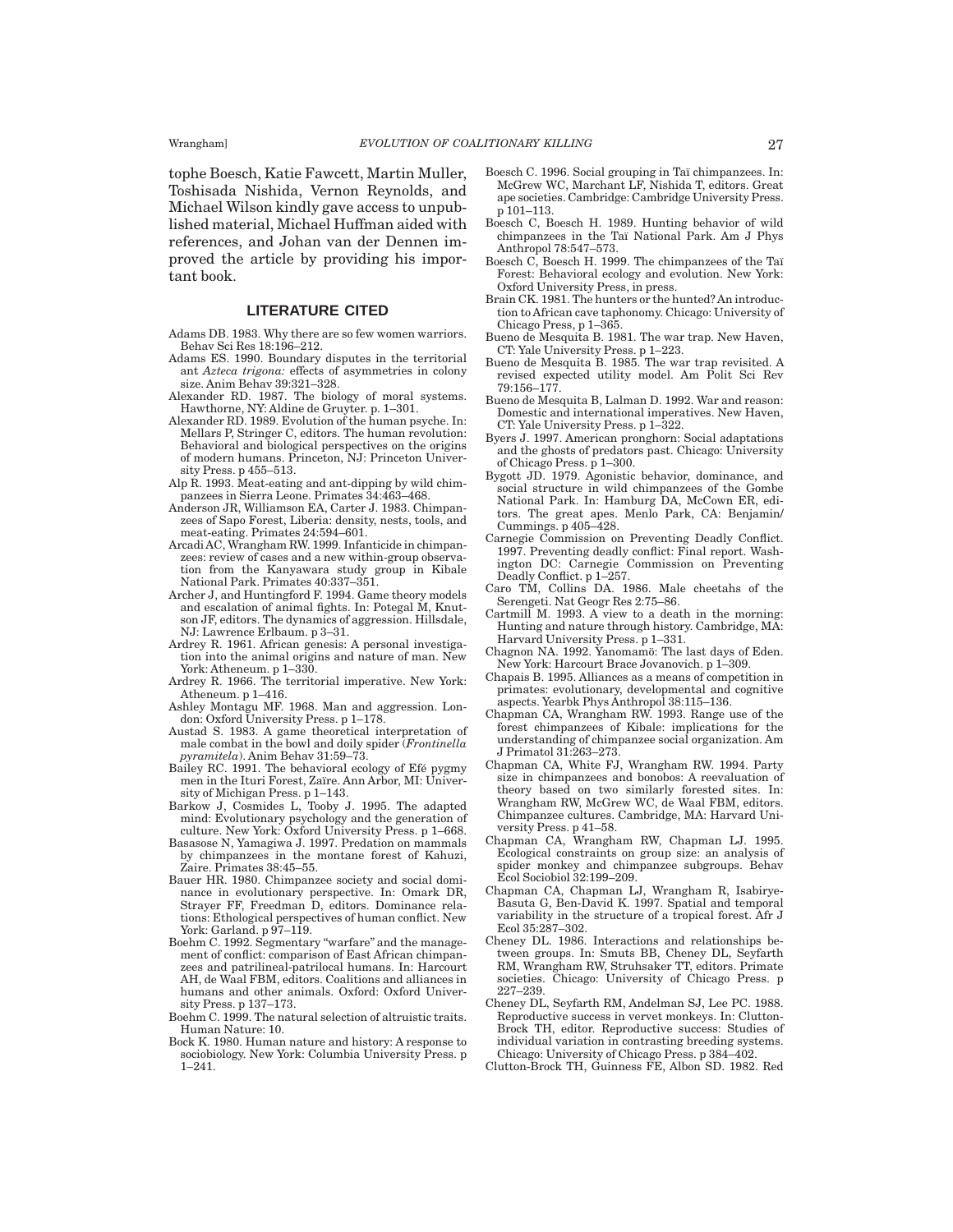deer: Behavior and ecology of two sexes. Chicago: University of Chicago Press. p 1–378.

- Daly M, Wilson M. 1988. Homicide. Hawthorne, NY: Aldine de Gruyter. p 1–328.
- Dart RA. 1953. The predatory transition from ape to man. Intern Anthropol Ling Rev 1:201–218.
- Dart RA, Craig D. 1959. Adventures with the missing link. New York: Harper. p 1–255.
- Darwin C. 1871. The descent of man and selection in relation to sex. London: John Murray. p 1–475.
- Dentan RK. 1992. The rise, maintenance, and destruction of peaceable polity: a preliminary essay in political ecology. In: Silverberg J, Gray JP, editors. Aggression and peacefulness in humans and other primates. Oxford: Oxford University Press. p 214–270.
- de Waal FBM. 1982. Chimpanzee politics: Power and sex
- among apes. New York: Harper and Row. p 1–223. de Waal FBM, and Lanting F. 1997. Bonobo: The forgotten ape. Berkeley, CA: University of California Press. p 1–210.
- de Ruiter JR, and van Hooff JARAM. 1993. Male dominance rank and reproductive success in primate groups. Primates 34:513–524.
- East ML, Hofer H. 1991. Loud-calling in a female dominated mammalian society. II. Behavioral contexts and functions of whooping of spotted hyenas, *Crocuta crocuta.* Anim Behav 42:651–669.
- Ehrenreich B. 1997. Blood rites: Origins and history of the passions of war. New York: Metropolitan. p 1–292.
- Eibl-Eibesfeldt I. 1975. Krieg und Frieden aus der Sicht der Verhaltensforschung. Munich: Piper Verlag. p 1–315.
- Ellis L. 1995. Dominance and reproductive success among nonhuman animals: A cross-species comparison. Ethol Sociobiol 16:257–333.
- Enquist M, Leimar O. The evolution of fatal fighting. Anim Behav 39:1–9.
- Ferguson RB. 1989. Anthropology and war: theory, politics, ethics. In: Turner PR, Pitt D, editors. The anthropology of war and peace: Perspectives on the nuclear age. London: Greenwood Press. p 141–159.
- Ferrill A. 1985. The origins of war from the stone age to Alexander the Great. London: Thames and Hudson. p  $1 - 240$ .
- Frank LG. 1986. Social organization of the spotted hyaena (*Crocuta crocuta*). I. Demography. Anim Behav 35:1500-1509.
- Furuichi T, Idani G, Ihobe H, Kuroda S, Kitamura K, Mori A, Enomoto T, Okayasu N, Hashimoto C, Kano T. 1998. Population dynamics of wild bonobos (*Pan paniscus*) at Wamba. Int J Primatol 19:1029–1043.
- Ghiglieri MP. 1984. The chimpanzees of Kibale Forest: A field study of ecology and social structure. New York: Columbia University Press. p 1–226.
- Ghiglieri MP. 1988. Sociobiology of the great apes and the hominid ancestor. J Hum Evol 16:319–358.
- Goodall J. 1986. The chimpanzees of Gombe: Patterns of behavior. Cambridge, MA: Harvard University Press. p 1–673.
- Goodall J, Bandora A, Bergmann E, Busse C, Matama H, Mpongo E, Pierce A, Riss D. 1979. Intercommunity interactions in the chimpanzee population of the Gombe National Park. In: Hamburg DA, McCown ER, editors. The great apes. Menlo Park, CA: Benjamin/ Cummings. p 13–54.
- Gould SJ. 1996. The Diet of Worms and the defenestration of Prague. Natur Hist, Sept: 18–67.
- Grinnell J, Packer C, Pusey AE. 1995. Cooperation in male lions: kinship, reciprocity or mutualism? Anim Behav 49:95–105.
- Grossman D. 1996. On killing: The psychological cost of learning to kill in war and society. Boston, MA: Little, Brown. p 1–367.
- Hamburg DA. 1991. An evolutionary perspective on human aggression. In: Bateson P, editor. The development and integration of behavior: Essays in honor of Robert Hinde. Cambridge: Cambridge University Press. p 419–458.
- Harcourt AH. 1987. Dominance and fertility among female primates. J Zool Lond 213:471–487.
- Hashimoto C, Tashiro Y, Kimura D, Enomoto T, Ingmanson EJ, Idani G, Furuichi T. 1998. Habitat use and ranging of wild bonobos (*Pan paniscus*) at Wamba. Int J Primatol 19:1045–1060.
- Hausfater G, and Hrdy SB, editors. 1984. Infanticide: Comparative and evolutionary perspectives. Hawthorn, NY: Aldine de Gruyter. p 1–596.
- Henschel JR, Skinner JD. 1991. Territorial behavior by a clan of spotted hyenas *Crocuta crocuta.* Ethology 88:223–235.
- Hinde RA. 1993.Aggression and war: individuals, groups, and states. In: Tetlock PE, Husbands JL, Jervis R, editors. Behavior, society, and international conflict. Oxford: Oxford University Press. p 8–70.
- Hofer A, Huffman MA, Zeisler G. 1998. Mahale: Begegnung mit Schimpansen. Verlag Navalon. p 1–159.
- Hölldobler B. 1981. Foraging and spatiotemporal territories in the honey ant *Myrmecocystus mimicus* Wheeler (Hymenoptera: Formicidae). Behav Ecol Sociobiol 9:301–314.
- Hrdy SB. 1990. Sex bias in nature and in history: a late 1980s reexamination of the ''biological origins'' argument. Yearbk Phys Anthropol 33:25–37.
- Idani G. 1991. Cases of inter-unit group encounters in pygmy chimpanzees at Wamba, Zaïre. In: Ehara A, et al., editors. Primatology Today: Proceedings of the XIIIth Congress of the International Primatological Society. Amsterdam: Elsevier. p 235–238.
- Isabirye-Basuta G. 1989. The ecology and conservation status of the chimpanzee *Pan troglodytes schweinfurthii* in Kibale Forest, Uganda. Ph.D. dissertation, Makerere University, Kampala, Uganda. p 1–280.
- Janson CH, Goldsmith ML. 1995. Predicting group size in primates: foraging costs and predation risks. Behav Ecol 6:326–336.
- Jurmain R. 1997. Skeletal evidence of trauma in African apes, with special reference to the Gombe chimpanzees. Primates 38:1–14.
- Kano T. 1992. The last ape: Pygmy chimpanzee behavior and ecology. Stanford, CA: Stanford University Press. p 1–248.
- Keegan J. 1993. A history of warfare. New York: Alfred A. Knopf. p 1–432.
- Keeley LH. 1996. War before civilization. New York: Oxford University Press. p 1–245.
- Knauft B. 1991. Violence and sociality in human evolution. Curr Anthropol 32:391–428.
- Krebs JR and Davies NB. 1997. Behavioral ecology: an evolutionary approach. Oxford: Blackwell. p 1–456.
- Kruuk H. 1972. The spotted hyena: A study of predation and social behavior. Chicago: Chicago University Press. p 1–335.
- Kuroda S. 1979. Grouping of the pygmy chimpanzees. Primates 20:161–183.
- Larsen CS. 1997. Bioarchaeology: Interpreting behavior from the human skeleton. Cambridge: Cambridge University Press. p 1–461.
- Leach E. 1968. Don't say "Boo" to a goose. In: Ashley Montagu MF, editor. Man and aggression. London: Oxford University Press. p 65–73.
- Leonard WR, Robertson ML. 1997. Comparative primate energetics and hominid evolution. Am J Phys Anthropol 102:265–281.
- Lorenz K. 1966. On aggression. Translated by Marjorie Latzke. London: Methuen. p 1–273.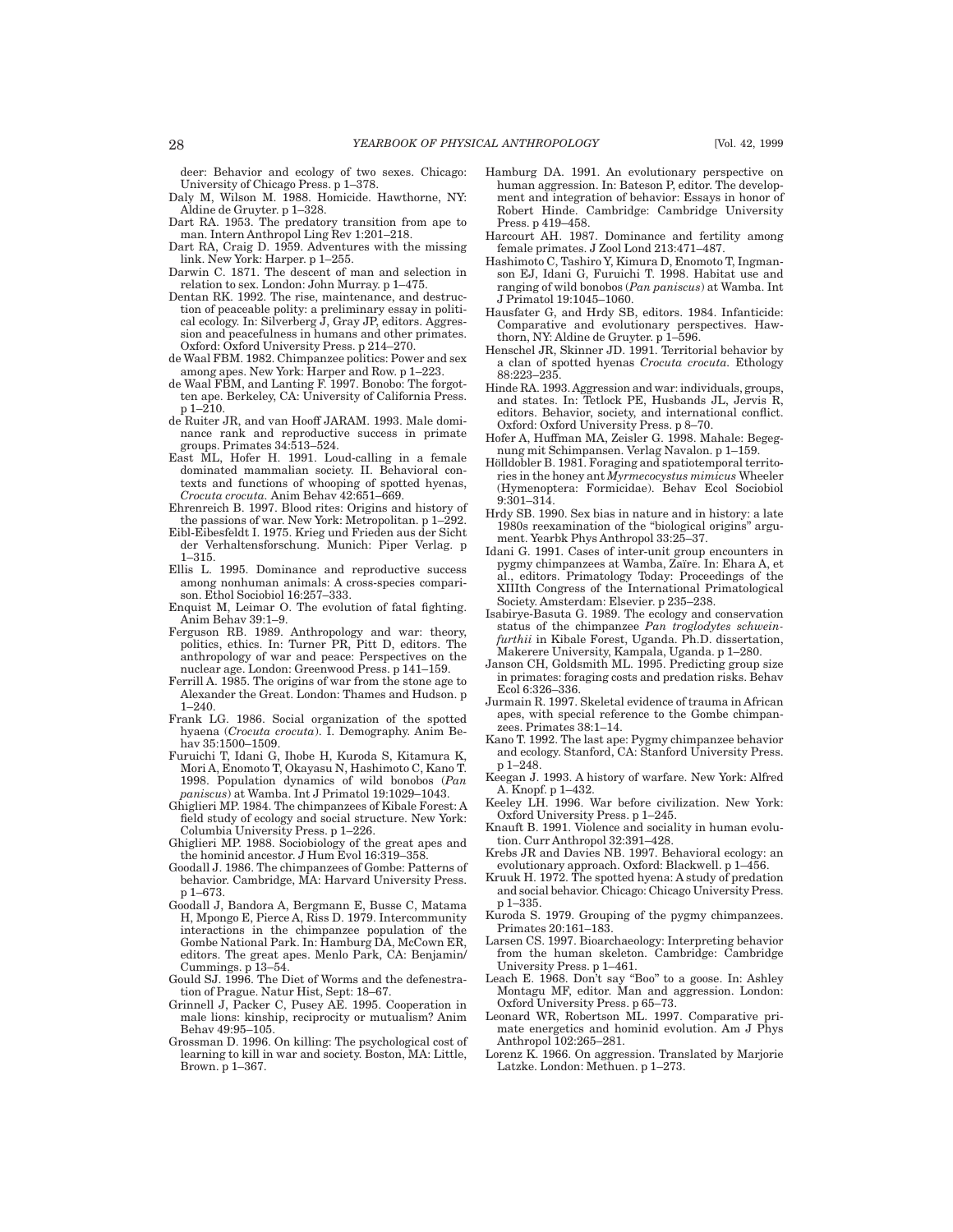- Lowen C, Dunbar RIM. 1994. Territory size and defendability in primates. Behav Ecol Sociobiol 35:347–354.
- Manson JH, Wrangham RW. 1991. Intergroup aggression in chimpanzees and humans. Curr Anthropol 32:369–390.
- Maschner HDG, Reedy-Maschner KL. 1998. Raid, retreat, defend (repeat): the archaeology and ethnohistory of warfare on the North Pacific rim. J Anthropol Archaeol 17:19–51.
- McComb K, Packer C, Pusey A. 1994. Roaring and numerical assessment in contests between groups of
- female lions, *Panthera leo.* Anim Behav 47:379–387. McGrew WC, Tutin CEG, Baldwin PJ. 1979. New data on meat-eating by wild chimpanzees. Curr Anthropol 20:238–239.
- Mech LD. 1977. Productivity, mortality, and population trends of wolves in north-eastern Minnesota. J Mammal 58:559–574.
- Mech LD. 1994. Buffer zones of territories of gray wolves as regions of intraspecific strife. J Mammal 75:199– 202.
- Mech LD, Adams LG, Meier TJ, Burch JW, Dale BW. 1998. The Wolves of Denali. Minneapolis, MN: University of Minnesota Press. p 1–225.
- Miller LE. 1998. Fatal attack among wedge-capped capuchins. Folia Primatol 69:89–92.
- Milton K. 1987. Primate diets and gut morphology: implications for hominid evolution. In: Harris M, Ross EB, editors. Food and evolution: Toward a theory of human food habits. Philadelphia: Temple University
- Press. p 93–116. Mitani JC, Rodman PS. 1979. Territoriality: relation of ranging patterns and home range size to defendability, with an analysis of territoriality among primate species. Behav Ecol Sociobiol 5:241–251.
- Morris D. 1977. Manwatching: A field guide to human behavior. New York: Harry N. Abrams, Inc. p 1–318.
- Newton-Fisher NE. 1997. Tactical behavior and decisionmaking in wild chimpanzees. Ph.D. dissertation, University of Cambridge. p 1–325.
- Nishida T. 1979. The social structure of chimpanzees of the Mahale Mountains. In: Hamburg DA, McCown ER, editors. The great apes. Menlo Park, CA: Benjamin/Cummings. p 73–121.
- Nishida T. 1990. A quarter century of research in the Mahale Mountains: An overview. In: Nishida T, editor. The chimpanzees of the Mahale Mountains: Sexual and life history strategies. Tokyo: University of Tokyo Press. p 3–36.
- Nishida T. 1994. Review of recent findings on Mahale chimpanzees: implications and future research directions. In: Wrangham RW, McGrew WC, de Waal FBM, Heltne PG, editors. Chimpanzee cultures. Cambridge, MA: Harvard University Press. p 373–396.
- Nishida T. 1996. The great chimpanzee ruler killed by a coalition of previous group mates: cruel political dynamics in wild chimpanzees. Asahi-Shimbun, January 31, 1996, evening edition. p 1.
- Nishida T, Haraiwa-Hasegawa M, Takahata Y. 1985. Group extinction and female transfer in wild chimpanzees in the Mahale National Park, Tanzania. Z Tierpsychol 67:284–301.
- Nunn CL. 1999. Collective benefits, free-riders, and male extragroup conflict. In: Kappeler P, editor. Male primates. Cambridge: Cambridge University Press. p 192–204.
- Otterbein KF. 1985. Preface to Second Edition. In: The evolution of war: A cross-cultural study. New Haven, CT: Human Relations Area Files. p 1–165.
- Otterbein KF. 1997. The origins of war. Crit Rev 11:251– 277.
- Packer C, Herbst L, Pusey AE, Bygott JD, Hanby JP, Cairns SJ, Mulder MB. 1988. Reproductive success of

lions. In: Clutton-Brock TH, editor. Reproductive success: Studies of individual variation in contrasting breeding systems. Chicago: University of Chicago Press. p 363-383.

- Palombit RA. 1999. Infanticide and the evolution of pair bonds in nonhuman primates. Evol Anthropol 7:117– 129.
- Parish A. 1996. Female relationships in bonobos (*Pan paniscus*): evidence for bonding, cooperation, and fe-male dominance in a male-philopatric species. Hum Nature 7:61–96.
- Pilbeam D. 1996. Genetic and morphological records of the Hominoidea and hominid origins: A synthesis. Mol Phylogenet Evol 5:155–168.
- Popp J, DeVore I. 1979. Aggressive competition and social dominance theory. In: Hamburg DA, McCown ER, editors. The great apes. Menlo Park, CA: Benja-min/Cummings. p 317–338.
- Power M. 1991. The Egalitarians—Human and chimpanzee: An anthropological view of social organization. Cambridge: Cambridge University Press. p 1–290.
- Prost JH. 1985. Chimpanzee behavior and models of hominization. In: Kondo S, editor. Primate morphophysiology, locomotor analyses, and human bipedalism. Tokyo: University of Tokyo Press, p 289–303.
- Putland DA, Goldizen AW. 1998. Territorial behavior in the Tasmanian native hen: group and individual performance. Anim Behav 56:1455–1463.
- Regal P. 1998. Violence and sex. Q Rev Biol 73:473–476.
- Reynolds V, Reynolds F. 1965. Chimpanzees of the Budongo Forest. In: De Vore I, editor. Primate behavior. New York: Holt, Rinehart and Winston. p. 368– 424.
- Rodseth L, Wrangham RW, Smuts BB, Harrigan A. 1991. The human community as a primate society. Curr Anthropol 32:221–254.
- Shea BT. 1984. An allometric perspective on the morphological and evolutionary relationships between pygmy (*Pan paniscus*) and common (*Pan troglodytes*) chimpanzees. In: Susman RL, editor. The pygmy chimpanzee. New York: Plenum Press. p 89-130.
- Singer JD. 1989. The political origins of international war: a multifactorial review. In: Groebel J, Hinde RA, editors. Aggression and war: Their biological and social bases. Cambridge: Cambridge University Press. p 202–220.
- Smuts BB. 1986. Sex and friendship in babboons. Haw-
- thorne, NY: Aldine de Gruyter. p 1–303. Sponsel LE. 1996. The natural history of peace: a positive view of human nature and its potential. In: Gregor T, editor. A natural history of peace. Nashville, TN: Vanderbilt University Press. p 95–125.
- Stanford C. 1998a. The social behavior of chimpanzees and bonobos: A critical review. Curr Anthropol 39:399– 420.
- Stanford CB. 1998b. Chimpanzee and red colobus: The ecology of predator and prey. Cambridge, MA: Harvard University Press. p 1–296.
- Starin ED. 1994. Philopatry and affiliation among red colobus. Behaviour 130:253–270.
- Sugiyama Y. 1973. Social organization of wild chimpanzees. In: Carpenter CR, editor. Behavioral regulators of behavior in primates. Lewisburg, PA: Bucknell University Press. p 68–80.
- Sugiyama Y. 1989. Population dynamics of chimpanzees at Bossou, Guinea. In: Heltne PG, Marquardt LA, editors. Understanding chimpanzees. Cambridge, MA: Harvard University Press. p 134–145.
- Sugiyama Y, Kawamoto S, Takenaka O, Kumazaki K, Miwa N. 1993. Paternity discrimination and intergroup relationships of chimpanzees at Bossou. Primates 34:545–552.
- Sussman RW, editor. 1997. The biological basis of hu-